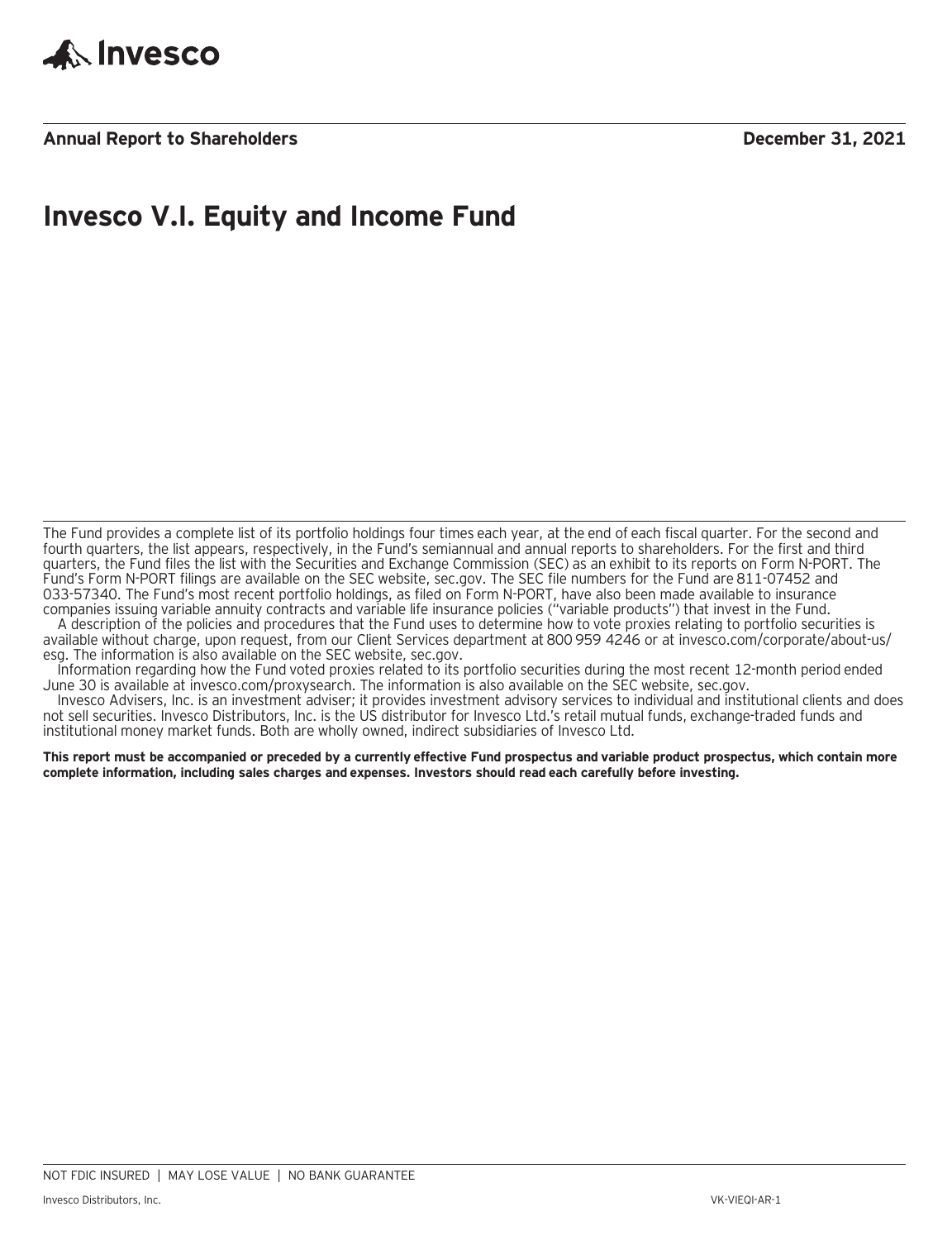### **Management's Discussion of Fund Performance**

#### **Performance summary**

For the year ended December 31, 2021, Series I shares of Invesco V.I. Equity and Income Fund (the Fund) underperformed the Russell 1000 Value Index. Your Fund's long-term performance appears later in this report.

#### **Fund vs. Indexes**

| Total returns, 12/31/20 to 12/31/21, excluding variable product issuer charges. If<br>variable product issuer charges were included, returns would be lower.                                                                                                                                                                                                                                                                                                                       |         |
|------------------------------------------------------------------------------------------------------------------------------------------------------------------------------------------------------------------------------------------------------------------------------------------------------------------------------------------------------------------------------------------------------------------------------------------------------------------------------------|---------|
| Series   Shares                                                                                                                                                                                                                                                                                                                                                                                                                                                                    | 18.65%  |
| Series II Shares                                                                                                                                                                                                                                                                                                                                                                                                                                                                   | 18.35   |
| Russell 1000 Value Index <sup>▼</sup> (Broad Market Index)                                                                                                                                                                                                                                                                                                                                                                                                                         | 25.16   |
| Bloomberg U.S. Government/Credit Index <sup>▼</sup> (Style-Specific Index)                                                                                                                                                                                                                                                                                                                                                                                                         | $-1.75$ |
| Lipper VUF Mixed-Asset Target Allocation Growth Funds Index <sup>"</sup> (Peer Group                                                                                                                                                                                                                                                                                                                                                                                               |         |
| Index)                                                                                                                                                                                                                                                                                                                                                                                                                                                                             | 14.28   |
| $C_{\text{Our}(\text{c})}$ $\bullet$ $\blacksquare$ $\blacksquare$ $\blacksquare$ $\blacksquare$ $\blacksquare$ $\blacksquare$ $\blacksquare$ $\blacksquare$ $\blacksquare$ $\blacksquare$ $\blacksquare$ $\blacksquare$ $\blacksquare$ $\blacksquare$ $\blacksquare$ $\blacksquare$ $\blacksquare$ $\blacksquare$ $\blacksquare$ $\blacksquare$ $\blacksquare$ $\blacksquare$ $\blacksquare$ $\blacksquare$ $\blacksquare$ $\blacksquare$ $\blacksquare$ $\blacksquare$ $\blacks$ |         |

Source(s): VRIMES Technologies Corp.; "Lipper Inc.

#### **Market conditions and your Fund**

US political unrest and rising coronavirus (COVID-19) infection rates marked the start of the first quarter of 2021. Additionally, retail investors bid up select stocks like GameStop and AMC Theaters, ultimately causing a sharp selloff in late January. Corporate earnings generally beat expectations, but market volatility rose during the quarter as investors worried about rising bond yields and inflation. Despite the US Federal Reserve's (the Fed's) commitment to an accommodative policy, the 10-year US Treasury yield rose from 0.92% at the end of 2020 to  $1.75\%$ <sup>1</sup> at the end of March 2021. Approval of a third COVID-19 vaccine boosted investors' optimism for faster economic recovery. Although March saw increased volatility with consecutive down days in the US stock market, stocks continued to hit all-time highs through April 2021.

The US stock market once again hit new highs in the second quarter of 2021, despite higher volatility stemming from inflation concerns and the potential for rising interest rates. Investors remained optimistic about the strength of the economic recovery after the US gross domestic product (GDP) grew at a 6.4% annualized rate for the first quarter of 2021.2 Corporate earnings also remained strong as the majority of S&P 500 companies beat Wall Street earnings forecasts. US equity markets continued to move higher in July despite inflation concerns and increasing COVID-19 infection rates due to the rapidly spreading Delta variant. Despite the Consumer Price Index (CPI) increasing in June through September, $3$  the Fed declined to raise interest rates at its September Federal Open Market Committee (FOMC) meeting. The US stock market saw continued volatility in August and a selloff through most of September due to increasing concerns of inflation due to a spike in oil prices and supply chain shortages causing rising costs.

Equity markets were volatile in the fourth quarter of 2021 amid record inflation and the emergence of a new COVID-19 variant. Pandemic related supply chain disruption and

labor shortages intensified during the quarter, resulting in broadly higher input costs for companies and consumers alike. Additionally, the price of oil (West Texas Intermediate) rose to nearly \$85 per barrel in October, $<sup>1</sup>$  causing</sup> higher gas prices for consumers and pushing energy stocks higher. The CPI report for November increased 0.8%, resulting in a 6.8% increase over the last 12 months, the highest since  $1982<sup>3</sup>$  To combat inflation, the Fed announced a faster pace of "tapering" at its December meeting, pledging to end its asset purchase program by March 2022. The Fed also announced the potential for three interest rate increases in 2022. With solid corporate earnings and optimism about the COVID-19 Omicron strain reporting milder symptoms, stocks rallied at year-end and the S&P 500 Index returned 28.71%<sup>4</sup> for the calendar year.

All eleven sectors within the Russell 1000 Value Index had positive returns for the fiscal year. Energy had the highest return for the fiscal year, while the communication services sector had the lowest.

Within the equity allocation, stock selection in health care was the largest detractor during the fiscal year. Medical device makers **Zimmer Biomet** and **Medtronic** detracted from both relative and absolute Fund performance. Shares of both companies suffered as the Delta and Omicron COVID-19 variants began to spread rapidly, causing delays or cancellations to elective procedures and reducing revenues. We believe the delays caused by COVID-19 will be transitory and we maintained our position in both stocks at fiscal year end. The Fund's pharmaceutical holdings also underperformed relative to the broad market index. Specifically, the Fund held a position in **Sanofi**, which is not in the style-specific index. That stock posted a muted return for the fiscal year that underperformed the index. We maintained our position in Sanofi at fiscal year end.

The information technology (IT) sector also detracted from the Fund's return relative to the Russell 1000 Value Index. Within the sector, **Splunk** and **Intel** had double-digit declines. While Intel's earnings beat consensus

expectations, the chipmaker provided weaker guidance for the fiscal year, driven in part by shortages of production components for microchips. In November, Splunk announced an abrupt CEO departure that was viewed skeptically by investors. The CEO announcement overshadowed a largely solid earnings report, causing a sharp selloff in the stock. While the departure added uncertainty to the company's future, we believed it could also present opportunities and we maintained our position at fiscal year end.

The Fund holds investment-grade bonds and convertible securities as a source of income and to provide a measure of stability amid market volatility. Both asset classes underperformed the Russell 1000 Value Index and were significant detractors from the Fund's relative performance.

While less than 3.5% on average, the Fund's cash position also dampened performance relative to the broad market index in the strong market environment.

Within the equity portion of the Fund, stock selection in industrials was the largest contributor to the Fund's return relative to the broad market index, due primarily to **Johnson Controls**. The company reported better than expected earnings driven in part by strength in its HVAC segment, while orders and backlogs also improved amid a recovery in demand. We held the stock at fiscal year end.

Security selection and an overweight position in financials also contributed to relative Fund performance for the fiscal year. Within the sector, **Wells Fargo**, **Bank of America**, **American International Group**, **Goldman Sachs** and **Morgan Stanley** were significant contributors. These companies rallied as a rotation into cyclical areas of the market favored financial stocks early in the fiscal year. Financial companies also benefited from rising interest rates and a recovery in loan growth. We held positions in these stocks at fiscal year end.

Stock selection in energy and an overweight in energy was another strong contributor to performance relative to the broad market index. Energy stocks overall were buoyed by rising oil prices resulting from a rebound in demand, OPEC (Organization of the Petroleum Exporting Countries) production cuts and energy shortages abroad. Shares of **Devon Energy** rose sharply, particularly following its third-quarter earnings report which exceeded expectations. Even as Devon Energy has benefited from rising oil prices, the company has maintained a commitment to disciplined growth and spending, while returning capital to shareholders. We maintained our position in Devon Energy at fiscal year end.

The Fund held currency forward contracts for the purpose of hedging currency exposure of non-US-based companies held in the Fund. These derivatives were not for speculative purposes or leverage and these positions had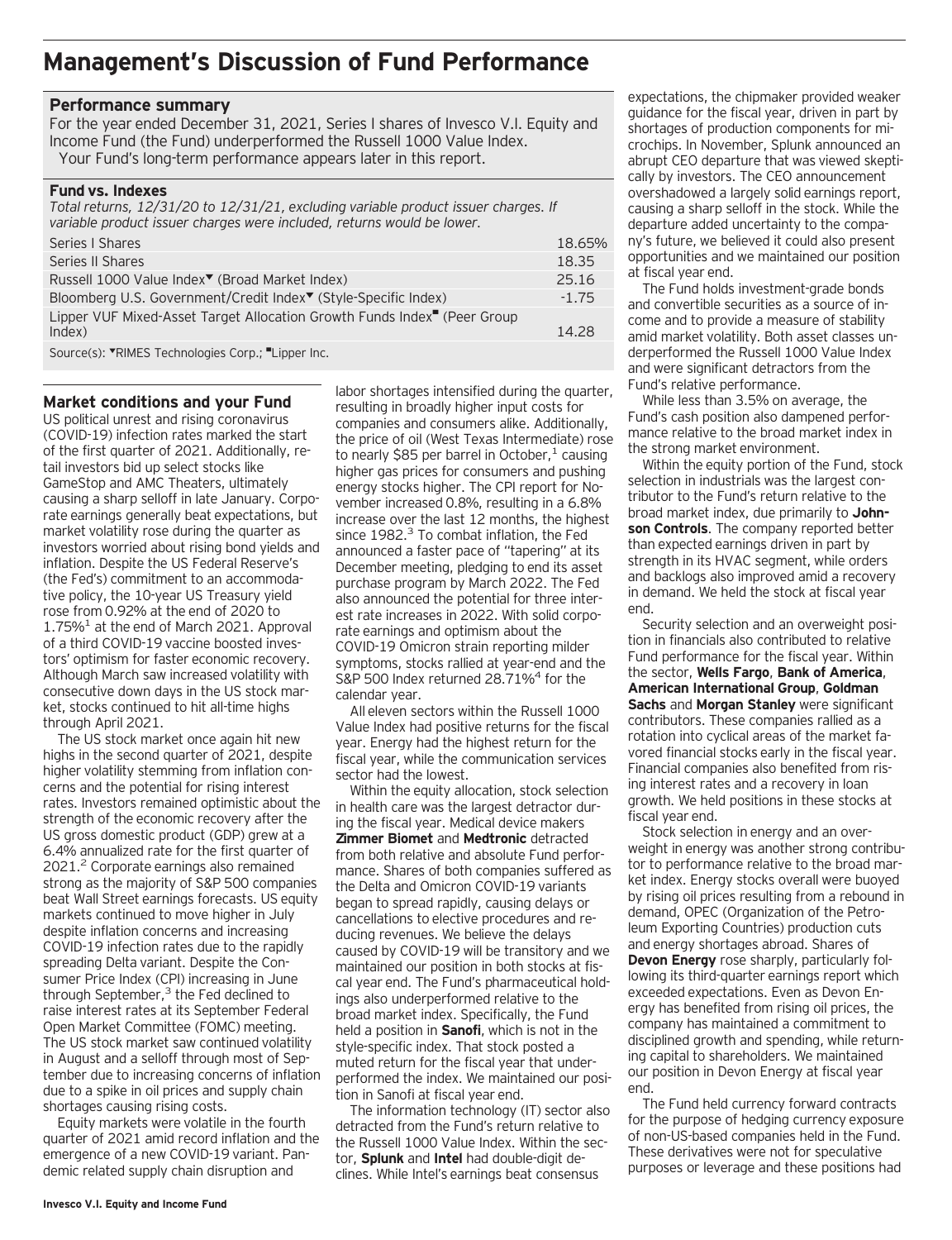a small positive impact on the Fund's relative performance for the fiscal year.

During the fiscal year, the team eliminated equity positions in materials, energy and financials and added positions in communication services, consumer discretionary and health care. At the end of the fiscal year, the Fund's largest overweight exposures were in IT and consumer discretionary, while the largest underweights were in health care and utilities.

As always, we thank you for your investment in Invesco V.I. Equity and Income Fund and for sharing our long-term investment horizon.

1 Source: Bloomberg LP

2 Source: US Bureau of Economic Analysis

3 Source: US Bureau of Labor Statistics

4 Source: Lipper Inc.

#### **Portfolio manager(s)**:

Chuck Burge Brian Jurkash - Lead Sergio Marcheli Matthew Titus - Lead

*The views and opinions expressed in management's discussion of Fund performance are those of Invesco Advisers, Inc. and its affiliates. These views and opinions are subject to change at any time based on factors such as market and economic conditions. These views and opinions may not be relied upon as investment advice or recommendations, or as an offer for a particular security. The information is not a complete analysis of every aspect of any market, country, industry, security or the Fund. Statements of fact are from sources considered reliable, but Invesco Advisers, Inc. makes no representation or warranty as to their completeness or accuracy. Although historical performance is no guarantee of future results, these insights may help you understand our investment management philosophy.*

See important Fund and, if applicable, index disclosures later in this report.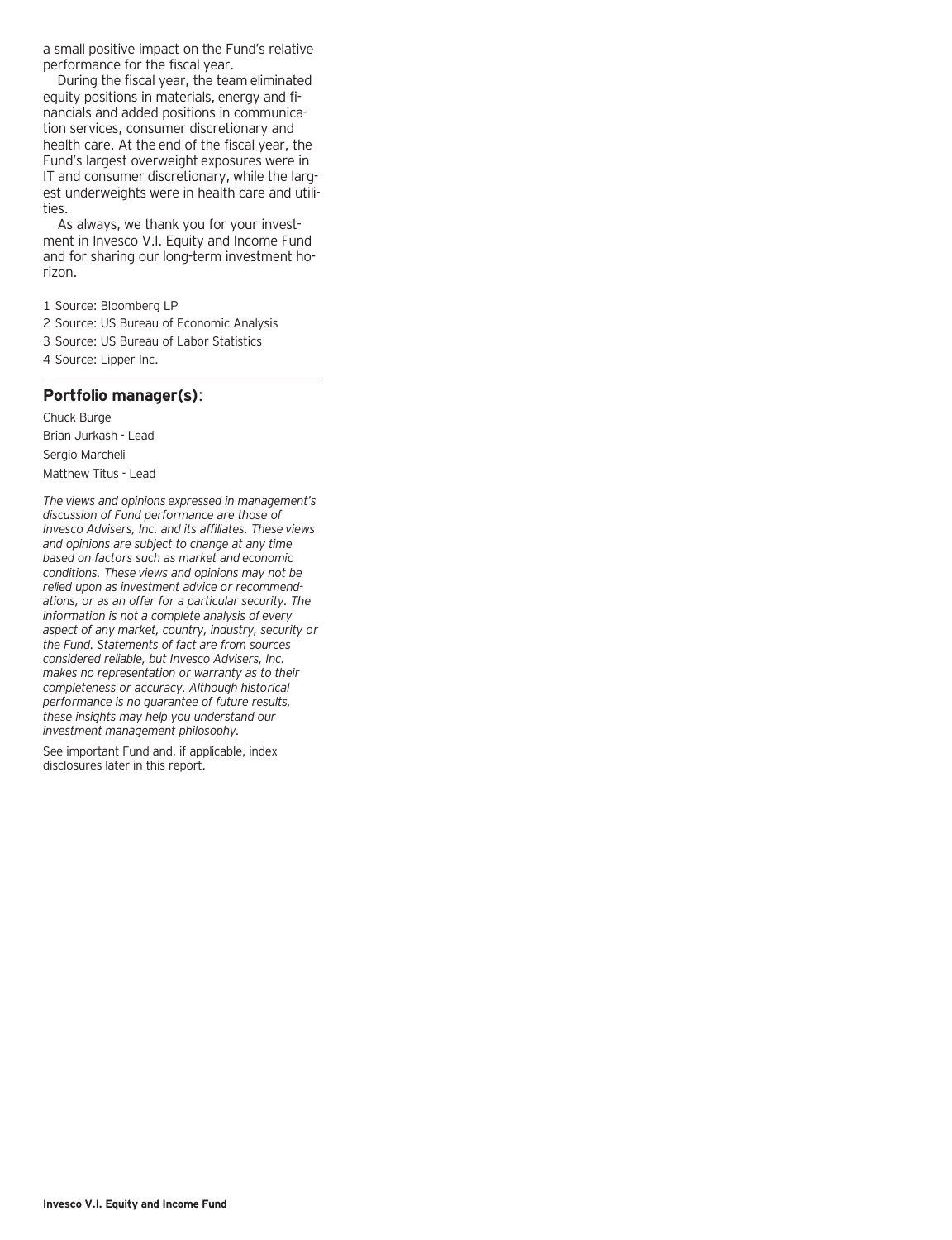### **Your Fund's Long-Term Performance**

#### **Results of a \$10,000 Investment — Oldest Share Class(es)**

Fund and index data from 12/31/11



2 Source: Lipper Inc.

1 Year

Past performance cannot guarantee future results.

| <b>Average Annual Total Returns</b><br>As of 12/31/21 |        |
|-------------------------------------------------------|--------|
| <b>Series I Shares</b>                                |        |
| Inception $(6/1/10)$                                  | 10.22% |
| 10 Years                                              | 10.55  |
| 5 Years                                               | 9.55   |
| 1 Year                                                | 18.65  |
| <b>Series II Shares</b>                               |        |
| Inception $(4/30/03)$                                 | 8.45%  |
| 10 Years                                              | 10.28  |
|                                                       |        |

5 Years 9.27<br>1 Year 19.35

**Effective June 1, 2010, Class II shares of the predecessor fund, Universal Institutional Funds Equity and Income Portfolio, advised by Morgan Stanley Investment Management Inc. were reorganized into Series II shares of Invesco Van Kampen V.I. Equity and Income Fund (renamed Invesco V.I. Equity and Income Fund on April 29, 2013). Returns shown above, prior to June 1, 2010, for Series II shares are those of the Class II shares of the predecessor fund. Share class returns will differ from the predecessor fund because of different expenses.**

**The performance data quoted represent past performance and cannot guarantee future results; current performance may be lower or higher. Please contact your variable product issuer or financial adviser for the most recent month-end variable product performance. Performance figures reflect Fund expenses, reinvested distributions and changes in net asset value. Performance figures do not reflect deduc-** **tion of taxes a shareholder would pay on Fund distributions or sale of Fund shares. Investment return and principal value will fluctuate so that you may have a gain or loss when you sell shares.**

**Invesco V.I. Equity and Income Fund, a series portfolio of AIM Variable Insurance Funds (Invesco Variable Insurance Funds), is currently offered through insurance companies issuing variable products. You cannot purchase shares of the Fund directly. Performance figures given represent the Fund and are not intended to reflect actual variable product values. They do not reflect sales charges, expenses and fees assessed in connection with a variable product. Sales charges, expenses and fees, which are determined by the variable product issuers, will vary and will lower the total return.**

**The most recent month-end performance at the Fund level, excluding variable product charges, is available at 800 451 4246. As mentioned above, for the most recent month-end performance including variable product charges, please contact your variable product issuer or financial adviser.**

**Fund performance reflects any applicable fee waivers and/or expense reimbursements. Had the adviser not waived fees and/or reimbursed expenses currently or in the past, returns would have been lower. See current prospectus for more information.**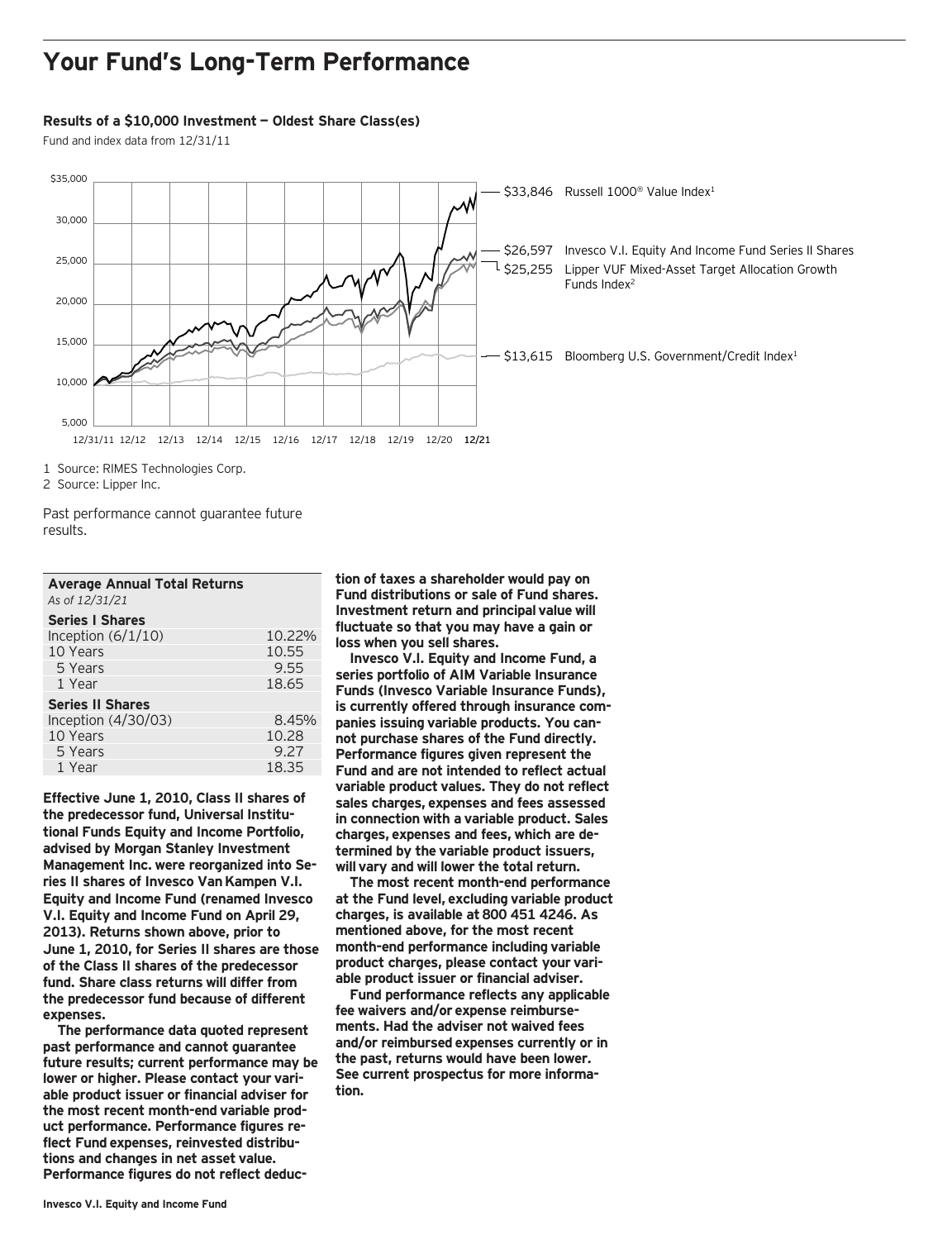### **Supplemental Information**

### **Invesco V.I. Equity and Income Fund's investment objectives are both capital appreciation and current income.**

- Unless otherwise stated, information presented in this report is as of December 31, 2021, and is based on total net assets.
- Unless otherwise noted, all data is provided by Invesco.
- To access your Fund's reports/prospectus, visit invesco.com/fundreports.

#### **About indexes used in this report**

- The Russell 1000<sup>®</sup> Value Index is an unmanaged index considered representative of large-cap value stocks. The Russell 1000 Value Index is a trademark/service mark of the Frank Russell Co. Russell<sup>®</sup> is a trademark of the Frank Russell Co.
- The **Bloomberg U.S. Government/Credit Index** is a broad-based benchmark that includes investment-grade, US dollardenominated, fixed-rate Treasuries, government-related and corporate securities.
- **The Lipper VUF Mixed-Asset Target Allocation Growth Funds Index** is an unmanaged index considered representative of mixed-asset target allocation growth variable insurance underlying funds tracked by Lipper.
- The Fund is not managed to track the performance of any particular index, including the index(es) described here, and consequently, the performance of the Fund may deviate significantly from the performance of the index(es).
- A direct investment cannot be made in an index. Unless otherwise indicated, index results include reinvested dividends, and they do not reflect sales charges. Performance of the peer group, if applicable, reflects fund expenses; performance of a market index does not.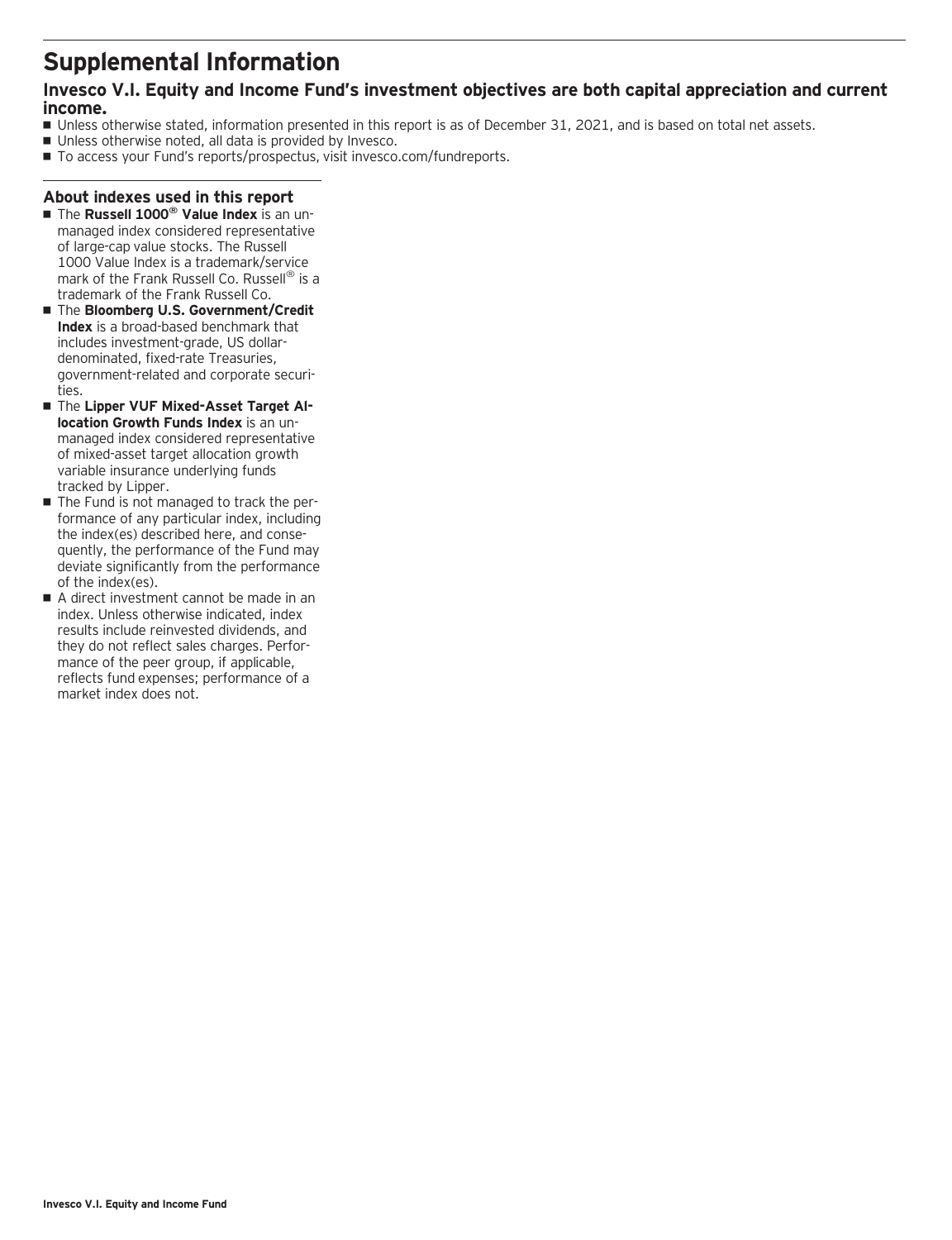### **Fund Information**

#### **Portfolio Composition**

| By security type                                      | % of total net assets |
|-------------------------------------------------------|-----------------------|
| Common Stocks & Other Equity Interests                | 64.28%                |
| U.S. Dollar Denominated Bonds & Notes                 | 20.00                 |
| U.S. Treasury Securities                              | 11.51                 |
| Security Types Each Less Than 1% of Portfolio         | 0.64                  |
| Money Market Funds Plus Other Assets Less Liabilities | 357                   |

### **Top 10 Equity Holdings\***

|     |                                               | % of total net assets |
|-----|-----------------------------------------------|-----------------------|
| 1.  | Wells Fargo & Co.                             | 2.48%                 |
| 2.  | General Motors Co.                            | 2.33                  |
| 3.  | Cognizant Technology Solutions Corp., Class A | 1.99                  |
| 4.  | Bank of America Corp.                         | 1.97                  |
| 5.  | CBRE Group, Inc., Class A                     | 1.83                  |
| 6.  | CSX Corp.                                     | 1.61                  |
| 7.  | American International Group, Inc.            | 1.59                  |
| 8.  | Cisco Systems, Inc.                           | 1.51                  |
| 9.  | Raytheon Technologies Corp.                   | 1.45                  |
| 10. | Philip Morris International, Inc.             | 1.42                  |

The Fund's holdings are subject to change, and there is no assurance that the Fund will continue to hold any particular security.

\* Excluding money market fund holdings, if any.

Data presented here are as of December 31, 2021.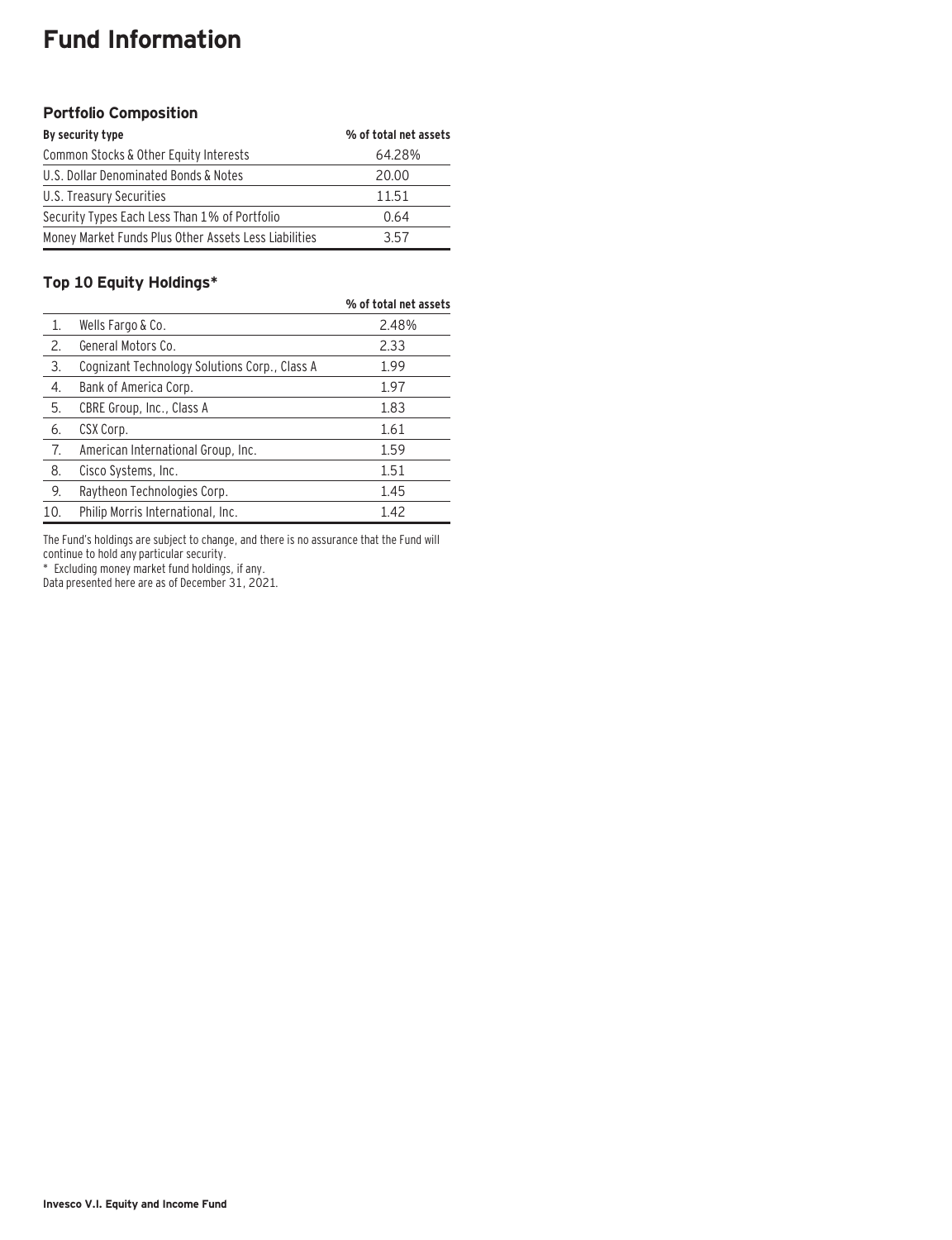### **Schedule of Investments(a)**

December 31, 2021

|                                                                             | <b>Shares</b> | Value           |
|-----------------------------------------------------------------------------|---------------|-----------------|
| Common Stocks & Other Equity Interests-64.28%                               |               |                 |
| Aerospace & Defense-3.18%                                                   |               |                 |
| General Dynamics Corp.                                                      | 34,751        | \$<br>7,244,541 |
| Raytheon Technologies Corp.                                                 | 229,952       | 19,789,669      |
| Textron, Inc.                                                               | 211,931       | 16,361,073      |
|                                                                             |               | 43,395,283      |
| Apparel Retail-1.15%                                                        |               |                 |
| TJX Cos., Inc. (The)                                                        | 206,953       | 15,711,872      |
|                                                                             |               |                 |
| <b>Application Software-0.48%</b><br>Splunk, Inc. <sup>(b)</sup>            | 56,984        | 6,594,188       |
|                                                                             |               |                 |
| Automobile Manufacturers-2.33%                                              |               |                 |
| General Motors Co. <sup>(b)</sup>                                           | 542,334       | 31,797,042      |
| <b>Building Products-1.01%</b>                                              |               |                 |
| Johnson Controls International PLC                                          | 170,042       | 13,826,115      |
| Cable & Satellite-1.94%                                                     |               |                 |
| Charter Communications, Inc.,                                               |               |                 |
| Class A(b)                                                                  | 18,985        | 12,377,650      |
| Comcast Corp., Class A                                                      | 280,893       | 14,137,345      |
|                                                                             |               | 26,514,995      |
| Casinos & Gaming-0.46%                                                      |               |                 |
| Las Vegas Sands Corp. (b)                                                   | 165,489       | 6,229,006       |
|                                                                             |               |                 |
| <b>Communications Equipment-1.51%</b><br>Cisco Systems, Inc. <sup>(c)</sup> | 324,495       | 20,563,248      |
|                                                                             |               |                 |
| Construction & Engineering-0.78%                                            |               |                 |
| Quanta Services, Inc. <sup>(c)</sup>                                        | 92,826        | 10,643,429      |
| <b>Consumer Finance-1.02%</b>                                               |               |                 |
| American Express Co.                                                        | 84,625        | 13,844,650      |
| Data Processing & Outsourced Services-0.66%                                 |               |                 |
| Fiserv, Inc. <sup>(b)</sup>                                                 | 86,448        | 8,972,438       |
|                                                                             |               |                 |
| Distillers & Vintners-0.79%                                                 |               |                 |
| Diageo PLC (United Kingdom)                                                 | 197,659       | 10,774,968      |
| Diversified Banks-4.45%                                                     |               |                 |
| Bank of America Corp.                                                       | 603,104       | 26,832,097      |
| Wells Fargo & Co.                                                           | 703,728       | 33,764,869      |
|                                                                             |               | 60,596,966      |
| Electric Utilities-1.59%                                                    |               |                 |
| American Electric Power Co., Inc.                                           | 82,167        | 7,310,398       |
| Exelon Corp.                                                                | 132,784       | 7,669,604       |
| FirstEnergy Corp.                                                           | 159,576       | 6,636,766       |
|                                                                             |               | 21,616,768      |
| Electrical Components & Equipment-0.56%                                     |               |                 |
| Emerson Electric Co.                                                        | 81,641        | 7,590,164       |
|                                                                             |               |                 |
| Electronic Components-0.51%                                                 |               |                 |
| Corning, Inc.                                                               | 185,420       | 6,903,187       |
| Electronic Manufacturing Services-0.65%                                     |               |                 |
| TE Connectivity Ltd.                                                        | 55,170        | 8,901,128       |

|                                                                    | <b>Shares</b> | Value            |
|--------------------------------------------------------------------|---------------|------------------|
| Fertilizers & Agricultural Chemicals-0.90%                         |               |                  |
| Corteva, Inc.                                                      | 259,209       | \$<br>12,255,402 |
| Food Distributors-1.19%                                            |               |                  |
| Sysco Corp.                                                        | 105,156       | 8,260,004        |
| US Foods Holding Corp. <sup>(b)</sup>                              | 228,927       | 7,973,527        |
|                                                                    |               | 16,233,531       |
|                                                                    |               |                  |
| Gold-0.45%                                                         |               |                  |
| Barrick Gold Corp. (Canada)                                        | 322,571       | 6,128,849        |
| <b>Health Care Distributors-0.82%</b>                              |               |                  |
| McKesson Corp.                                                     | 44,919        | 11,165,516       |
|                                                                    |               |                  |
| Health Care Equipment-1.07%                                        |               |                  |
| Medtronic PLC                                                      | 82,842        | 8,570,005        |
| Zimmer Biomet Holdings, Inc.                                       | 47,692        | 6,058,792        |
|                                                                    |               | 14,628,797       |
| <b>Health Care Facilities-0.50%</b>                                |               |                  |
| Universal Health Services, Inc., Class B                           | 53,116        | 6,887,021        |
|                                                                    |               |                  |
| <b>Health Care Services-1.66%</b>                                  |               |                  |
| Cigna Corp.                                                        | 52,048        | 11,951,782       |
| CVS Health Corp.                                                   | 103,593       | 10,686,654       |
|                                                                    |               | 22,638,436       |
| Hotels, Resorts & Cruise Lines-0.85%                               |               |                  |
| Booking Holdings, Inc. (b)                                         | 4,856         | 11,650,661       |
|                                                                    |               |                  |
| Industrial Machinery-0.85%                                         |               |                  |
| Parker-Hannifin Corp.                                              | 36,411        | 11,583,067       |
| Insurance Brokers-0.76%                                            |               |                  |
| Willis Towers Watson PLC                                           | 43,390        | 10,304,691       |
|                                                                    |               |                  |
| Integrated Oil & Gas-1.07%                                         |               |                  |
| Chevron Corp.                                                      | 123,894       | 14,538,961       |
| Internet & Direct Marketing Retail-0.49%                           |               |                  |
| Amazon.com, Inc. <sup>(b)</sup>                                    | 2,015         | 6,718,695        |
|                                                                    |               |                  |
| Investment Banking & Brokerage-3.55%<br>Charles Schwab Corp. (The) | 153,254       | 12,888,661       |
| Goldman Sachs Group, Inc. (The)                                    | 48,171        | 18,427,816       |
| Morgan Stanley                                                     | 173,428       | 17,023,693       |
|                                                                    |               | 48,340,170       |
|                                                                    |               |                  |
| IT Consulting & Other Services-1.99%                               |               |                  |
| Cognizant Technology Solutions Corp.,                              |               |                  |
| Class A                                                            | 305,625       | 27,115,050       |
| Managed Health Care-1.34%                                          |               |                  |
| Anthem, Inc.                                                       | 21,302        | 9,874,329        |
| Centene Corp. <sup>(b)</sup>                                       | 101,515       | 8,364,836        |
|                                                                    |               | 18,239,165       |
|                                                                    |               |                  |
| Movies & Entertainment-1.80%                                       |               |                  |
| Netflix, Inc. <sup>(b)</sup>                                       | 16,483        | 9,930,018        |
| Walt Disney Co. (The) <sup>(b)</sup>                               | 94,319        | 14,609,070       |
|                                                                    |               | 24,539,088       |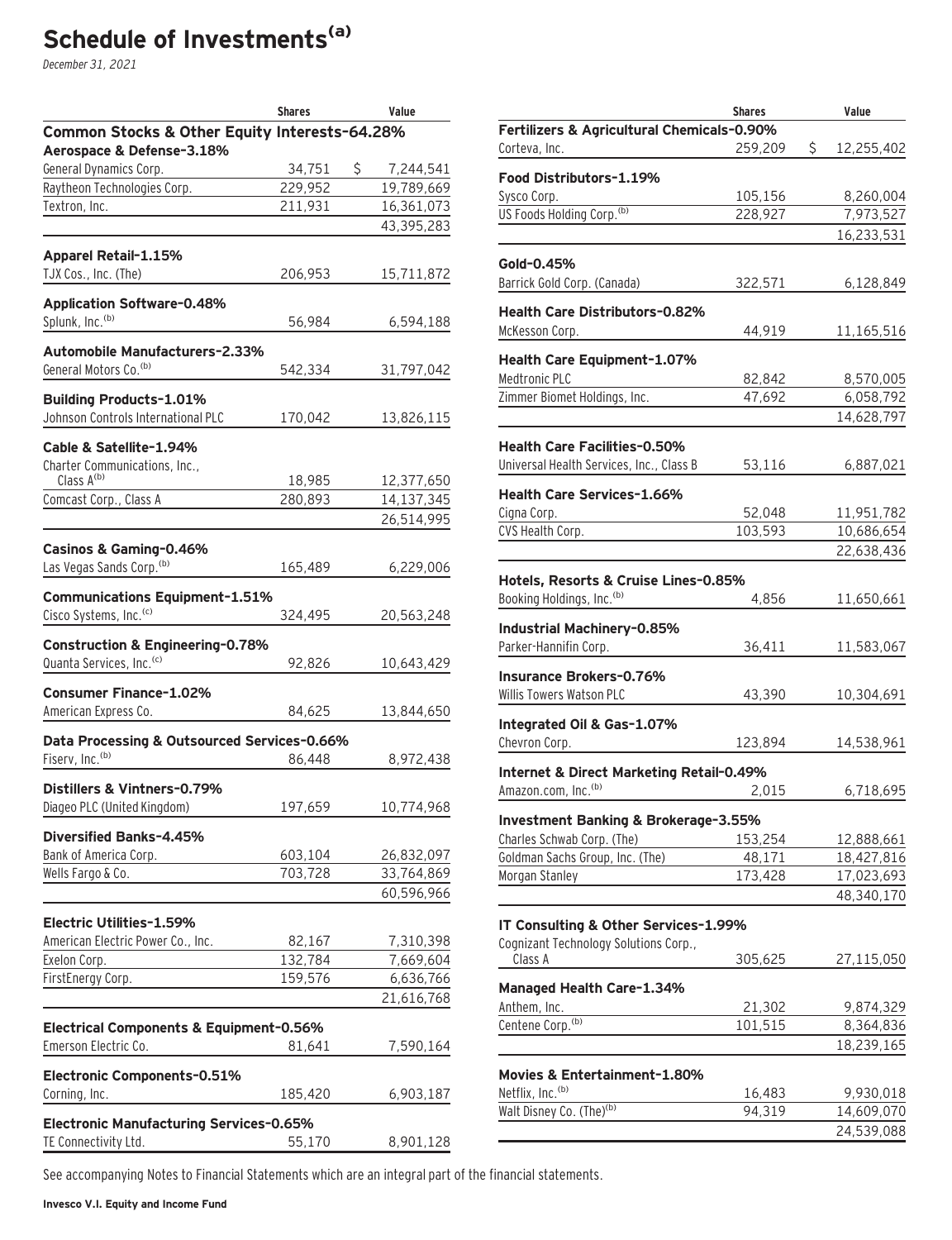|                                                                                | <b>Shares</b>   | Value                   |
|--------------------------------------------------------------------------------|-----------------|-------------------------|
| Multi-line Insurance-1.59%                                                     |                 |                         |
| American International Group, Inc.                                             | 381,287         | \$<br>21,679,979        |
| Oil & Gas Exploration & Production-3.30%                                       |                 |                         |
| Canadian Natural Resources Ltd.                                                |                 |                         |
| (Canada)                                                                       | 168,813         | 7,133,131               |
| ConocoPhillips                                                                 | 242,349         | 17,492,751              |
| Devon Energy Corp.<br>Pioneer Natural Resources Co.                            | 270,601         | 11,919,974<br>8,465,241 |
|                                                                                | 46,543          | 45,011,097              |
|                                                                                |                 |                         |
| <b>Other Diversified Financial Services-0.50%</b>                              |                 |                         |
| Voya Financial, Inc.                                                           | 102,932         | 6,825,421               |
| <b>Pharmaceuticals-4.44%</b>                                                   |                 |                         |
| Bristol-Myers Squibb Co.                                                       | 201,835         | 12,584,412              |
| GlaxoSmithKline PLC (United Kingdom)                                           | 344,904         | 7,499,631               |
| Johnson & Johnson                                                              | 44,840          | 7,670,779               |
| Merck & Co., Inc.                                                              | 188,359         | 14,435,834              |
| Pfizer, Inc.                                                                   | 127,186         | 7,510,333               |
| Sanofi (France)                                                                | 108,009         | 10,852,058              |
|                                                                                |                 | 60,553,047              |
| Railroads-1.61%                                                                |                 |                         |
| CSX Corp.                                                                      | 582,011         | 21,883,614              |
|                                                                                |                 |                         |
| Real Estate Services-1.83%                                                     |                 |                         |
| CBRE Group, Inc., Class A(b)                                                   | 230,391         | 24,999,727              |
| Regional Banks-3.06%                                                           |                 |                         |
| Citizens Financial Group, Inc.                                                 | 380,677         | 17,986,988              |
| PNC Financial Services Group, Inc. (The)                                       | 42,665          | 8,555,186               |
| Truist Financial Corp. <sup>(c)</sup>                                          | 258,310         | 15,124,051              |
|                                                                                |                 | 41,666,225              |
| Semiconductors-2.79%                                                           |                 |                         |
| Intel Corp.                                                                    | 270,844         | 13,948,466              |
| NXP Semiconductors N.V. (China)                                                | 46,498          | 10,591,315              |
| QUALCOMM, Inc.                                                                 | 73,530          | 13,446,431              |
|                                                                                |                 | 37,986,212              |
|                                                                                |                 |                         |
| <b>Specialty Chemicals-0.57%</b><br>Axalta Coating Systems Ltd. <sup>(b)</sup> |                 |                         |
|                                                                                | 233,149         | 7,721,895               |
| Tobacco-1.41%                                                                  |                 |                         |
| Philip Morris International, Inc.                                              | 202,893         | 19,274,835              |
| <b>Wireless Telecommunication Services-0.82%</b>                               |                 |                         |
| T-Mobile US, Inc. <sup>(b)</sup>                                               | 96.931          | 11,242,057              |
| Total Common Stocks & Other Equity Interests                                   |                 |                         |
| (Cost \$559,633,081)                                                           |                 | 876,286,656             |
|                                                                                | Principal       |                         |
|                                                                                | Amount          |                         |
| U.S. Dollar Denominated Bonds & Notes-20.00%                                   |                 |                         |
| Aerospace & Defense-0.21%                                                      |                 |                         |
| Boeing Co. (The), 5.81%,<br>05/01/2050                                         | S.<br>1,625,000 | 2,204,649               |
| Precision Castparts Corp., 2.50%,                                              |                 |                         |
| 01/15/2023                                                                     | 333,000         | 337,978                 |
| Raytheon Technologies Corp.,                                                   |                 |                         |
| 4.45%, 11/16/2038                                                              | 308,000         | 371,960                 |
|                                                                                |                 | 2,914,587               |

|                                                                 | Principal<br>Amount | Value           |
|-----------------------------------------------------------------|---------------------|-----------------|
| Agricultural & Farm Machinery-0.09%                             |                     |                 |
| Deere & Co., 2.60%, 06/08/2022                                  | \$1,161,000         | \$<br>1,166,206 |
| <b>Agricultural Products-0.02%</b>                              |                     |                 |
| Ingredion, Inc., 6.63%,                                         |                     |                 |
| 04/15/2037                                                      | 232,000             | 324,671         |
| Air Freight & Logistics-0.06%                                   |                     |                 |
| FedEx Corp., 4.90%, 01/15/2034                                  | 402,000             | 485,795         |
| United Parcel Service, Inc., 3.40%,                             |                     |                 |
| 11/15/2046                                                      | 240,000             | 270,598         |
|                                                                 |                     | 756,393         |
| Airlines-0.29%                                                  |                     |                 |
| American Airlines Pass-Through                                  |                     |                 |
| Trust, Series 2014-1, Class A,                                  |                     |                 |
| 3.70%, 04/01/2028                                               | 272,034             | 276,554         |
| JetBlue Airways Corp., Conv.,                                   |                     |                 |
| 0.50%, 04/01/2026 <sup>(d)</sup>                                | 1,732,000           | 1,623,261       |
| Spirit Airlines, Inc., Conv., 1.00%,<br>05/15/2026              | 1,157,000           | 1,003,166       |
| United Airlines Pass-Through Trust,                             |                     |                 |
| Series 2012-1, Class A, 4.15%,                                  |                     |                 |
| 04/11/2024                                                      | 270,463             | 280,700         |
| Series 2014-2, Class A, 3.75%,                                  |                     |                 |
| 09/03/2026<br>Series 2018-1, Class AA, 3.50%,                   | 349,332             | 365,633         |
| 03/01/2030                                                      | 439,643             | 459,444         |
|                                                                 |                     | 4,008,758       |
|                                                                 |                     |                 |
| <b>Alternative Carriers-0.20%</b>                               |                     |                 |
| Liberty Latin America Ltd. (Chile),<br>Conv., 2.00%, 07/15/2024 | 2,743,000           | 2,708,712       |
|                                                                 |                     |                 |
| <b>Application Software-0.96%</b>                               |                     |                 |
| Dropbox, Inc., Conv., 0.00%,<br>03/01/2026(d)(e)                |                     |                 |
| salesforce.com, inc., 2.70%,                                    | 5,339,000           | 5,218,872       |
| 07/15/2041                                                      | 1,413,000           | 1,413,935       |
| Splunk, Inc., Conv., 1.13%,                                     |                     |                 |
| 06/15/2027                                                      | 6,876,000           | 6,446,250       |
|                                                                 |                     | 13,079,057      |
| Asset Management & Custody Banks-0.28%                          |                     |                 |
| Apollo Management Holdings L.P.,                                |                     |                 |
| 4.00%, 05/30/2024 <sup>(d)</sup>                                | 2,755,000           | 2,920,373       |
| Brookfield Asset Management, Inc.                               |                     |                 |
| (Canada), 4.00%, 01/15/2025                                     | 445,000             | 475,980         |
| KKR Group Finance Co. III LLC,                                  |                     |                 |
| 5.13%, 06/01/2044 <sup>(d)</sup>                                | 372,000             | 480,936         |
|                                                                 |                     | 3,877,289       |
| Automobile Manufacturers-0.26%                                  |                     |                 |
| General Motors Co., 6.60%.                                      |                     |                 |
| 04/01/2036                                                      | 377,000             | 510,705         |
| General Motors Financial Co., Inc.,<br>5.25%, 03/01/2026        | 480,000             | 538,775         |
| Toyota Motor Credit Corp., 2.60%,                               |                     |                 |
| 01/11/2022                                                      | 2,460,000           | 2,461,051       |
|                                                                 |                     | 3,510,531       |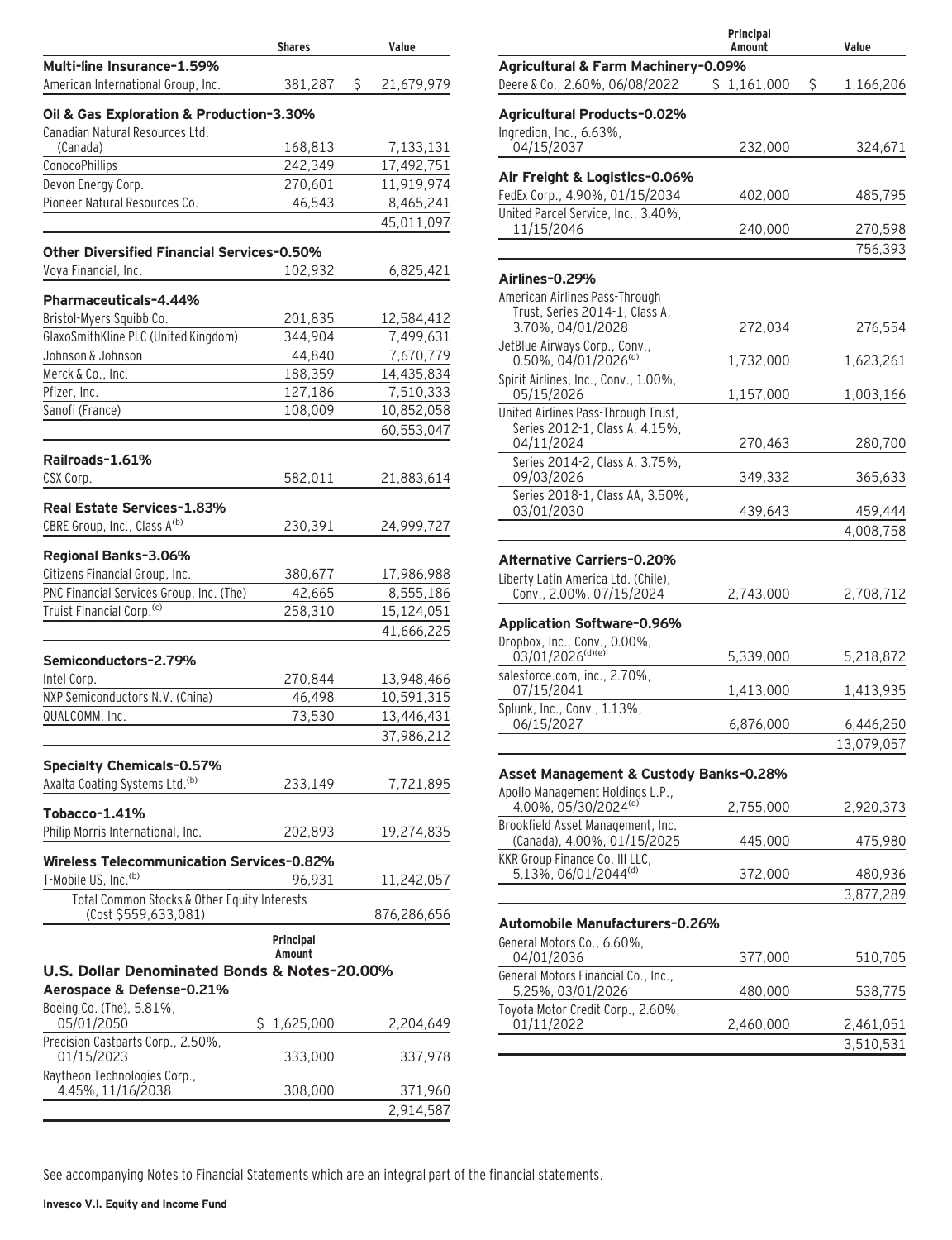|                                                                                                      | Principal<br>Amount | Value              |
|------------------------------------------------------------------------------------------------------|---------------------|--------------------|
| Biotechnology-0.52%                                                                                  |                     |                    |
| AbbVie, Inc.,                                                                                        |                     |                    |
| 4.50%, 05/14/2035                                                                                    | \$<br>694,000       | \$<br>831,508      |
| 4.05%, 11/21/2039                                                                                    | 1,322,000           | 1,519,748          |
| 4.85%, 06/15/2044                                                                                    | 264,000             | 331,587            |
| Gilead Sciences, Inc., 3.25%,<br>09/01/2022(c)                                                       | 2,070,000           | 2,098,172          |
| Neurocrine Biosciences, Inc., Conv.,<br>2.25%, 05/15/2024                                            | 1,875,000           | 2,356,641          |
|                                                                                                      |                     | 7,137,656          |
| Brewers-0.24%                                                                                        |                     |                    |
| Anheuser-Busch Cos. LLC/Anheuser-<br>Busch InBev Worldwide, Inc.<br>(Belgium),                       |                     |                    |
| 4.70%, 02/01/2036                                                                                    | 959,000             | 1,159,166          |
| 4.90%, 02/01/2046                                                                                    | 538.000             | 681,563            |
| Heineken N.V. (Netherlands),<br>3.50%, 01/29/2028(d)                                                 | 945,000             | 1,018,463          |
| Molson Coors Beverage Co., 4.20%,                                                                    |                     |                    |
| 07/15/2046                                                                                           | 377,000             | 418,926            |
|                                                                                                      |                     | 3,278,118          |
| Cable & Satellite-1.85%                                                                              |                     |                    |
| BofA Finance LLC, Conv., 0.13%,<br>09/01/2022                                                        | 2,213,000           | 2,491,838          |
| Cable One, Inc.,                                                                                     |                     |                    |
| Conv.,                                                                                               |                     |                    |
| 0.00%, 03/15/2026(d)(e)                                                                              | 5,466,000           | 5,252,826          |
| 1.13%, 03/15/2028(d)                                                                                 | 2,850,000           | 2,835,253          |
| <b>Charter Communications</b><br>Operating LLC/Charter<br>Communications Operating Capital<br>Corp., |                     |                    |
| 4.46%, 07/23/2022                                                                                    | 1,029,000           | 1,044,294          |
| 3.85%, 04/01/2061                                                                                    | 1,067,000           | 1,009,224          |
| Comcast Corp.,                                                                                       |                     |                    |
| 4.15%, 10/15/2028                                                                                    | 935,000             | 1,062,114          |
| 3.90%, 03/01/2038                                                                                    | 756,000             | 857,039            |
| 2.89%, 11/01/2051 <sup>(d)</sup><br>2.94%, 11/01/2056(d)                                             | 352,000<br>265,000  | 341,370<br>253,113 |
| Cox Communications, Inc., 2.95%,                                                                     |                     |                    |
| 10/01/2050(d)                                                                                        | 202,000             | 189,145            |
| DISH Network Corp., Conv., 3.38%,<br>08/15/2026                                                      | 7,604,000           | 7,216,599          |
| Liberty Broadband Corp., Conv.,<br>1.25%, 10/05/2023(d)(f)                                           | 2,645,000           | 2,621,195          |
|                                                                                                      |                     | 25,174,010         |
|                                                                                                      |                     |                    |
| <b>Commodity Chemicals-0.03%</b><br>LYB Finance Co. B.V. (Netherlands),                              |                     |                    |
| 8.10%, 03/15/2027(d)                                                                                 | 339,000             | 435,059            |
|                                                                                                      |                     |                    |
| <b>Computer &amp; Electronics Retail-0.19%</b><br>Dell International LLC/EMC Corp.,                  |                     |                    |
| 5.45%, 06/15/2023                                                                                    | 163,000             | 172,005            |
| 6.02%, 06/15/2026                                                                                    | 2,125,000           | 2,458,621          |
| 8.35%, 07/15/2046                                                                                    | 4,000               | 6,664              |
|                                                                                                      |                     | 2,637,290          |
| <b>Consumer Finance-0.14%</b>                                                                        |                     |                    |
| American Express Co., 3.63%,<br>12/05/2024 <sup>(c)</sup>                                            | 324,000             | 346,453            |
| Capital One Financial Corp., 3.20%,                                                                  |                     |                    |
| 01/30/2023                                                                                           | 958,000             | 981,473            |

|                                                                                | Principal<br>Amount  | Value                      |
|--------------------------------------------------------------------------------|----------------------|----------------------------|
| <b>Consumer Finance-(continued)</b>                                            |                      |                            |
| Synchrony Financial, 3.95%,                                                    |                      |                            |
| 12/01/2027                                                                     | \$<br>556,000        | \$<br>597,519<br>1,925,445 |
|                                                                                |                      |                            |
| Data Processing & Outsourced Services-0.11%<br>Fiserv, Inc., 3.80%, 10/01/2023 | 1,412,000            | 1,476,571                  |
| Diversified Banks-1.30%                                                        |                      |                            |
| ANZ New Zealand (Int'l) Ltd. (New                                              |                      |                            |
| Zealand), 2.88%,<br>01/25/2022 <sup>(d)</sup>                                  | 350,000              | 350,479                    |
| Bank of America Corp.,                                                         |                      |                            |
| 3.25%, 10/21/2027<br>2.57%, 10/20/2032 <sup>(g)</sup>                          | 525,000<br>874,000   | 559,187<br>878,835         |
| BBVA Bancomer S.A. (Mexico),                                                   |                      |                            |
| 4.38%, 04/10/2024(d)                                                           | 700,000              | 744,496                    |
| Citigroup, Inc.,<br>4.00%, 08/05/2024                                          | 60,000               | 63,974                     |
| 3.67%, 07/24/2028 <sup>(g)</sup>                                               | 511,000              | 551,553                    |
| 6.68%, 09/13/2043 <sup>(c)</sup>                                               | 741,000              | 1,118,857                  |
| 5.30%, 05/06/2044                                                              | 228,000              | 298,194                    |
| 4.75%, 05/18/2046                                                              | 356,000              | 438,834                    |
| Discover Bank, 3.35%,                                                          |                      |                            |
| 02/06/2023                                                                     | 1,500,000            | 1,536,256                  |
| HSBC Holdings PLC (United Kingdom),<br>2.63%, 11/07/2025 <sup>(g)</sup>        | 1,775,000            | 1,821,769                  |
| JPMorgan Chase & Co.,<br>3.20%, 06/15/2026                                     | 394,000              | 418,224                    |
| 3.51%, 01/23/2029 <sup>(g)</sup>                                               | 1,058,000            | 1,134,265                  |
| 4.26%, 02/22/2048 <sup>(g)</sup>                                               | 489,000              | 599,265                    |
| 3.90%, 01/23/2049(g)                                                           | 1,058,000            | 1,228,700                  |
| Series V, 3.53%(3 mo. USD LIBOR<br>$+3.32\%$ <sup>(h)(i)</sup>                 | 732,000              | 734,735                    |
| Mizuho Financial Group Cayman 3                                                |                      |                            |
| Ltd. (Japan), 4.60%,<br>03/27/2024(d)                                          | 200,000              | 212,610                    |
| Societe Generale S.A. (France),<br>5.00%, 01/17/2024(d)                        | 735,000              | 782,720                    |
| U.S. Bancorp, Series W, 3.10%,<br>04/27/2026                                   | 2,097,000            | 2,218,194                  |
| Wells Fargo & Co.,                                                             |                      |                            |
| 3.55%, 09/29/2025                                                              | 626,000              | 667,647                    |
| 4.10%, 06/03/2026                                                              | 505,000              | 550,970                    |
| 4.65%, 11/04/2044                                                              | 647,000              | 785,049                    |
|                                                                                |                      | 17,694,813                 |
| Diversified Capital Markets-0.34%                                              |                      |                            |
| Credit Suisse AG (Switzerland),                                                |                      |                            |
| 6.50%, 08/08/2023 <sup>(d)</sup><br>Conv., 0.50%, 06/24/2024(d)                | 686,000<br>3,965,000 | 739,957<br>3,901,164       |
|                                                                                |                      | 4,641,121                  |
|                                                                                |                      |                            |
| Diversified Metals & Mining-0.02%                                              |                      |                            |
| Rio Tinto Finance USA Ltd.<br>(Australia), 7.13%, 07/15/2028                   | 182,000              | 237,466                    |
|                                                                                |                      |                            |
| Diversified REITs-0.08%                                                        |                      |                            |
| CubeSmart L.P., 2.50%.<br>02/15/2032                                           | 1,063,000            | 1,059,539                  |
|                                                                                |                      |                            |
| Drug Retail-0.08%                                                              |                      |                            |
| CVS Pass-Through Trust, 6.04%,<br>12/10/2028                                   | 516,133              | 588,592                    |
|                                                                                |                      |                            |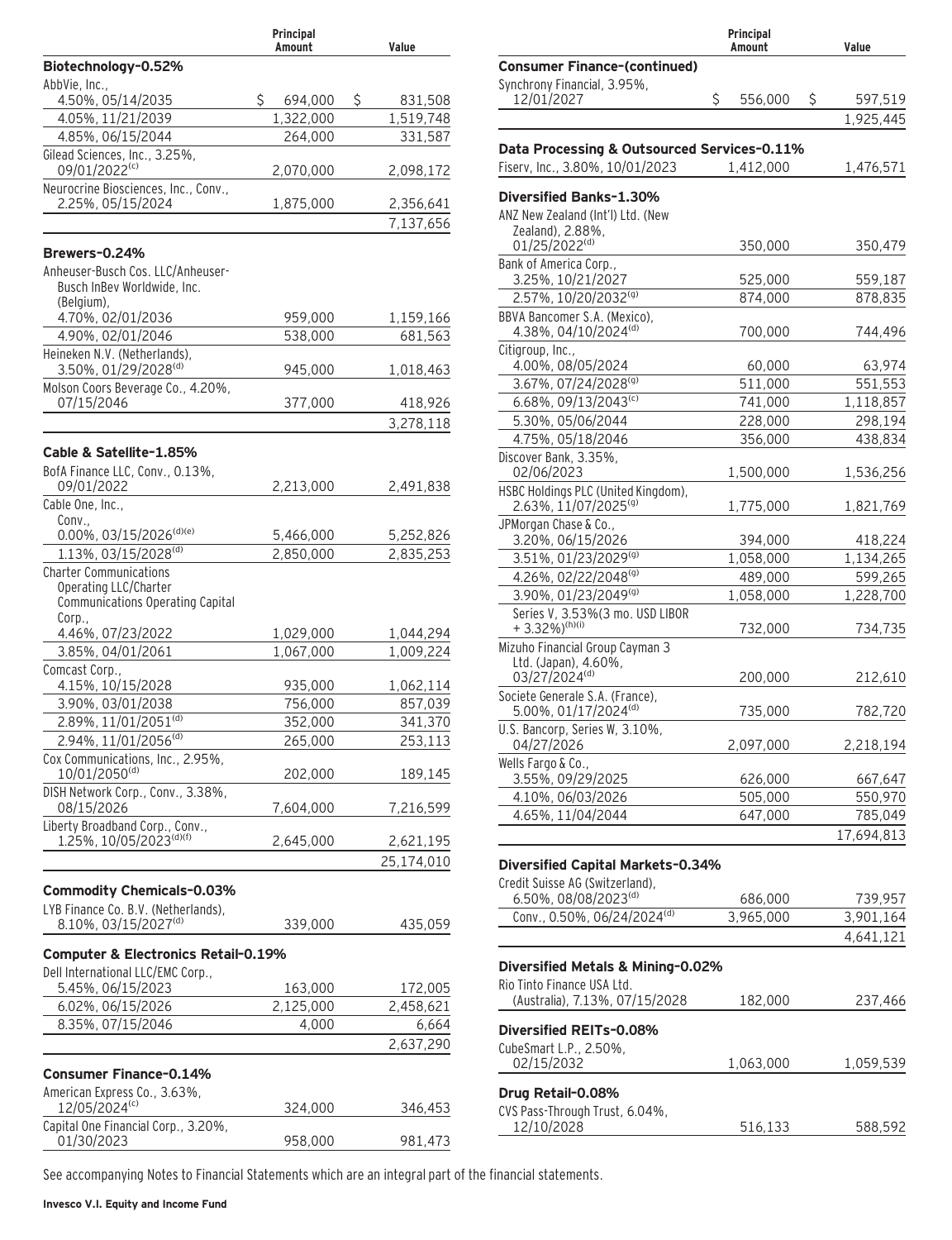|                                                                                         | Principal<br>Amount | Value                |
|-----------------------------------------------------------------------------------------|---------------------|----------------------|
| <b>Drug Retail-(continued)</b>                                                          |                     |                      |
| Walgreens Boots Alliance, Inc.,                                                         |                     |                      |
| 4.50%, 11/18/2034                                                                       | \$<br>428,000       | \$<br>492,955        |
|                                                                                         |                     | 1,081,547            |
| Electric Utilities-0.44%                                                                |                     |                      |
| Electricite de France S.A. (France),<br>4.88%, 01/22/2044(d)                            | 846,000             | 1,053,694            |
| Georgia Power Co., Series B, 3.70%,<br>01/30/2050                                       | 350,000             | 373,134              |
| NextEra Energy Capital Holdings, Inc.,                                                  |                     |                      |
| 0.65%, 03/01/2023                                                                       | 2,415,000           | 2,410,632            |
| 3.55%, 05/01/2027<br>PPL Electric Utilities Corp., 6.25%,                               | 530,000             | 574,575              |
| 05/15/2039                                                                              | 46,000              | 66,107               |
| Xcel Energy, Inc.,                                                                      |                     |                      |
| 0.50%, 10/15/2023<br>3.50%, 12/01/2049                                                  | 566,000<br>964.000  | 562,430<br>1,027,869 |
|                                                                                         |                     | 6,068,441            |
|                                                                                         |                     |                      |
| <b>Electrical Components &amp; Equipment-0.02%</b><br>Rockwell Automation, Inc., 1.75%, |                     |                      |
| 08/15/2031                                                                              | 307,000             | 298,639              |
| General Merchandise Stores-0.03%                                                        |                     |                      |
| Dollar General Corp., 3.25%,                                                            |                     |                      |
| 04/15/2023                                                                              | 353,000             | 361,645              |
| Health Care Equipment-0.37%                                                             |                     |                      |
| Becton, Dickinson and Co., 4.88%,<br>05/15/2044                                         | 428,000             | 514,698              |
| Integra LifeSciences Holdings Corp.,<br>Conv., 0.50%, 08/15/2025                        | 3,404,000           | 3,703,892            |
| Medtronic, Inc., 4.38%,<br>03/15/2035                                                   | 249,000             | 306,784              |
| Tandem Diabetes Care, Inc., Conv.,                                                      |                     |                      |
| 1.50%, 05/01/2025 <sup>(d)</sup>                                                        | 348,000             | 517,650              |
|                                                                                         |                     | 5,043,024            |
| <b>Health Care Services-0.08%</b>                                                       |                     |                      |
| Cigna Corp., 4.80%, 08/15/2038                                                          | 307,000             | 378,290              |
| CVS Health Corp., 3.38%,<br>08/12/2024                                                  | 361,000             | 379,624              |
| Laboratory Corp. of America                                                             |                     |                      |
| Holdings, 4.70%, 02/01/2045                                                             | 263,000             | 320,845              |
|                                                                                         |                     | 1,078,759            |
| Health Care Technology-0.23%                                                            |                     |                      |
| Teladoc Health, Inc., Conv., 1.25%,<br>06/01/2027                                       | 3,430,000           | 3,140,594            |
|                                                                                         |                     |                      |
| Home Improvement Retail-0.15%<br>Home Depot, Inc. (The), 2.63%,                         |                     |                      |
| 06/01/2022                                                                              | 2,010,000           | 2,025,596            |
| Hotel & Resort REITs-0.01%                                                              |                     |                      |
| Service Properties Trust, 5.00%,                                                        |                     |                      |
| 08/15/2022                                                                              | 182,000             | 182,014              |
| Hotels, Resorts & Cruise Lines-0.24%                                                    |                     |                      |
| Booking Holdings, Inc., Conv.,                                                          |                     |                      |
| 0.75%, 05/01/2025                                                                       | 396,000             | 583,506              |
| Trip.com Group Ltd. (China), Conv.,<br>1.25%, 09/15/2022                                | 2,834,000           | 2,700,758            |
|                                                                                         |                     | 3,284,264            |
|                                                                                         |                     |                      |

|                                                        | Principal<br>Amount | Value              |
|--------------------------------------------------------|---------------------|--------------------|
| Industrial Conglomerates-0.04%                         |                     |                    |
| Honeywell International, Inc.,<br>0.48%, 08/19/2022    | \$<br>480,000       | \$<br>480,070      |
| <b>Insurance Brokers-0.02%</b>                         |                     |                    |
| Willis North America, Inc., 3.60%,                     |                     |                    |
| 05/15/2024                                             | 233,000             | 244,175            |
| Integrated Oil & Gas-0.17%                             |                     |                    |
| BP Capital Markets America, Inc.,<br>2.94%, 06/04/2051 | 991,000             | 953,874            |
| Chevron Corp., 2.50%,                                  |                     |                    |
| 03/03/2022                                             | 1,345,000           | 1,347,405          |
|                                                        |                     | 2,301,279          |
| <b>Integrated Telecommunication Services-0.38%</b>     |                     |                    |
| AT&T, Inc.,                                            |                     |                    |
| 3.00%, 06/30/2022<br>4.30%, 02/15/2030                 | 502,000<br>318,000  | 505,864<br>358,274 |
| 3.50%, 09/15/2053                                      | 447,000             | 451,819            |
| 3.55%, 09/15/2055                                      | 157,000             | 157,835            |
| 3.80%, 12/01/2057                                      | 255,000             | 266,076            |
| Telefonica Emisiones S.A. (Spain),                     |                     |                    |
| 4.67%, 03/06/2038                                      | 750,000             | 864,399            |
| 5.21%, 03/08/2047                                      | 700,000             | 871,169            |
| Verizon Communications, Inc.,                          |                     |                    |
| 4.40%, 11/01/2034                                      | 417,000             | 486,470            |
| 4.81%, 03/15/2039                                      | 459,000             | 576,619            |
| 3.40%, 03/22/2041                                      | 561,000             | 588,382            |
|                                                        |                     | 5,126,907          |
| Interactive Home Entertainment-0.48%                   |                     |                    |
| Zynga, Inc., Conv., 0.00%,                             |                     |                    |
| 12/15/2026 <sup>(e)</sup>                              | 7,098,000           | 6,513,063          |
| Interactive Media & Services-0.16%                     |                     |                    |
| TripAdvisor, Inc., Conv., 0.25%,                       |                     |                    |
| 04/01/2026(d)                                          | 338,000             | 298,285            |
| Twitter, Inc., Conv., 0.00%,                           |                     |                    |
| 03/15/2026(d)(e)                                       | 2,051,000           | 1,847,131          |
|                                                        |                     | 2,145,416          |
| Internet & Direct Marketing Retail-0.23%               |                     |                    |
| Amazon.com, Inc.,                                      |                     |                    |
| 4.80%, 12/05/2034                                      | 9,000<br>2,996,000  | 11,511             |
| 2.88%, 05/12/2041                                      |                     | 3,117,054          |
|                                                        |                     | 3,128,565          |
| Internet Services & Infrastructure-0.28%               |                     |                    |
| Shopify, Inc. (Canada), Conv.,<br>0.13%, 11/01/2025    | 3,055,000           | 3,826,387          |
| Investment Banking & Brokerage-0.66%                   |                     |                    |
| Goldman Sachs Group, Inc. (The),                       |                     |                    |
| 4.25%, 10/21/2025                                      | 529,000             | 577,441            |
| 2.91%, 07/21/2042 <sup>(g)</sup>                       | 323,000             | 321,740            |
| GS Finance Corp., Series 0001,                         |                     |                    |
| Conv., 0.25%, 07/08/2024<br>Morgan Stanley, 4.00%,     | 6,118,000           | 7,441,323          |
| 07/23/2025                                             | 654,000             | 709,364            |
|                                                        |                     | 9,049,868          |
| IT Consulting & Other Services-0.11%                   |                     |                    |
| <b>International Business Machines</b>                 |                     |                    |
| Corp., 2.88%, 11/09/2022                               | 1,421,000           | 1,449,295          |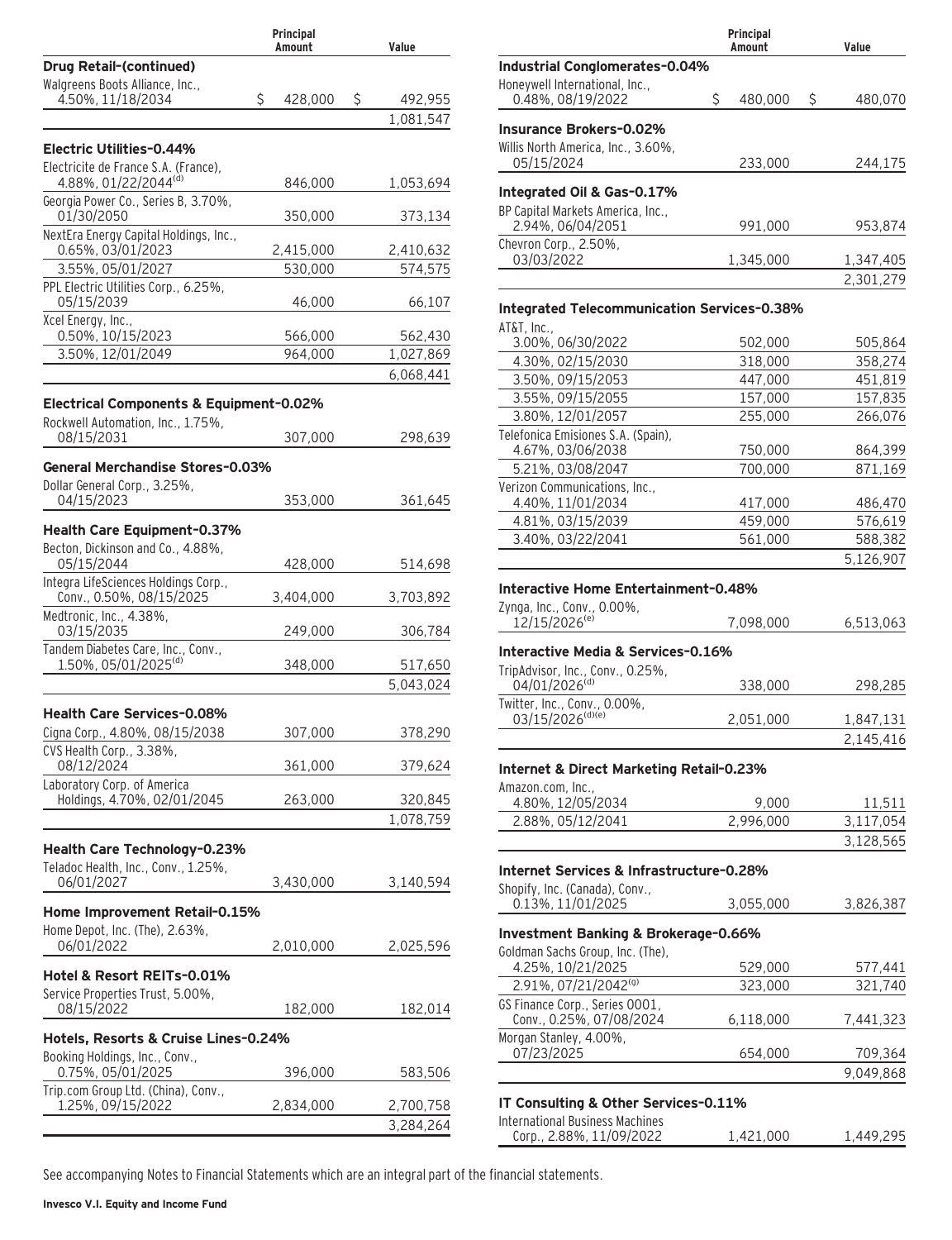|                                                                                  | Principal<br>Amount | Value          |
|----------------------------------------------------------------------------------|---------------------|----------------|
| Leisure Products-0.25%                                                           |                     |                |
| Peloton Interactive, Inc., Conv.,<br>$0.00\%$ , 02/15/2026 <sup>(d)(e)</sup>     | \$4,003,000         | Ś<br>3,412,557 |
| Life & Health Insurance-0.86%<br>American Equity Investment Life                 |                     |                |
| Holding Co., 5.00%,<br>06/15/2027(c)                                             | 853,000             | 966,595        |
| Athene Global Funding,<br>4.00%, 01/25/2022(d)                                   | 1,155,000           | 1,157,432      |
| 2.75%, 06/25/2024(d)                                                             | 260,000             | 268,145        |
| Athene Holding Ltd., 3.45%,<br>05/15/2052                                        | 1,465,000           | 1,475,060      |
| Brighthouse Financial, Inc., 3.85%,<br>12/22/2051                                | 1,846,000           | 1,824,984      |
| Delaware Life Global Funding,<br>Series 21-1, 2.66%,<br>06/29/2026(d)            | 2,184,000           | 2,223,530      |
| Guardian Life Global Funding,<br>2.90%, 05/06/2024(c)(d)                         | 689,000             | 719,312        |
| Jackson National Life Global<br>Funding, 3.25%, 01/30/2024 <sup>(d)</sup>        | 453,000             | 472,373        |
| Nationwide Financial Services, Inc.,<br>5.30%, 11/18/2044(d)                     | 440,000             | 562,677        |
| Protective Life Global Funding,<br>2.62%, 08/22/2022(d)                          | 1,865,000           | 1,890,607      |
| Prudential Financial, Inc., 3.91%,<br>12/07/2047                                 | 141,000             | 164,120        |
|                                                                                  |                     | 11,724,835     |
| <b>Managed Health Care-0.05%</b><br>UnitedHealth Group, Inc., 3.50%,             |                     |                |
| 08/15/2039                                                                       | 559,000             | 620,984        |
| Movies & Entertainment-1.06%<br>Liberty Media Corp., Conv., 1.38%,<br>10/15/2023 | 5,671,000           | 8,562,012      |
| Liberty Media Corp.-Liberty Formula<br>One, Conv., 1.00%, 01/30/2023             | 540,000             | 933,281        |
| Live Nation Entertainment, Inc.,<br>Conv., 2.50%, 03/15/2023                     | 2,015,000           | 3,647,150      |
| Walt Disney Co. (The), 3.00%,<br>09/15/2022                                      | 1,350,000           | 1,373,745      |
|                                                                                  |                     | 14,516,188     |
| Multi-line Insurance-0.13%<br>American International Group, Inc.,                |                     |                |
| 4.38%, 01/15/2055<br>Liberty Mutual Group, Inc., 3.95%,                          | 696,000             | 856,153        |
| 05/15/2060(d)                                                                    | 887,000             | 977,276        |
|                                                                                  |                     | 1,833,429      |
| Multi-Utilities-0.09%                                                            |                     |                |
| NiSource, Inc., 4.38%,<br>05/15/2047                                             | 571,000             | 674,072        |
| Sempra Energy, 3.80%,<br>02/01/2038                                              | 559,000             | 614,493        |
|                                                                                  |                     | 1,288,565      |
| Office REITs-0.05%                                                               |                     |                |
| Office Properties Income Trust,<br>4.00%, 07/15/2022                             | 689,000             | 698,238        |
| Oil & Gas Exploration & Production-0.07%<br>Cameron LNG LLC, 3.70%,              |                     |                |
| 01/15/2039(d)                                                                    | 622,000             | 671,860        |

|                                                                       | Principal<br>Amount | Value         |
|-----------------------------------------------------------------------|---------------------|---------------|
| Oil & Gas Exploration & Production-(continued)                        |                     |               |
| ConocoPhillips, 4.15%,                                                |                     |               |
| 11/15/2034                                                            | \$<br>230,000       | \$<br>261,220 |
|                                                                       |                     | 933,080       |
|                                                                       |                     |               |
| Oil & Gas Storage & Transportation-0.65%<br>Energy Transfer L.P.,     |                     |               |
| Series 5Y, 4.20%, 09/15/2023                                          | 1,724,000           | 1,801,051     |
| 4.90%, 03/15/2035                                                     | 344,000             | 389,816       |
| 5.30%, 04/01/2044                                                     | 587,000             | 673,638       |
| 5.00%, 05/15/2050                                                     | 724.000             | 835,131       |
| Enterprise Products Operating LLC,                                    |                     |               |
| 6.45%, 09/01/2040                                                     | 23,000              | 31,906        |
| 4.25%, 02/15/2048                                                     | 696,000             | 789,732       |
| Kinder Morgan, Inc., 5.30%,                                           |                     |               |
| 12/01/2034                                                            | 407,000             | 490,537       |
| MPLX L.P                                                              |                     |               |
| 4.50%, 07/15/2023                                                     | 1,721,000           | 1,792,216     |
| 4.50%, 04/15/2038                                                     | 810,000             | 908,688       |
| Plains All American Pipeline L.P./PAA<br>Finance Corp., 3.65%,        |                     |               |
| 06/01/2022                                                            | 323,000             | 324,599       |
| Spectra Energy Partners L.P.,                                         |                     |               |
| 4.50%, 03/15/2045                                                     | 488,000             | 565,465       |
| Texas Eastern Transmission L.P.,                                      |                     |               |
| 7.00%, 07/15/2032                                                     | 169,000             | 229,202       |
|                                                                       |                     | 8,831,981     |
| Other Diversified Financial Services-1.02%                            |                     |               |
|                                                                       |                     |               |
| AerCap Ireland Capital DAC/AerCap<br>Global Aviation Trust (Ireland), |                     |               |
| 3.85%, 10/29/2041                                                     | 410,000             | 427,824       |
| Convertible Trust - Energy,                                           |                     |               |
| Series 2019-1, 0.33%,                                                 |                     |               |
| 09/19/2024                                                            | 5,856,000           | 6,652,416     |
| Convertible Trust - Media,<br>Series 2019, Class 1, 0.25%,            |                     |               |
| 12/04/2024                                                            | 5,872,000           | 6,890,792     |
|                                                                       |                     | 13,971,032    |
|                                                                       |                     |               |
| Packaged Foods & Meats-0.00%                                          |                     |               |
| Mead Johnson Nutrition Co. (United                                    |                     |               |
| Kingdom), 4.13%, 11/15/2025                                           | 63,000              | 68,713        |
| Paper Packaging-0.02%                                                 |                     |               |
| International Paper Co., 6.00%,                                       |                     |               |
| 11/15/2041                                                            | 223,000             | 308,705       |
|                                                                       |                     |               |
| Pharmaceuticals-0.79%                                                 |                     |               |
| AstraZeneca PLC (United Kingdom),<br>2.38%, 06/12/2022                |                     |               |
| Bayer US Finance II LLC (Germany),                                    | 2,905,000           | 2,923,560     |
| 4.38%, 12/15/2028 <sup>(d)</sup>                                      | 985,000             | 1,101,169     |
| Bristol-Myers Squibb Co., 4.13%,                                      |                     |               |
| 06/15/2039                                                            | 621,000             | 735,887       |
| GlaxoSmithKline Capital, Inc. (United                                 |                     |               |
| Kingdom), 6.38%, 05/15/2038                                           | 64,000              | 93,809        |
| Jazz Investments I Ltd., Conv.,                                       |                     |               |
| 2.00%, 06/15/2026                                                     | 1,556,000           | 1,764,115     |
| Pacira BioSciences, Inc., Conv.,                                      |                     |               |
| 0.75%, 08/01/2025<br>Supernus Pharmaceuticals, Inc.,                  | 2,342,000           | 2,601,084     |
| Conv., 0.63%, 04/01/2023                                              | 1,182,000           | 1,170,919     |
| Zoetis, Inc., 4.70%, 02/01/2043                                       | 333,000             | 425,381       |
|                                                                       |                     | 10,815,924    |
|                                                                       |                     |               |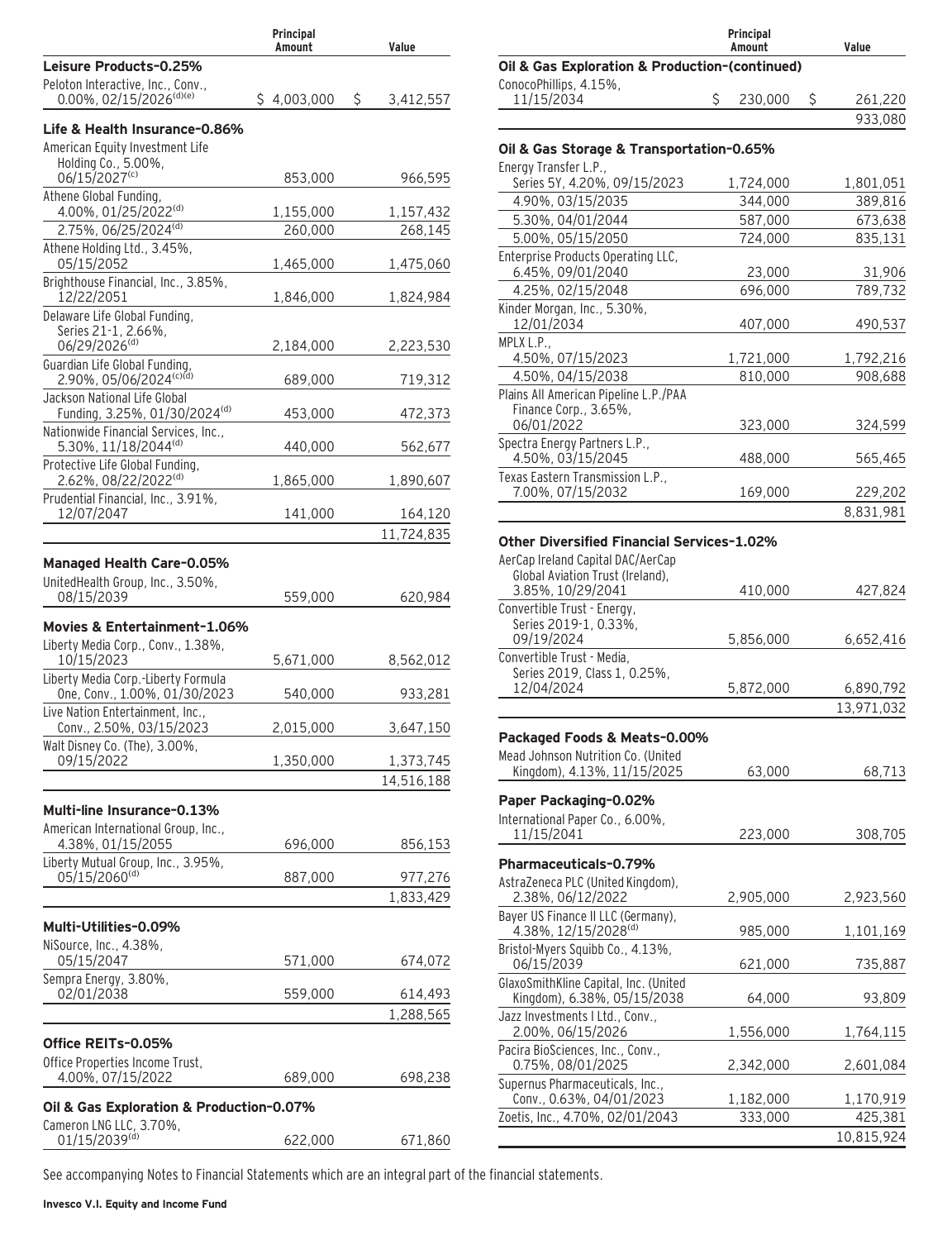|                                                          | Principal<br>Amount | Value         |
|----------------------------------------------------------|---------------------|---------------|
| Property & Casualty Insurance-0.19%                      |                     |               |
| Allstate Corp. (The), 3.28%,<br>12/15/2026               | \$<br>302,000       | \$<br>324,553 |
| Markel Corp.,<br>5.00%, 03/30/2043                       | 351,000             | 429,182       |
| 5.00%, 05/20/2049                                        | 497,000             | 635,133       |
| Travelers Cos., Inc. (The), 4.60%,<br>08/01/2043(c)      | 605,000             | 774,783       |
| W.R. Berkley Corp., 4.63%,                               |                     |               |
| 03/15/2022                                               | 382,000             | 385,057       |
|                                                          |                     | 2,548,708     |
| Railroads-0.27%                                          |                     |               |
| Canadian Pacific Railway Co.                             |                     |               |
| (Canada), 3.00%, 12/02/2041                              | 399,000             | 408,783       |
| CSX Corp., 5.50%, 04/15/2041                             | 346,000             | 462,146       |
| Norfolk Southern Corp., 3.40%,<br>11/01/2049             | 461,000             | 496,109       |
| Union Pacific Corp.,<br>3.65%, 02/15/2024                | 92,000              | 96,198        |
| 3.20%, 05/20/2041                                        | 1,018,000           | 1,085,819     |
| 4.15%, 01/15/2045                                        | 426,000             | 506,895       |
| 3.84%, 03/20/2060                                        | 519,000             | 613,038       |
|                                                          |                     | 3,668,988     |
|                                                          |                     |               |
| Real Estate Services-0.25%                               |                     |               |
| Redfin Corp., Conv., 0.00%,<br>10/15/2025 <sup>(e)</sup> | 3,783,000           | 3,388,149     |
| Regional Banks-0.05%                                     |                     |               |
| PNC Financial Services Group, Inc.                       |                     |               |
| (The), 3.45%, 04/23/2029                                 | 689,000             | 750,893       |
| Reinsurance-0.07%                                        |                     |               |
| PartnerRe Finance B LLC, 3.70%,                          |                     |               |
| 07/02/2029                                               | 500,000             | 545,166       |
| Reinsurance Group of America, Inc.,                      |                     |               |
| 4.70%, 09/15/2023                                        | 352,000             | 372,871       |
|                                                          |                     | 918,037       |
| Renewable Electricity-0.06%                              |                     |               |
| Oglethorpe Power Corp., 4.55%,                           |                     |               |
| 06/01/2044                                               | 679,000             | 771,608       |
|                                                          |                     |               |
| Restaurants-0.06%<br>Starbucks Corp., 3.55%,             |                     |               |
| 08/15/2029                                               | 705,000             | 770,782       |
|                                                          |                     |               |
| Retail REITs-0.08%                                       |                     |               |
| Regency Centers L.P.,<br>2.95%, 09/15/2029               | 750,000             | 779,223       |
| 4.65%, 03/15/2049                                        | 256,000             | 318,790       |
|                                                          |                     | 1,098,013     |
|                                                          |                     |               |
| Semiconductors-0.73%                                     |                     |               |
| Broadcom, Inc.,                                          |                     |               |
| 4.25%, 04/15/2026<br>3.47%, 04/15/2034(d)                | 1,245,000           | 1,359,026     |
| Marvell Technology, Inc., 2.45%,                         | 640,000             | 670,717       |
| 04/15/2028                                               | 1,210,000           | 1,228,127     |
| Microchip Technology, Inc., Conv.,<br>0.13%, 11/15/2024  | 3,865,000           | 4,802,262     |
| Micron Technology, Inc.,                                 |                     |               |
| 4.66%, 02/15/2030                                        | 680,000             | 784,683       |
| 3.37%, 11/01/2041                                        | 179,000             | 184,067       |

|                                                                       | Principal<br>Amount | Value                  |
|-----------------------------------------------------------------------|---------------------|------------------------|
| Semiconductors-(continued)                                            |                     |                        |
| NXP B.V./NXP Funding LLC (China),<br>5.35%, 03/01/2026 <sup>(d)</sup> | \$<br>676,000       | \$<br>764,538          |
| Texas Instruments, Inc., 2.63%,<br>05/15/2024                         | 215,000             | 223,389                |
|                                                                       |                     | 10,016,809             |
| Specialized REITs-0.32%                                               |                     |                        |
| American Tower Corp., 1.60%,<br>04/15/2026                            | 852,000             | 844,125                |
| Crown Castle International Corp.,<br>2.50%, 07/15/2031                | 1,413,000           | 1,404,084              |
| 4.75%, 05/15/2047                                                     | 46,000              | 56,578                 |
| EPR Properties, 4.75%,<br>12/15/2026                                  | 1,556,000           | 1,663,984              |
| LifeStorage L.P., 3.50%,<br>07/01/2026                                | 404,000             | 432,689                |
|                                                                       |                     | 4,401,460              |
|                                                                       |                     |                        |
| <b>Specialty Chemicals-0.01%</b>                                      |                     |                        |
| Sherwin-Williams Co. (The), 4.50%,<br>06/01/2047                      | 159,000             | 198,657                |
|                                                                       |                     |                        |
| Systems Software-0.47%                                                |                     |                        |
| Mandiant, Inc.,                                                       |                     |                        |
| Series B, Conv., 1.63%,<br>06/01/2022 <sup>(f)</sup>                  | 1,795,000           | 1,799,633              |
| Series A, Conv., 1.00%,<br>06/01/2025 <sup>(f)</sup>                  | 1,642,000           | 1,620,013              |
| Microsoft Corp., 3.50%,                                               |                     |                        |
| 02/12/2035                                                            | 404,000             | 462,108                |
| Oracle Corp., 3.60%, 04/01/2040                                       | 965,000             | 969,441                |
| VMware, Inc., 1.00%, 08/15/2024                                       | 1,509,000           | 1,495,304<br>6,346,499 |
|                                                                       |                     |                        |
| Technology Distributors-0.05%                                         |                     |                        |
| Avnet, Inc., 4.63%, 04/15/2026                                        | 671,000             | 736,188                |
| Technology Hardware, Storage & Peripherals-0.24%                      |                     |                        |
| Apple, Inc.,<br>2.15%, 02/09/2022                                     | 691,000             | 692,255                |
| 3.35%, 02/09/2027                                                     | 315,000             | 342,062                |
| Western Digital Corp., Conv., 1.50%,                                  |                     |                        |
| 02/01/2024                                                            | 2,149,000           | 2,179,892              |
|                                                                       |                     | 3,214,209              |
| <b>Tobacco-0.23%</b>                                                  |                     |                        |
| Altria Group, Inc., 5.80%,                                            |                     |                        |
| 02/14/2039                                                            | 1,124,000           | 1,352,996              |
| Philip Morris International, Inc.,<br>3.60%, 11/15/2023               | 369,000             | 387,156                |
| 4.88%, 11/15/2043                                                     | 1,102,000           | 1,344,159              |
|                                                                       |                     | 3,084,311              |
| Trading Companies & Distributors-0.10%                                |                     |                        |
| Air Lease Corp.,                                                      |                     |                        |
| 3.00%, 09/15/2023                                                     | 63,000              | 64,682                 |
| 4.25%, 09/15/2024                                                     | 427,000             | 454,500                |
| Aircastle Ltd., 4.40%, 09/25/2023                                     | 771,000             | 808,156                |
|                                                                       |                     | 1,327,338              |
| Trucking-0.06%                                                        |                     |                        |
| Aviation Capital Group LLC, 4.88%,                                    |                     |                        |
| 10/01/2025 <sup>(d)</sup>                                             | 709,000             | 767,294                |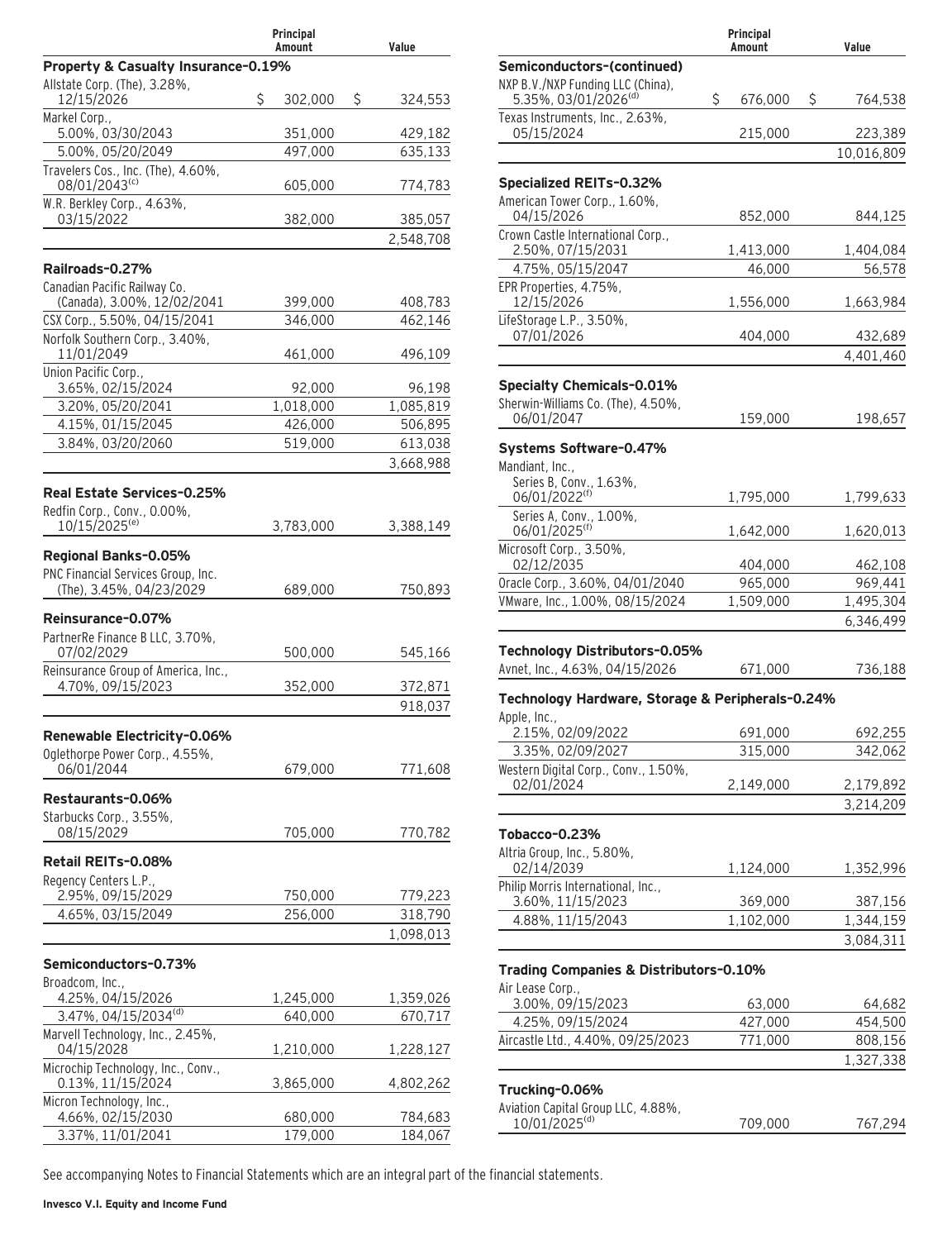|                                                                      | Principal<br>Amount     | Value                   |
|----------------------------------------------------------------------|-------------------------|-------------------------|
| <b>Wireless Telecommunication Services-0.35%</b>                     |                         |                         |
| America Movil S.A.B. de C.V.                                         |                         |                         |
| (Mexico), 4.38%, 07/16/2042<br>Rogers Communications, Inc. (Canada), | \$<br>600,000           | \$<br>713,806           |
| 4.50%, 03/15/2043                                                    | 533,000                 | 613,035                 |
| 4.30%, 02/15/2048                                                    | 1,394,000               | 1,599,171               |
| T-Mobile USA, Inc.,                                                  |                         |                         |
| 2.70%, 03/15/2032(d)                                                 | 1,074,000               | 1,081,829               |
| 3.40%, 10/15/2052(d)                                                 | 750,000                 | 747,936                 |
|                                                                      |                         | 4,755,777               |
| Total U.S. Dollar Denominated Bonds & Notes<br>(Cost \$255,110,127)  |                         | 272,660,791             |
|                                                                      |                         |                         |
| <b>U.S. Treasury Securities-11.51%</b>                               |                         |                         |
| U.S. Treasury Bills-0.00%                                            |                         |                         |
| 0.05%, 02/17/2022 <sup>(j)(k)</sup>                                  | 10,000                  | 9,999                   |
| U.S. Treasury Bonds-1.32%                                            |                         |                         |
| 4.50%, 02/15/2036<br>4.50%, 08/15/2039                               | 2,636,800<br>36,400     | 3,624,776<br>51,415     |
| 4.38%, 05/15/2040                                                    | 72,800                  | 101.923                 |
| 2.00%, 11/15/2041                                                    | 5,787,800               | 5,855,626               |
| 2.00%, 08/15/2051                                                    | 8,191,700               | 8,352,974               |
|                                                                      |                         | 17,986,714              |
|                                                                      |                         |                         |
| U.S. Treasury Notes-10.19%                                           |                         |                         |
| $0.50\%$ , 11/30/2023 <sup>(c)</sup>                                 | 24,664,300              | 24,571,809              |
| 1.00%, 12/15/2024                                                    | 24,618,500              | 24,648,312              |
| 1.25%, 11/30/2026(c)                                                 | 54,595,800              | 54,570,208              |
| 1.50%, 11/30/2028<br>1.38%, 11/15/2031(c)                            | 25,222,100<br>9,916,800 | 25,328,506<br>9,794,389 |
|                                                                      |                         |                         |
|                                                                      |                         | 138,913,224             |
| Total U.S. Treasury Securities<br>(Cost \$156,445,497)               |                         | 156,909,937             |
|                                                                      |                         |                         |
| Preferred Stocks-0.57%                                               | <b>Shares</b>           |                         |
| Asset Management & Custody Banks-0.19%                               |                         |                         |
| AMG Capital Trust II, 5.15%, Conv. Pfd.                              | 44,432                  | 2,589,497               |
|                                                                      |                         |                         |
| Diversified Banks-0.02%                                              |                         |                         |
| Wells Fargo & Co., 5.85%, Series Q,                                  |                         |                         |
| Pfd. <sup>(g)</sup>                                                  | 10,911                  | 292,306                 |
| Oil & Gas Storage & Transportation-0.36%                             |                         |                         |
| El Paso Energy Capital Trust I, 4.75%,                               |                         |                         |
| Conv. Pfd.                                                           | 95,499                  | 4,831,294               |
| Total Preferred Stocks (Cost \$5,960,701)                            |                         | 7,713,097               |
| Investment Abbreviations:                                            |                         |                         |

Conv. – Convertible

LIBOR – London Interbank Offered Rate

Pfd. – Preferred

REIT – Real Estate Investment Trust

USD – U.S. Dollar

|                                                                                        | Principal<br>Amount | Value           |
|----------------------------------------------------------------------------------------|---------------------|-----------------|
| U.S. Government Sponsored Agency Mortgage-Backed<br>Securities-0.07%                   |                     |                 |
| Federal Home Loan Mortgage Corp. (FHLMC)-0.07%                                         |                     |                 |
| 6.75%, 03/15/2031                                                                      | 682,000<br>S        | 980,539<br>S    |
| 5.50%, 02/01/2037                                                                      | 4                   |                 |
|                                                                                        |                     | 980,543         |
|                                                                                        |                     |                 |
| Federal National Mortgage Association (FNMA)-0.00%<br>9.50%, 04/01/2030                | 421                 | 458             |
| Total U.S. Government Sponsored Agency                                                 |                     |                 |
| Mortgage-Backed Securities (Cost \$842,793)                                            |                     | 981,001         |
|                                                                                        | <b>Shares</b>       |                 |
| Money Market Funds-3.51%                                                               |                     |                 |
| Invesco Government & Agency Portfolio,<br>Institutional Class, 0.03% <sup>(I)(m)</sup> | 18,629,728          | 18,629,728      |
| Invesco Liquid Assets Portfolio,<br>Institutional Class, 0.02% <sup>(I)(m)</sup>       | 7,881,664           | 7,883,240       |
| Invesco Treasury Portfolio, Institutional<br>Class, 0.01% <sup>(I)(m)</sup>            |                     |                 |
|                                                                                        | 21,291,118          | 21,291,118      |
| Total Money Market Funds (Cost \$47,798,900)                                           |                     | 47,804,086      |
| TOTAL INVESTMENTS IN SECURITIES<br>(excluding investments purchased                    |                     |                 |
| with cash collateral from                                                              |                     |                 |
| securities on loan)-99.94%                                                             |                     |                 |
| (Cost \$1,025,791,099)                                                                 |                     | 1,362,355,568   |
| <b>Investments Purchased with Cash Collateral from</b><br><b>Securities on Loan</b>    |                     |                 |
| Money Market Funds-5.53%                                                               |                     |                 |
| Invesco Private Government Fund.<br>$0.02\%$ <sup>(I)(m)(n)</sup>                      | 22,604,761          | 22,604,761      |
| Invesco Private Prime Fund,<br>$0.11\%$ <sup>(I)(m)(n)</sup>                           | 52,733,897          | 52,744,442      |
| Total Investments Purchased with Cash Collateral                                       |                     |                 |
| from Securities on Loan (Cost \$75,349,205)                                            |                     | 75,349,203      |
| TOTAL INVESTMENTS IN SECURITIES-105.47%                                                |                     |                 |
| (Cost \$1,101,140,304)                                                                 |                     | 1,437,704,771   |
| OTHER ASSETS LESS LIABILITIES-(5.47)%                                                  |                     | (74, 550, 642)  |
| NET ASSETS-100.00%                                                                     |                     | \$1,363,154,129 |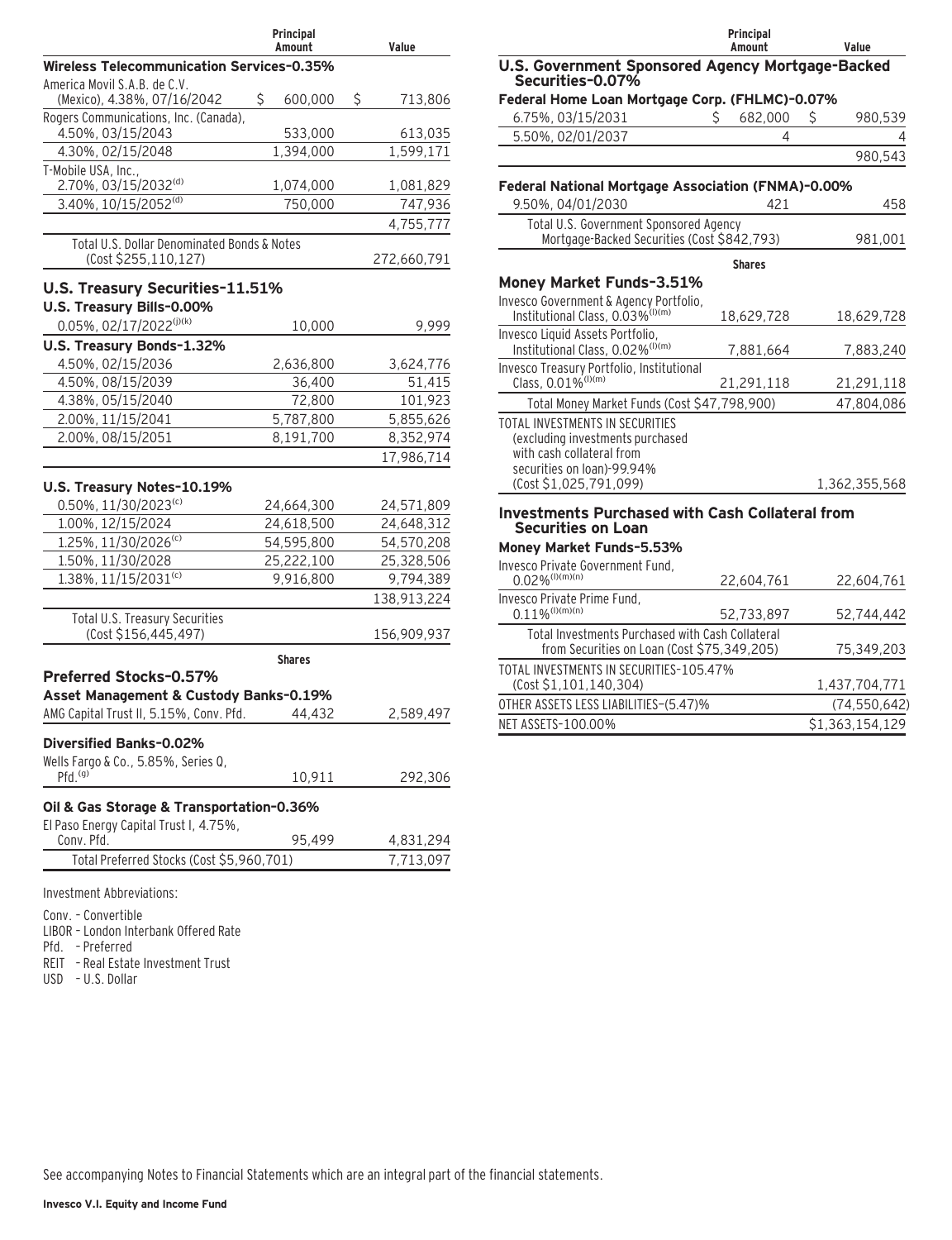Notes to Schedule of Investments:

- (a) Industry and/or sector classifications used in this report are generally according to the Global Industry Classification Standard, which was developed by and is the exclusive property and a service mark of MSCI Inc. and Standard & Poor's.
- $(6)$  Non-income producing security.
- (c) All or a portion of this security was out on loan at December 31, 2021.
- Security purchased or received in a transaction exempt from registration under the Securities Act of 1933, as amended (the "1933 Act"). The security may be resold pursuant to an exemption from registration under the 1933 Act, typically to qualified institutional buyers. The aggregate value of these securities at December 31, 2021 was \$51,127,304, which represented 3.75% of the Fund's Net Assets.
- (e) Zero coupon bond issued at a discount.
- (f) Security has an irrevocable call by the issuer or mandatory put by the holder. Maturity date reflects such call or put.<br>(g) Security issued at a fixed rate for a specific period of time, after which it will convert to
- (g) Security issued at a fixed rate for a specific period of time, after which it will convert to a variable rate.
- $\binom{h}{k}$  Perpetual bond with no specified maturity date.
- (i) Interest or dividend rate is redetermined periodically. Rate shown is the rate in effect on December 31, 2021.
- (i) All or a portion of the value was pledged as collateral to cover margin requirements for open futures contracts. See Note 1L.<br>(k) Socurity traded on a discount basis. The interest rate shown represents the discount ra
- (k) Security traded on a discount basis. The interest rate shown represents the discount rate at the time of purchase by the Fund.<br>(1) Affiliated issues The issues and/or the Fund is a wholly-owned subsidiary of Invesse L

Affiliated issuer. The issuer and/or the Fund is a wholly-owned subsidiary of Invesco Ltd., or is affiliated by having an investment adviser that is under common control of Invesco Ltd. The table below shows the Fund's transactions in, and earnings from, its investments in affiliates for the fiscal year ended December 31, 2021.

|                                                                                      | Value<br>December 31, 2020 |   | <b>Purchases</b><br>at Cost | <b>Proceeds</b><br>from Sales |   | Change in<br><b>Unrealized</b><br>Appreciation<br>(Depreciation) | Realized<br>Gain<br>(Loss) | Value<br>December 31, 2021 |    | <b>Dividend Income</b> |
|--------------------------------------------------------------------------------------|----------------------------|---|-----------------------------|-------------------------------|---|------------------------------------------------------------------|----------------------------|----------------------------|----|------------------------|
| <b>Investments in Affiliated Money</b><br><b>Market Funds:</b>                       |                            |   |                             |                               |   |                                                                  |                            |                            |    |                        |
| Invesco Government & Agency Portfolio,<br>Institutional Class                        | \$22,007,337               | S | 83.704.060                  | (87.081.669)                  | S | $\overline{\phantom{a}}$                                         |                            | \$18,629,728               | Ŝ. | 5,502                  |
| Invesco Liquid Assets Portfolio,<br>Institutional Class                              | 11,695,851                 |   | 58.243.393                  | (62,055,730)                  |   | (1,649)                                                          | 1,375                      | 7,883,240                  |    | 1,526                  |
| Invesco Treasury Portfolio, Institutional<br>Class                                   | 25, 151, 242               |   | 95,661,783                  | (99, 521, 907)                |   |                                                                  |                            | 21.291.118                 |    | 2,325                  |
| <b>Investments Purchased with Cash</b><br><b>Collateral from Securities on Loan:</b> |                            |   |                             |                               |   |                                                                  |                            |                            |    |                        |
| Invesco Private Government Fund                                                      |                            |   | 373,494,852                 | (350.890.091)                 |   |                                                                  |                            | 22.604.761                 |    | 1.277*                 |
| Invesco Private Prime Fund                                                           |                            |   | 812.269.719                 | (759, 521, 654)               |   | (2)                                                              | (3,621)                    | 52,744,442                 |    | 16,562*                |
| Total                                                                                | \$58,854,430               |   | \$1,423,373,807             | \$(1,359,071,051)             |   | \$(1,651)                                                        | \$(2,246)                  | \$123,153,289              |    | \$27,192               |

Represents the income earned on the investment of cash collateral, which is included in securities lending income on the Statement of Operations. Does not include rebates and fees paid to lending agent or premiums received from borrowers, if any.

<sup>(m)</sup> The rate shown is the 7-day SEC standardized yield as of December 31, 2021.<br><sup>(n)</sup> The security has been segregated to satisfy the commitment to return the cast

The security has been segregated to satisfy the commitment to return the cash collateral received in securities lending transactions upon the borrower's return of the securities loaned. See Note 1I.

#### **Open Futures Contracts Short Futures Contracts Number of Contracts Expiration Month Notional Value Value Unrealized Appreciation (Depreciation) Interest Rate Risk** U.S. Treasury 5 Year Notes 9 March-2022 \$(1,088,789) \$(4,570) \$(4,570)

#### **Open Forward Foreign Currency Contracts**

| <b>Settlement</b>     |                               |            | Contract to    |     |           |                                |           |  |
|-----------------------|-------------------------------|------------|----------------|-----|-----------|--------------------------------|-----------|--|
| Date                  | Counterparty                  |            | <b>Deliver</b> |     |           | Appreciation<br>(Depreciation) |           |  |
| <b>Currency Risk</b>  |                               |            |                |     |           |                                |           |  |
| 01/07/2022            | State Street Bank & Trust Co. | CAD        | 423.840        | USD | 335.213   |                                | 149       |  |
| 01/07/2022            | State Street Bank & Trust Co. | USD        | 1.487.231      | CAD | 1.906.023 |                                | 19,564    |  |
| 01/07/2022            | State Street Bank & Trust Co. | USD        | 525.454        | EUR | 464,710   |                                | 3,648     |  |
| Subtotal-Appreciation |                               |            |                |     |           |                                | 23,361    |  |
| <b>Currency Risk</b>  |                               |            |                |     |           |                                |           |  |
| 01/07/2022            | State Street Bank & Trust Co. | CAD        | 8,178,028      | USD | 6,387,956 |                                | (77, 132) |  |
| 01/07/2022            | State Street Bank & Trust Co. | <b>EUR</b> | 7,661,475      | USD | 8,639,430 |                                | (83,666)  |  |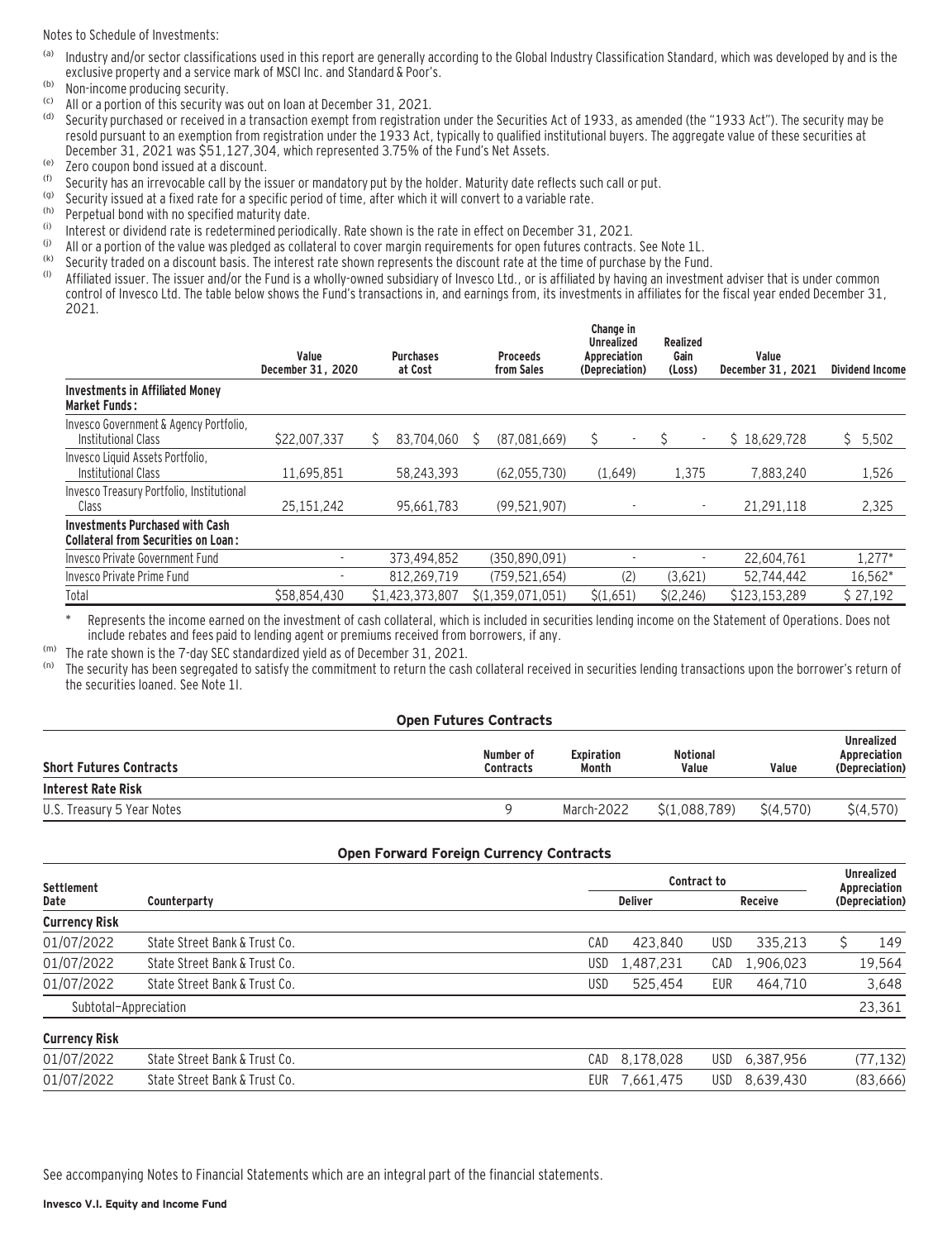#### **Open Forward Foreign Currency Contracts—(continued)**

| Settlement |                                                 |                | <b>Contract to</b> | <b>Unrealized</b><br>Appreciation |
|------------|-------------------------------------------------|----------------|--------------------|-----------------------------------|
| Date       | Counterparty                                    | <b>Deliver</b> | <b>Receive</b>     | (Depreciation)                    |
| 01/07/2022 | State Street Bank & Trust Co.                   | GBP 10.188.543 | USD 13,498,363     | S(292.282)                        |
|            | Subtotal-Depreciation                           |                |                    | (453,080)                         |
|            | <b>Total Forward Foreign Currency Contracts</b> |                |                    | \$ (429, 719)                     |
|            |                                                 |                |                    |                                   |

Abbreviations:

CAD – Canadian Dollar

EUR – Euro

GBP – British Pound Sterling

USD – U.S. Dollar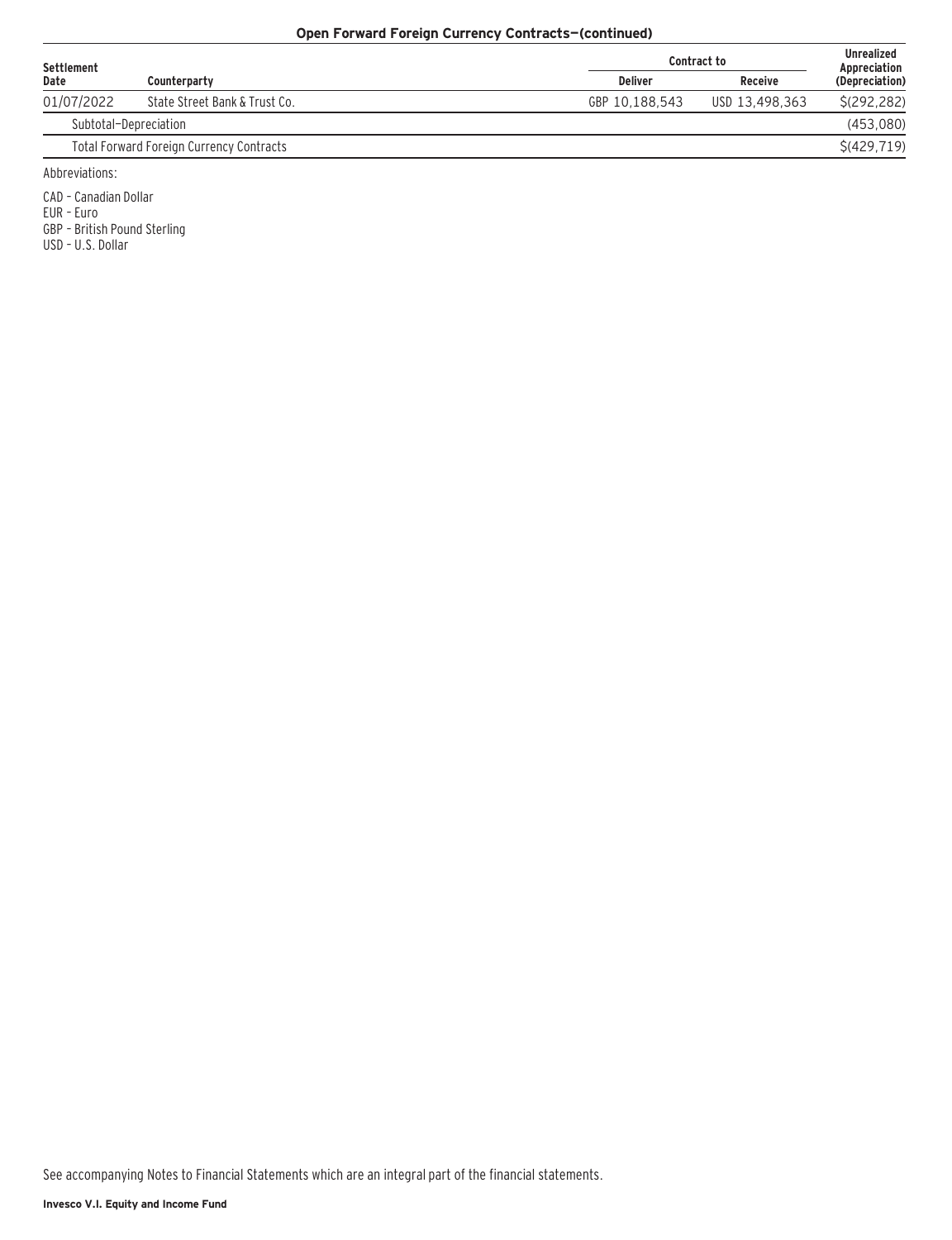### **Statement of Assets and Liabilities**

December 31, 2021

### **Assets:**

| Investments in unaffiliated securities, at value<br>(Cost \$977,992,199)*           |    |                 |
|-------------------------------------------------------------------------------------|----|-----------------|
| Investments in affiliated money market funds, at value                              |    | \$1,314,551,482 |
| (Cost \$123,148,105)                                                                |    | 123, 153, 289   |
| Other investments:                                                                  |    |                 |
| Unrealized appreciation on forward foreign currency                                 |    |                 |
| contracts outstanding                                                               |    | 23,361          |
| Foreign currencies, at value (Cost \$725)                                           |    | 728             |
| Receivable for:                                                                     |    |                 |
| Fund shares sold                                                                    |    | 340,221         |
| Dividends                                                                           |    | 1,012,741       |
| Interest                                                                            |    | 1,778,216       |
| Investment for trustee deferred compensation and                                    |    |                 |
| retirement plans                                                                    |    | 194,510         |
| Other assets                                                                        |    | 5,298           |
| Total assets                                                                        |    | 1,441,059,846   |
| Liabilities:                                                                        |    |                 |
| Other investments:                                                                  |    |                 |
| Variation margin payable - futures contracts                                        |    | 614             |
| Unrealized depreciation on forward foreign currency                                 |    |                 |
| contracts outstanding                                                               |    | 453,080         |
| Payable for:                                                                        |    |                 |
| Fund shares reacquired                                                              |    | 515,649         |
| Amount due custodian                                                                |    | 492,862         |
| Collateral upon return of securities loaned                                         |    | 75,349,205      |
| Accrued fees to affiliates                                                          |    | 767,858         |
| Accrued other operating expenses                                                    |    | 112,547         |
| Trustee deferred compensation and retirement plans                                  |    | 213,902         |
| <b>Total liabilities</b>                                                            |    | 77,905,717      |
| Net assets applicable to shares outstanding                                         |    | \$1,363,154,129 |
|                                                                                     |    |                 |
| Net assets consist of:                                                              |    |                 |
| Shares of beneficial interest                                                       | S. | 873,188,401     |
| Distributable earnings                                                              |    | 489,965,728     |
|                                                                                     |    | \$1,363,154,129 |
| <b>Net Assets:</b>                                                                  |    |                 |
| Series I                                                                            | \$ | 79,349,328      |
| Series II                                                                           |    | \$1,283,804,801 |
|                                                                                     |    |                 |
| Shares outstanding, no par value, with an unlimited number of<br>shares authorized: |    |                 |
| Series L                                                                            |    | 3.834.817       |

| Series I                                | 3.834.817  |
|-----------------------------------------|------------|
| Series II                               | 62.462.245 |
| Series I:<br>Net asset value per share  | 20.69      |
| Series II:<br>Net asset value per share | 20.55      |

\* At December 31, 2021, securities with an aggregate value of \$73,766,595 were on loan to brokers.

### **Statement of Operations**

For the year ended December 31, 2021

#### **Investment income:**

| Interest                                                                                         | \$<br>6,624,658 |
|--------------------------------------------------------------------------------------------------|-----------------|
| Dividends (net of foreign withholding taxes of \$188,235)                                        | 17,452,284      |
| Dividends from affiliated money market funds (includes<br>securities lending income of \$75,520) | 84,873          |
| Total investment income                                                                          | 24,161,815      |
| <b>Expenses:</b>                                                                                 |                 |
| Advisory fees                                                                                    | 5,097,444       |
| Administrative services fees                                                                     | 2,215,827       |
| Distribution fees - Series II                                                                    | 3,205,948       |
| Transfer agent fees                                                                              | 54,097          |
| Trustees' and officers' fees and benefits                                                        | 33,772          |
| Reports to shareholders                                                                          | 4,454           |
| Professional services fees                                                                       | 53,277          |
| 0ther                                                                                            | 17,626          |
| Total expenses                                                                                   | 10,682,445      |
| Less: Fees waived                                                                                | (13, 973)       |
| Net expenses                                                                                     | 10,668,472      |
| Net investment income                                                                            | 13,493,343      |
| Realized and unrealized gain (loss) from:<br>Net realized gain (loss) from:                      |                 |

| Net rediized dallı (10\$\$) fi 0111.                     |               |
|----------------------------------------------------------|---------------|
| Unaffiliated investment securities                       | 156,586,825   |
| Affiliated investment securities                         | (2, 246)      |
| Foreign currencies                                       | 14,746        |
| Forward foreign currency contracts                       | 1,044,796     |
| Futures contracts                                        | 30.697        |
|                                                          | 157.674.818   |
| Change in net unrealized appreciation (depreciation) of: |               |
| Unaffiliated investment securities                       | 52,849,868    |
| Affiliated investment securities                         | (1,651)       |
| Foreign currencies                                       | (8, 799)      |
| Forward foreign currency contracts                       | 49,434        |
| Futures contracts                                        | (1, 581)      |
|                                                          | 52,887,271    |
| Net realized and unrealized gain                         | 210,562,089   |
| Net increase in net assets resulting from operations     | \$224,055,432 |
|                                                          |               |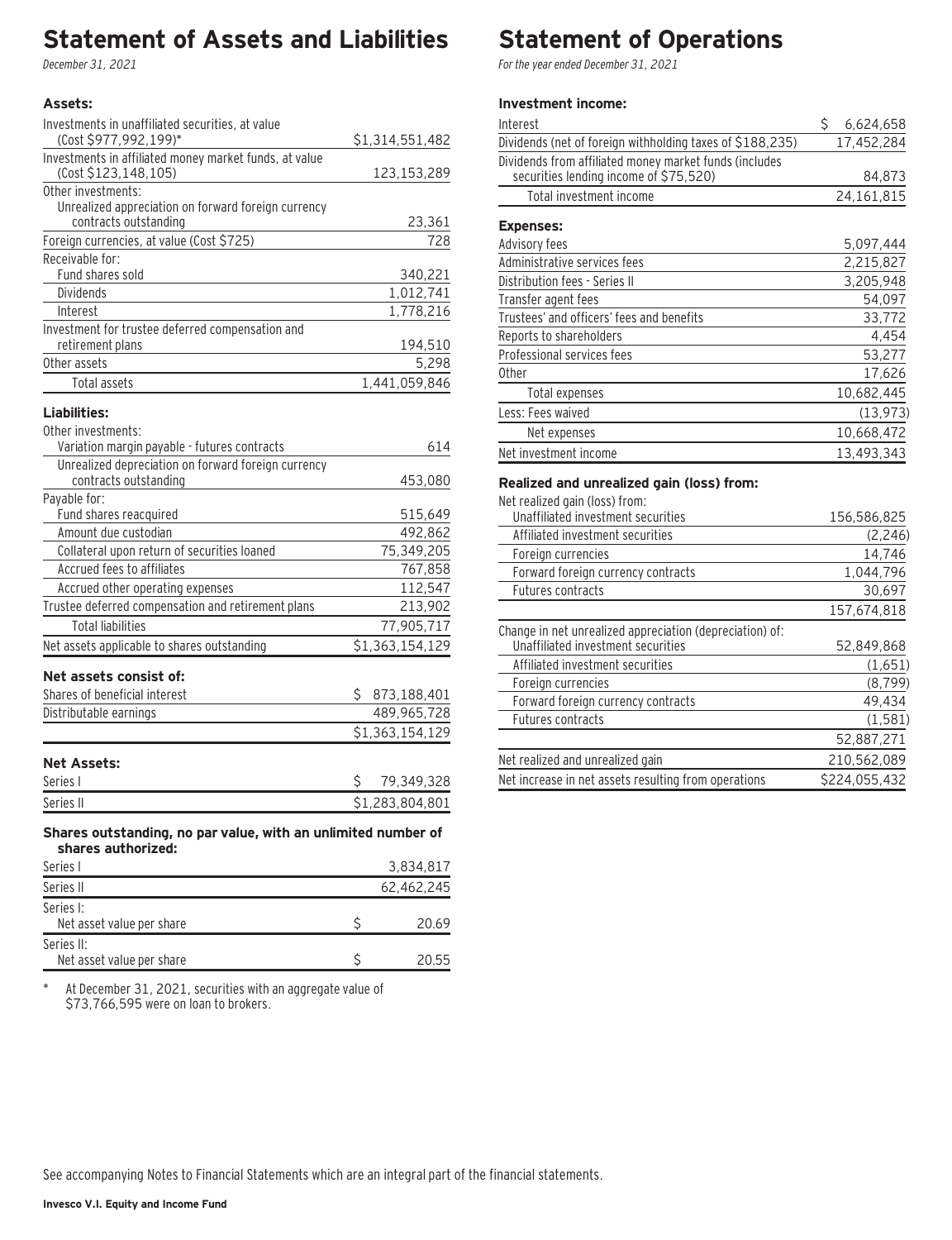### **Statement of Changes in Net Assets**

For the years ended December 31, 2021 and 2020

|                                                                         | 2021             | 2020            |
|-------------------------------------------------------------------------|------------------|-----------------|
| <b>Operations:</b>                                                      |                  |                 |
| Net investment income                                                   | \$<br>13,493,343 | 17,914,424<br>S |
| Net realized gain                                                       | 157,674,818      | 9,273,219       |
| Change in net unrealized appreciation                                   | 52,887,271       | 67,118,598      |
| Net increase in net assets resulting from operations                    | 224,055,432      | 94,306,241      |
| Distributions to shareholders from distributable earnings:              |                  |                 |
| Series I                                                                | (2,210,004)      | (2,664,901)     |
| Series II                                                               | (33, 156, 264)   | (74, 585, 577)  |
| Total distributions from distributable earnings                         | (35, 366, 268)   | (77, 250, 478)  |
| <b>Share transactions-net:</b>                                          |                  |                 |
| Series I                                                                | 28,892,785       | (8,088,300)     |
| Series II                                                               | (121,909,012)    | (27, 486, 339)  |
| Net increase (decrease) in net assets resulting from share transactions | (93, 016, 227)   | (35, 574, 639)  |
| Net increase (decrease) in net assets                                   | 95,672,937       | (18, 518, 876)  |
| Net assets:                                                             |                  |                 |
| Beginning of year                                                       | 1,267,481,192    | 1,286,000,068   |
| End of year                                                             | \$1,363,154,129  | \$1,267,481,192 |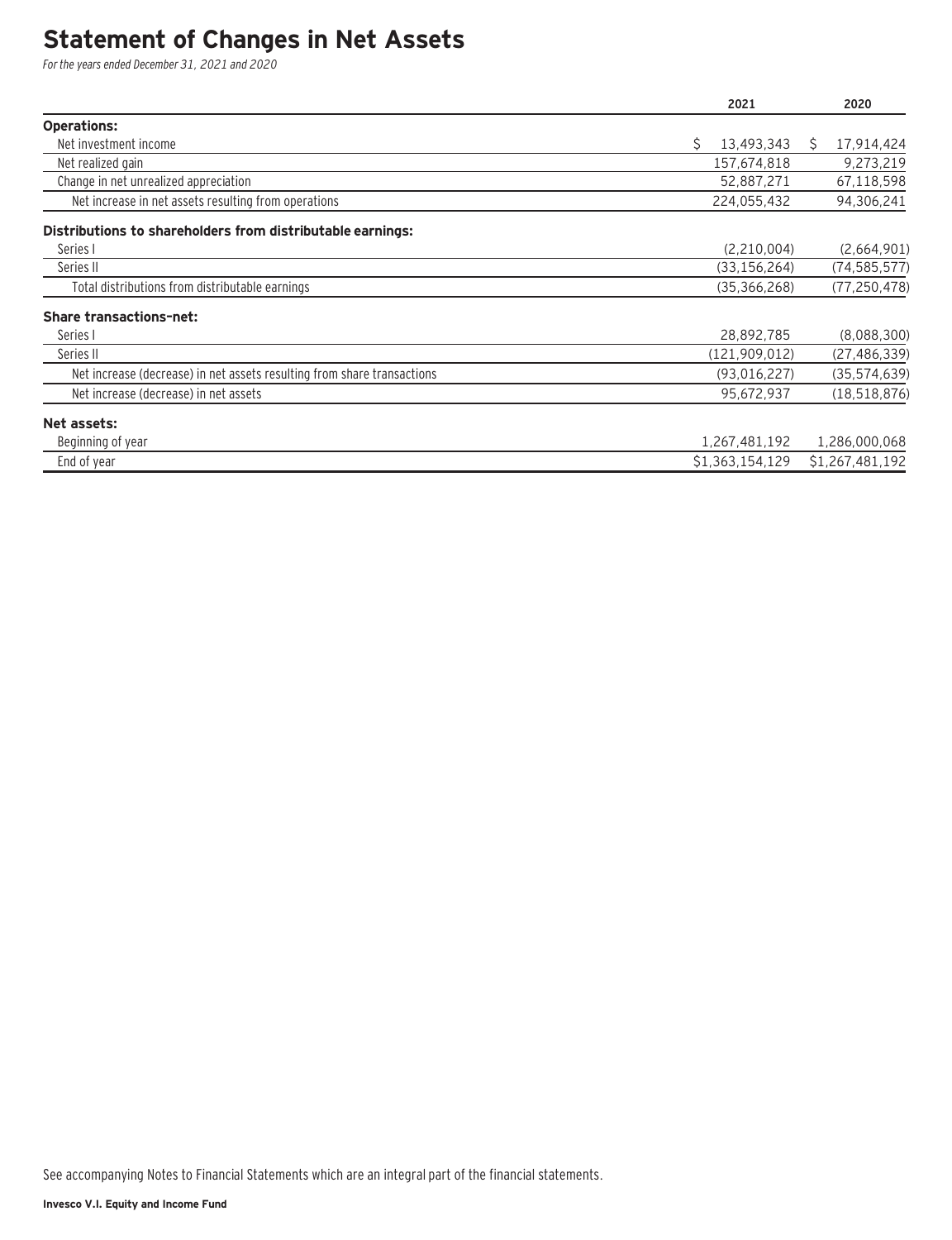### **Financial Highlights**

The following schedule presents financial highlights for a share of the Fund outstanding throughout the periods indicated.

|                     | Net asset<br>value,<br>beginning<br>of period | <b>Net</b><br>investment<br>income <sup>(a)</sup> | Net gains<br>(losses)<br>on securities<br>(both<br>realized and<br>unrealized) | Total from<br>investment<br>operations | <b>Dividends</b><br>from net<br>investment<br>income | <b>Distributions</b><br>from net<br>realized<br>gains | Total<br>distributions | Net asset<br>value, end<br>of period | Total<br>return <sup>(b)</sup> | Net assets.<br>end of period<br>(000's omitted) | Ratio of<br>expenses<br>to average<br>net assets<br>with fee waivers<br>and/or<br>expenses<br>absorbed | Ratio of<br>expenses<br>to average net<br>assets without<br>fee waivers<br>and/or<br>expenses<br>absorbed | Ratio of net<br>investment<br>income<br>to average<br>net assets | Portfolio<br>turnover <sup>(c)</sup> |
|---------------------|-----------------------------------------------|---------------------------------------------------|--------------------------------------------------------------------------------|----------------------------------------|------------------------------------------------------|-------------------------------------------------------|------------------------|--------------------------------------|--------------------------------|-------------------------------------------------|--------------------------------------------------------------------------------------------------------|-----------------------------------------------------------------------------------------------------------|------------------------------------------------------------------|--------------------------------------|
| Series I            |                                               |                                                   |                                                                                |                                        |                                                      |                                                       |                        |                                      |                                |                                                 |                                                                                                        |                                                                                                           |                                                                  |                                      |
| Year ended 12/31/21 | \$17.93                                       | \$0.25                                            | \$3.09                                                                         | \$3.34                                 | \$(0.38)                                             | \$(0.20)                                              | \$(0.58)               | \$20.69                              | 18.65%                         | Ŝ<br>79,349                                     | 0.55%                                                                                                  | 0.55%                                                                                                     | 1.24%                                                            | 144%                                 |
| Year ended 12/31/20 | 17.52                                         | 0.30                                              | 1.30                                                                           | 1.60                                   | (0.42)                                               | (0.77)                                                | (1.19)                 | 17.93                                | 9.95                           | 43.099                                          | 0.56                                                                                                   | 0.57                                                                                                      | 1.84                                                             | 96                                   |
| Year ended 12/31/19 | 16.12                                         | 0.36                                              | 2.82                                                                           | 3.18                                   | (0.47)                                               | (1.31)                                                | (1.78)                 | 17.52                                | 20.37                          | 50,731                                          | 0.54                                                                                                   | 0.55                                                                                                      | 2.02                                                             | 150                                  |
| Year ended 12/31/18 | 19.04                                         | 0.35                                              | (2.00)                                                                         | (1.65)                                 | (0.43)                                               | (0.84)                                                | (1.27)                 | 16.12                                | (9.50)                         | 165,924                                         | 0.54                                                                                                   | 0.55                                                                                                      | 1.91                                                             | 150                                  |
| Year ended 12/31/17 | 17.76                                         | 0.35 <sup>(d)</sup>                               | 1.58                                                                           | 1.93                                   | (0.31)                                               | (0.34)                                                | (0.65)                 | 19.04                                | 11.03                          | 184,768                                         | 0.55                                                                                                   | 0.56                                                                                                      | 1.93 <sup>(d)</sup>                                              | 119                                  |
| Series II           |                                               |                                                   |                                                                                |                                        |                                                      |                                                       |                        |                                      |                                |                                                 |                                                                                                        |                                                                                                           |                                                                  |                                      |
| Year ended 12/31/21 | 17.82                                         | 0.20                                              | 3.07                                                                           | 3.27                                   | (0.34)                                               | (0.20)                                                | (0.54)                 | 20.55                                | 18.35                          | 1.283.805                                       | 0.80                                                                                                   | 0.80                                                                                                      | 0.99                                                             | 144                                  |
| Year ended 12/31/20 | 17.42                                         | 0.26                                              | 1.28                                                                           | 1.54                                   | (0.37)                                               | (0.77)                                                | (1.14)                 | 17.82                                | 9.65                           | 1.224.382                                       | 0.81                                                                                                   | 0.82                                                                                                      | 1.59                                                             | 96                                   |
| Year ended 12/31/19 | 16.04                                         | 0.31                                              | 2.80                                                                           | 3.11                                   | (0.42)                                               | (1.31)                                                | (1.73)                 | 17.42                                | 20.01                          | 1,235,269                                       | 0.79                                                                                                   | 0.80                                                                                                      | 1.77                                                             | 150                                  |
| Year ended 12/31/18 | 18.95                                         | 0.31                                              | (2.00)                                                                         | (1.69)                                 | (0.38)                                               | (0.84)                                                | (1.22)                 | 16.04                                | (9.73)                         | 1,041,911                                       | 0.79                                                                                                   | 0.80                                                                                                      | 1.66                                                             | 150                                  |
| Year ended 12/31/17 | 17.68                                         | 0.31 <sup>(d)</sup>                               | 1.57                                                                           | 1.88                                   | (0.27)                                               | (0.34)                                                | (0.61)                 | 18.95                                | 10.78                          | 1,385,490                                       | 0.80                                                                                                   | 0.81                                                                                                      | 1.68 <sup>(d)</sup>                                              | 119                                  |

(a) Calculated using average shares outstanding.<br>(b) Includes adjustments in accordance with accounting principles generally accepted in the United States of America and as such, the net asset value for financial reporting the returns based upon those net asset values may differ from the net asset value and returns for shareholder transactions. Total returns are not annualized for periods less than one vear, if applicable, and do not reflect

(c) Portfolio turnover is calculated at the fund level and is not annualized for periods less than one year, if applicable. For the year ended December 31, 2021, the portfolio turnover<br>calculation excludes the value of sec

(d) Net investment income per share and the ratio of net investment income to average net assets includes significant dividends received during the year ended December 31, 2017. Net investment income per share and the ratio of net investment income to average net assets excluding the significant dividends are \$0.30 and 1.64% and \$0.26 and 1.39% for Series I and Series II shares, respectively.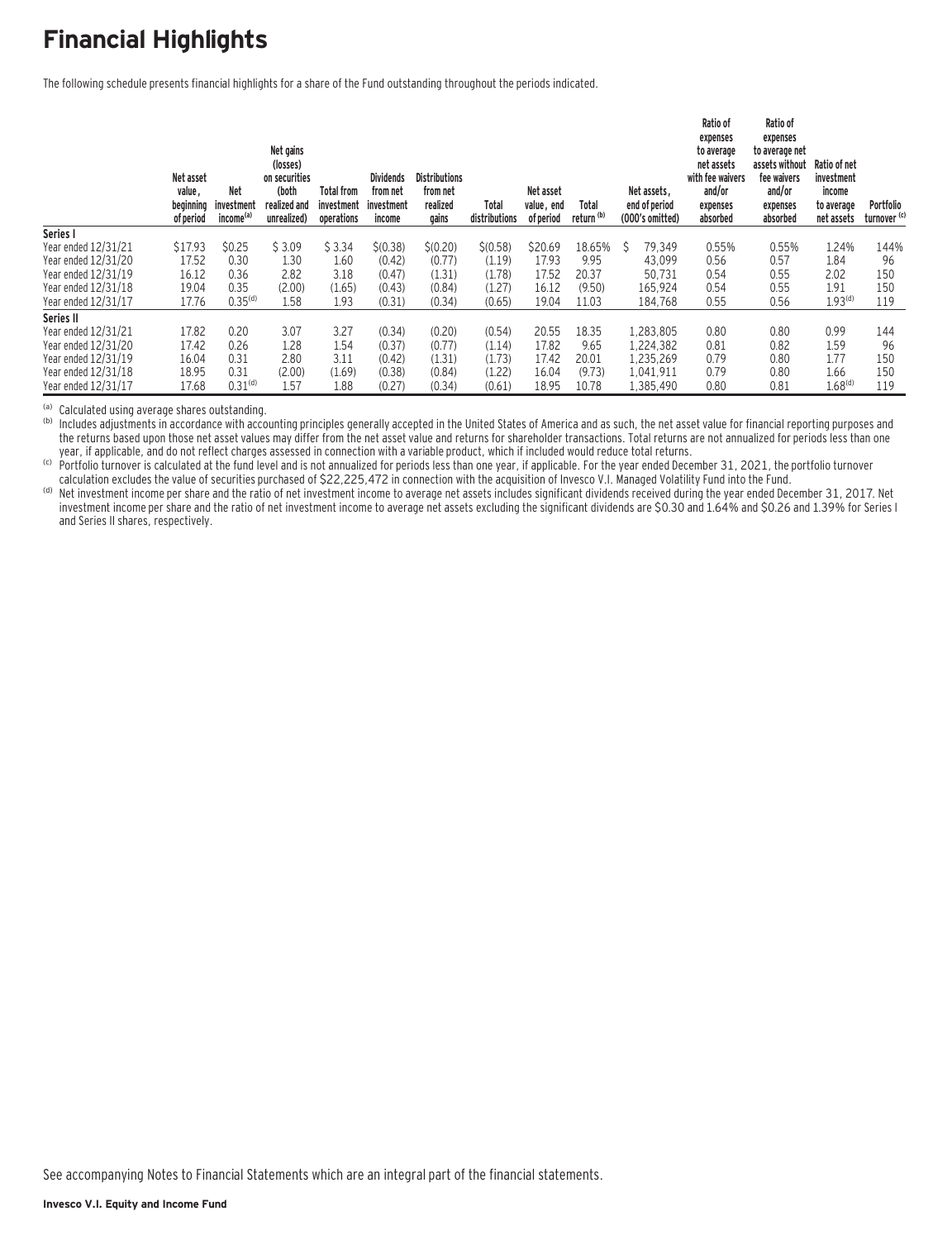### **Notes to Financial Statements**

December 31, 2021

#### **NOTE 1—Significant Accounting Policies**

Invesco V.I. Equity and Income Fund (the "Fund") is a series portfolio of AIM Variable Insurance Funds (Invesco Variable Insurance Funds) (the "Trust"). The Trust is a Delaware statutory trust registered under the Investment Company Act of 1940, as amended (the "1940 Act"), as an open-end series management investment company. Information presented in these financial statements pertains only to the Fund. Matters affecting the Fund or each class will be voted on exclusively by the shareholders of the Fund or each class. Current Securities and Exchange Commission ("SEC") guidance, however, requires participating insurance companies offering separate accounts to vote shares proportionally in accordance with the instructions of the contract owners whose investments are funded by shares of each Fund or class.

The Fund's investment objectives are both capital appreciation and current income.

The Fund currently offers two classes of shares, Series I and Series II, both of which are offered to insurance company separate accounts funding variable annuity contracts and variable life insurance policies ("variable products").

The Fund is an investment company and accordingly follows the investment company accounting and reporting guidance in accordance with Financial Accounting Standards Board Accounting Standards Codification Topic 946, Financial Services – Investment Companies.

The following is a summary of the significant accounting policies followed by the Fund in the preparation of its financial statements.

A. Security Valuations - Securities, including restricted securities, are valued according to the following policy.

A security listed or traded on an exchange (except convertible securities) is valued at its last sales price or official closing price as of the close of the customary trading session on the exchange where the security is principally traded, or lacking any sales or official closing price on a particular day, the security may be valued at the closing bid price on that day. Securities traded in the over-the-counter market are valued based on prices furnished by independent pricing services or market makers. When such securities are valued by an independent pricing service they may be considered fair valued. Futures contracts are valued at the final settlement price set by an exchange on which they are principally traded. Listed options are valued at the mean between the last bid and asked prices from the exchange on which they are principally traded. Options not listed on an exchange are valued by an independent source at the mean between the last bid and asked prices. For purposes of determining net asset value ("NAV") per share, futures and option contracts generally are valued 15 minutes after the close of the customary trading session of the New York Stock Exchange ("NYSE").

Investments in open-end and closed-end registered investment companies that do not trade on an exchange are valued at the end-of-day net asset value per share. Investments in open-end and closed-end registered investment companies that trade on an exchange are valued at the last sales price or official closing price as of the close of the customary trading session on the exchange where the security is principally traded.

Debt obligations (including convertible securities) and unlisted equities are fair valued using an evaluated quote provided by an independent pricing service. Evaluated quotes provided by the pricing service may be determined without exclusive reliance on quoted prices, and may reflect appropriate factors such as institution-size trading in similar groups of securities, developments related to specific securities, dividend rate (for unlisted equities), yield (for debt obligations), quality, type of issue, coupon rate (for debt obligations), maturity (for debt obligations), individual trading characteristics and other market data. Pricing services generally value debt obligations assuming orderly transactions of institutional round lot size, but a fund may hold or transact in the same securities in smaller, odd lot sizes. Odd lots often trade at lower prices than institutional round lots. Debt obligations are subject to interest rate and credit risks. In addition, all debt obligations involve some risk of default with respect to interest and/or principal payments.

Foreign securities' (including foreign exchange contracts) prices are converted into U.S. dollar amounts using the applicable exchange rates as of the close of the NYSE. If market quotations are available and reliable for foreign exchange-traded equity securities, the securities will be valued at the market quotations. Because trading hours for certain foreign securities end before the close of the NYSE, closing market quotations may become unreliable. If between the time trading ends on a particular security and the close of the customary trading session on the NYSE, events occur that the investment adviser determines are significant and make the closing price unreliable, the Fund may fair value the security. If the event is likely to have affected the closing price of the security, the security will be valued at fair value in good faith using procedures approved by the Board of Trustees. Adjustments to closing prices to reflect fair value may also be based on a screening process of an independent pricing service to indicate the degree of certainty, based on historical data, that the closing price in the principal market where a foreign security trades is not the current value as of the close of the NYSE. Foreign securities' prices meeting the approved degree of certainty that the price is not reflective of current value will be priced at the indication of fair value from the independent pricing service. Multiple factors may be considered by the independent pricing service in determining adjustments to reflect fair value and may include information relating to sector indices, American Depositary Receipts and domestic and foreign index futures. Foreign securities may have additional risks including exchange rate changes, potential for sharply devalued currencies and high inflation, political and economic upheaval, the relative lack of issuer information, relatively low market liquidity and the potential lack of strict financial and accounting controls and standards.

Securities for which market prices are not provided by any of the above methods may be valued based upon quotes furnished by independent sources. The last bid price may be used to value equity securities. The mean between the last bid and asked prices is used to value debt obligations, including corporate loans.

Securities for which market quotations are not readily available or became unreliable are valued at fair value as determined in good faith by or under the supervision of the Trust's officers following procedures approved by the Board of Trustees. Issuer specific events, market trends, bid/asked quotes of brokers and information providers and other market data may be reviewed in the course of making a good faith determination of a security's fair value.

The Fund may invest in securities that are subject to interest rate risk, meaning the risk that the prices will generally fall as interest rates rise and, conversely, the prices will generally rise as interest rates fall. Specific securities differ in their sensitivity to changes in interest rates depending on their individual characteristics. Changes in interest rates may result in increased market volatility, which may affect the value and/or liquidity of certain Fund investments.

Valuations change in response to many factors including the historical and prospective earnings of the issuer, the value of the issuer's assets, general market conditions which are not specifically related to the particular issuer, such as real or perceived adverse economic conditions, changes in the general outlook for revenues or corporate earnings, changes in interest or currency rates, regional or global instability, natural or environmental disasters, widespread disease or other public health issues, war, acts of terrorism or adverse investor sentiment generally and market liquidity. Because of the inherent uncertainties of valuation, the values reflected in the financial statements may materially differ from the value received upon actual sale of those investments.

**B. Securities Transactions and Investment Income** - Securities transactions are accounted for on a trade date basis. Realized gains or losses on sales are computed on the basis of specific identification of the securities sold. Interest income (net of withholding tax, if any) is recorded on an accrual basis from settlement date and includes coupon interest and amortization of premium and accretion of discount on debt securities as applicable. Pay-in-kind interest income and non-cash dividend income received in the form of securities in-lieu of cash are recorded at the fair value of the securities received. Dividend income (net of withholding tax, if any) is recorded on the ex-dividend date.

The Fund may periodically participate in litigation related to Fund investments. As such, the Fund may receive proceeds from litigation settlements. Any proceeds received are included in the Statement of Operations as realized gain (loss) for investments no longer held and as unrealized gain (loss) for investments still held.

Brokerage commissions and mark ups are considered transaction costs and are recorded as an increase to the cost basis of securities purchased and/or a reduction of proceeds on a sale of securities. Such transaction costs are included in the determination of net realized and unrealized gain (loss) from investment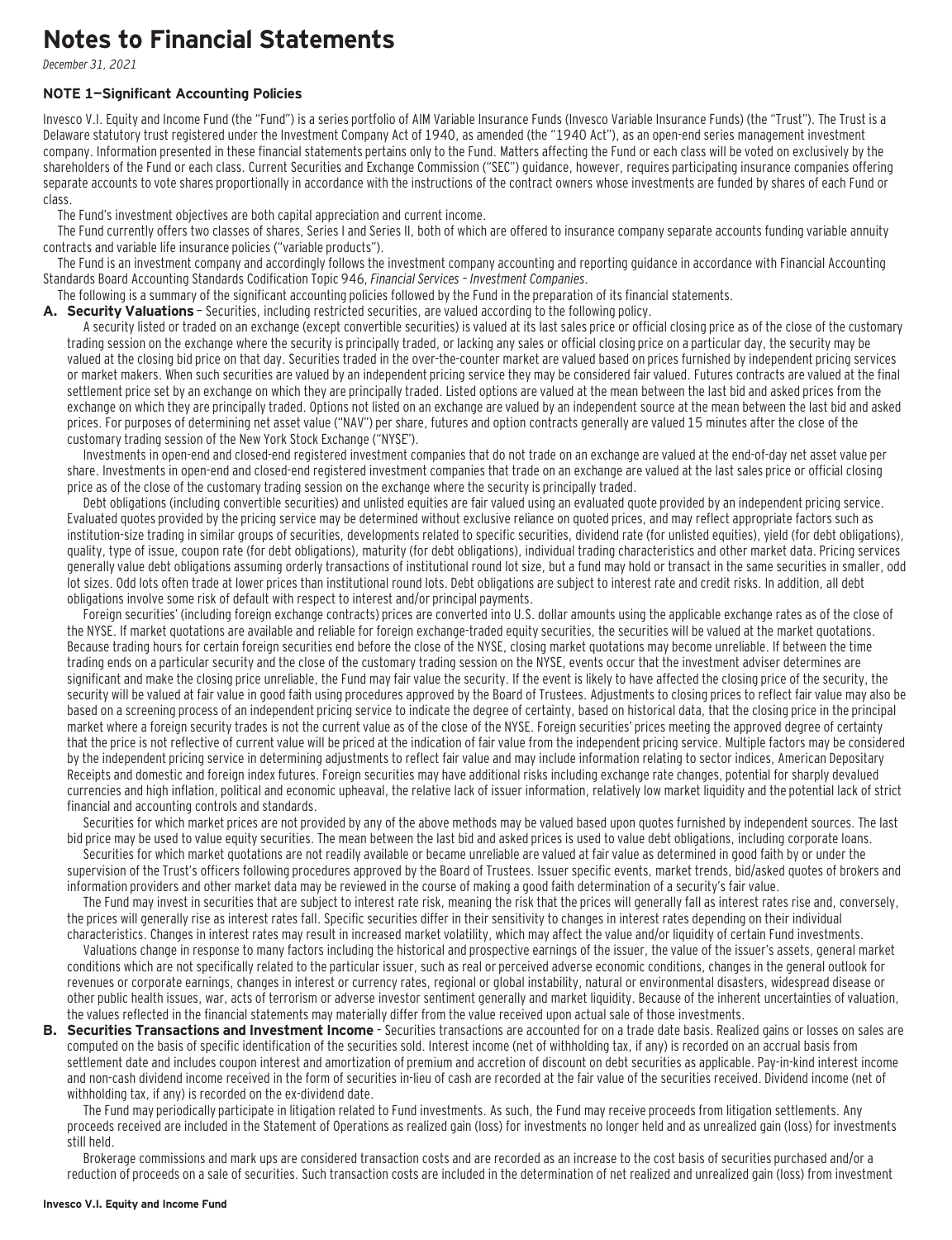securities reported in the Statement of Operations and the Statement of Changes in Net Assets and the net realized and unrealized gains (losses) on securities per share in the Financial Highlights. Transaction costs are included in the calculation of the Fund's net asset value and, accordingly, they reduce the Fund's total returns. These transaction costs are not considered operating expenses and are not reflected in net investment income reported in the Statement of Operations and the Statement of Changes in Net Assets, or the net investment income per share and the ratios of expenses and net investment income reported in the Financial Highlights, nor are they limited by any expense limitation arrangements between the Fund and the investment adviser. The Fund allocates income and realized and unrealized capital gains and losses to a class based on the relative net assets of each class.

- **C. Country Determination**  For the purposes of making investment selection decisions and presentation in the Schedule of Investments, the investment adviser may determine the country in which an issuer is located and/or credit risk exposure based on various factors. These factors include the laws of the country under which the issuer is organized, where the issuer maintains a principal office, the country in which the issuer derives 50% or more of its total revenues and the country that has the primary market for the issuer's securities, as well as other criteria. Among the other criteria that may be evaluated for making this determination are the country in which the issuer maintains 50% or more of its assets, the type of security, financial guarantees and enhancements, the nature of the collateral and the sponsor organization. Country of issuer and/or credit risk exposure has been determined to be the United States of America, unless otherwise noted.
- **D. Distributions**  Distributions from net investment income and net realized capital gain, if any, are generally declared and paid to separate accounts of participating insurance companies annually and recorded on the ex-dividend date.
- **E. Federal Income Taxes** The Fund intends to comply with the requirements of Subchapter M of the Internal Revenue Code of 1986, as amended (the "Internal Revenue Code"), necessary to qualify as a regulated investment company and to distribute substantially all of the Fund's taxable earnings to shareholders. As such, the Fund will not be subject to federal income taxes on otherwise taxable income (including net realized capital gain) that is distributed to shareholders. Therefore, no provision for federal income taxes is recorded in the financial statements.

The Fund recognizes the tax benefits of uncertain tax positions only when the position is more likely than not to be sustained. Management has analyzed the Fund's uncertain tax positions and concluded that no liability for unrecognized tax benefits should be recorded related to uncertain tax positions. Management is not aware of any tax positions for which it is reasonably possible that the total amounts of unrecognized tax benefits will change materially in the next 12 months. The Fund files tax returns in the U.S. Federal jurisdiction and certain other jurisdictions. Generally, the Fund is subject to examinations by such taxing

- authorities for up to three years after the filing of the return for the tax period. **F. Expenses** – Fees provided for under the Rule 12b-1 plan of a particular class of the Fund and which are directly attributable to that class are charged to the
- operations of such class. All other expenses are allocated among the classes based on relative net assets.
- **G. Accounting Estimates** The preparation of financial statements in conformity with accounting principles generally accepted in the United States of America ("GAAP") requires management to make estimates and assumptions that affect the reported amounts of assets and liabilities at the date of the financial statements and the reported amounts of revenues and expenses during the reporting period including estimates and assumptions related to taxation. Actual results could differ from those estimates by a significant amount. In addition, the Fund monitors for material events or transactions that may occur or become known after the period-end date and before the date the financial statements are released to print.
- **H. Indemnifications**  Under the Trust's organizational documents, each Trustee, officer, employee or other agent of the Trust is indemnified against certain liabilities that may arise out of the performance of their duties to the Fund. Additionally, in the normal course of business, the Fund enters into contracts, including the Fund's servicing agreements, that contain a variety of indemnification clauses. The Fund's maximum exposure under these arrangements is unknown as this would involve future claims that may be made against the Fund that have not yet occurred. The risk of material loss as a result of such indemnification claims is considered remote.
- **I. Securities Lending**  The Fund may lend portfolio securities having a market value up to one-third of the Fund's total assets. Such loans are secured by collateral equal to no less than the market value of the loaned securities determined daily by the securities lending provider. Such collateral will be cash or debt securities issued or guaranteed by the U.S. Government or any of its sponsored agencies. Cash collateral received in connection with these loans is invested in short-term money market instruments or affiliated, unregistered investment companies that comply with Rule 2a-7 under the Investment Company Act and money market funds (collectively, "affiliated money market funds") and is shown as such on the Schedule of Investments. The Fund bears the risk of loss with respect to the investment of collateral. It is the Fund's policy to obtain additional collateral from or return excess collateral to the borrower by the end of the next business day, following the valuation date of the securities loaned. Therefore, the value of the collateral held may be temporarily less than the value of the securities on loan. When loaning securities, the Fund retains certain benefits of owning the securities, including the economic equivalent of dividends or interest generated by the security. Lending securities entails a risk of loss to the Fund if, and to the extent that, the market value of the securities loaned were to increase and the borrower did not increase the collateral accordingly, and the borrower failed to return the securities. The securities loaned are subject to termination at the option of the borrower or the Fund. Upon termination, the borrower will return to the Fund the securities loaned and the Fund will return the collateral. Upon the failure of the borrower to return the securities, collateral may be liquidated and the securities may be purchased on the open market to replace the loaned securities. The Fund could experience delays and costs in gaining access to the collateral and the securities may lose value during the delay which could result in potential losses to the Fund. Some of these losses may be indemnified by the lending agent. The Fund bears the risk of any deficiency in the amount of the collateral available for return to the borrower due to any loss on the collateral invested. Dividends received on cash collateral investments for securities lending transactions, which are net of compensation to counterparties, are included in Dividends from affiliated money market funds on the Statement of Operations. The aggregate value of securities out on loan, if any, is shown as a footnote on the Statement of Assets and Liabilities.

On September 29, 2021, the Board of Trustees appointed Invesco Advisers, Inc. (the "Adviser" or "Invesco") to serve as an affiliated securities lending agent for the Fund. Prior to September 29, 2021, the Bank of New York Mellon ("BNYM") served as the sole securities lending agent for the Fund under the securities lending program. BNYM also continues to serve as a lending agent. To the extent the Fund utilizes the Adviser as an affiliated securities lending agent, the Fund conducts its securities lending in accordance with, and in reliance upon, no-action letters issued by the SEC staff that provide guidance on how an affiliate may act as a direct agent lender and receive compensation for those services in a manner consistent with the federal securities laws. For the year ended December 31, 2021, fees paid to the Adviser were less than \$500.

**J. Foreign Currency Translations** — Foreign currency is valued at the close of the NYSE based on quotations posted by banks and major currency dealers. Portfolio securities and other assets and liabilities denominated in foreign currencies are translated into U.S. dollar amounts at the date of valuation. Purchases and sales of portfolio securities (net of foreign taxes withheld on disposition) and income items denominated in foreign currencies are translated into U.S. dollar amounts on the respective dates of such transactions. The Fund does not separately account for the portion of the results of operations resulting from changes in foreign exchange rates on investments and the fluctuations arising from changes in market prices of securities held. The combined results of changes in foreign exchange rates and the fluctuation of market prices on investments (net of estimated foreign tax withholding) are included with the net realized and unrealized gain or loss from investments in the Statement of Operations. Reported net realized foreign currency gains or losses arise from (1) sales of foreign currencies, (2) currency gains or losses realized between the trade and settlement dates on securities transactions, and (3) the difference between the amounts of dividends, interest, and foreign withholding taxes recorded on the Fund's books and the U.S. dollar equivalent of the amounts actually received or paid. Net unrealized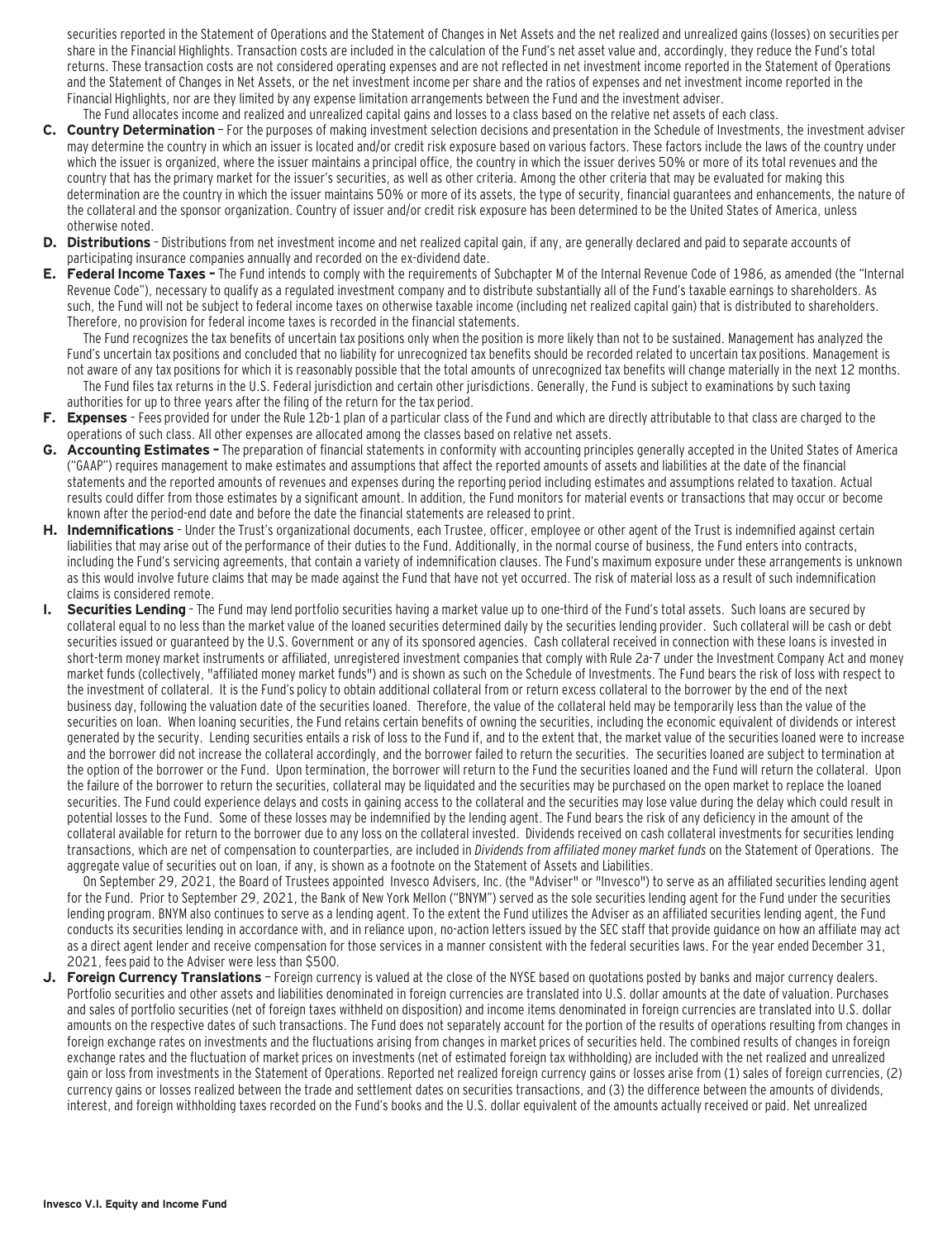foreign currency gains and losses arise from changes in the fair values of assets and liabilities, other than investments in securities at fiscal period end, resulting from changes in exchange rates.

The Fund may invest in foreign securities, which may be subject to foreign taxes on income, gains on investments or currency repatriation, a portion of which may be recoverable. Foreign taxes, if any, are recorded based on the tax regulations and rates that exist in the foreign markets in which the Fund invests and are shown in the Statement of Operations.

**K. Forward Foreign Currency Contracts** — The Fund may engage in foreign currency transactions either on a spot (i.e. for prompt delivery and settlement) basis, or through forward foreign currency contracts, to manage or minimize currency or exchange rate risk.

The Fund may also enter into forward foreign currency contracts for the purchase or sale of a security denominated in a foreign currency in order to "lock in" the U.S. dollar price of that security, or the Fund may also enter into forward foreign currency contracts that do not provide for physical settlement of the two currencies, but instead are settled by a single cash payment calculated as the difference between the agreed upon exchange rate and the spot rate at settlement based upon an agreed upon notional amount (non-deliverable forwards). The Fund will set aside liquid assets in an amount equal to the daily mark-to-market obligation for forward foreign currency contracts.

A forward foreign currency contract is an obligation between two parties ("Counterparties") to purchase or sell a specific currency for an agreed-upon price at a future date. The use of forward foreign currency contracts does not eliminate fluctuations in the price of the underlying securities the Fund owns or intends to acquire but establishes a rate of exchange in advance. Fluctuations in the value of these contracts are measured by the difference in the contract date and reporting date exchange rates and are recorded as unrealized appreciation (depreciation) until the contracts are closed. When the contracts are closed, realized gains (losses) are recorded. Realized and unrealized gains (losses) on the contracts are included in the Statement of Operations. The primary risks associated with forward foreign currency contracts include failure of the Counterparty to meet the terms of the contract and the value of the foreign currency changing unfavorably. These risks may be in excess of the amounts reflected in the Statement of Assets and Liabilities.

- L. Futures Contracts The Fund may enter into futures contracts to manage exposure to interest rate, equity and market price movements and/or currency risks. A futures contract is an agreement between Counterparties to purchase or sell a specified underlying security, currency or commodity (or delivery of a cash settlement price, in the case of an index future) for a fixed price at a future date. The Fund currently invests only in exchange-traded futures and they are standardized as to maturity date and underlying financial instrument. Initial margin deposits required upon entering into futures contracts are satisfied by the segregation of specific securities or cash as collateral at the futures commission merchant (broker). During the period the futures contracts are open, changes in the value of the contracts are recognized as unrealized gains or losses by recalculating the value of the contracts on a daily basis. Subsequent or variation margin payments are received or made depending upon whether unrealized gains or losses are incurred. These amounts are reflected as receivables or payables on the Statement of Assets and Liabilities. When the contracts are closed or expire, the Fund recognizes a realized gain or loss equal to the difference between the proceeds from, or cost of, the closing transaction and the Fund's basis in the contract. The net realized gain (loss) and the change in unrealized gain (loss) on futures contracts held during the period is included on the Statement of Operations. The primary risks associated with futures contracts are market risk and the absence of a liquid secondary market. If the Fund were unable to liquidate a futures contract and/or enter into an offsetting closing transaction, the Fund would continue to be subject to market risk with respect to the value of the contracts and continue to be required to maintain the margin deposits on the futures contracts. Futures contracts have minimal Counterparty risk since the exchange's clearinghouse, as Counterparty to all exchange-traded futures, guarantees the futures against default. Risks may exceed amounts recognized in the Statement of Assets and Liabilities.
- **M. Leverage Risk**  Leverage exists when the Fund can lose more than it originally invests because it purchases or sells an instrument or enters into a transaction without investing an amount equal to the full economic exposure of the instrument or transaction.
- **N. Collateral** —To the extent the Fund has designated or segregated a security as collateral and that security is subsequently sold, it is the Fund's practice to replace such collateral no later than the next business day. This practice does not apply to securities pledged as collateral for securities lending transactions.
- **O. Other Risks**  Active trading of portfolio securities may result in added expenses, a lower return and increased tax liability.
- P. COVID-19 Risk The COVID-19 strain of coronavirus has resulted in instances of market closures and dislocations, extreme volatility, liquidity constraints and increased trading costs. Efforts to contain its spread have resulted in travel restrictions, disruptions of healthcare systems, business operations and supply chains, layoffs, lower consumer demand, and defaults, among other significant economic impacts that have disrupted global economic activity across many industries. Such economic impacts may exacerbate other pre-existing political, social and economic risks locally or globally. The ongoing effects of COVID-19 are unpredictable and may result in significant and prolonged effects on the Fund's performance.

**NOTE 2—Advisory Fees and Other Fees Paid to Affiliates**

The Trust has entered into a master investment advisory agreement with the Adviser. Under the terms of the investment advisory agreement, the Fund accrues daily and pays monthly an advisory fee to the Adviser based on the annual rate of the Fund's average daily net assets as follows:

| <b>Average Daily Net Assets</b> | Rate   |
|---------------------------------|--------|
| First \$150 million             | 0.500% |
| Next \$100 million              | 0.450% |
| Next \$100 million              | 0.400% |
| Over \$350 million              | 0.350% |

For the year ended December 31, 2021, the effective advisory fee rate incurred by the Fund was 0.38%.

Under the terms of a master sub-advisory agreement between the Adviser and each of Invesco Asset Management Deutschland GmbH, Invesco Asset Management Limited, Invesco Asset Management (Japan) Limited, Invesco Hong Kong Limited, Invesco Senior Secured Management, Inc. and Invesco Canada Ltd. and separate sub-advisory agreements with Invesco Capital Management LLC and Invesco Asset Management (India) Private Limited (collectively, the "Affiliated Sub-Advisers") the Adviser, not the Fund, will pay 40% of the fees paid to the Adviser to any such Affiliated Sub-Adviser(s) that provide(s) discretionary investment management services to the Fund based on the percentage of assets allocated to such Affiliated Sub-Adviser(s).

The Adviser has contractually agreed, through at least June 30, 2022, to waive advisory fees and/or reimburse expenses of all shares to the extent necessary to limit total annual fund operating expenses after fee waiver and/or expense reimbursement (excluding certain items discussed below) of Series I shares to 1.50% and Series II shares to 1.75% of the Fund's average daily net assets (the "expense limits"). In determining the Adviser's obligation to waive advisory fees and/or reimburse expenses, the following expenses are not taken into account, and could cause the total annual fund operating expenses after fee waiver and/or expense reimbursement to exceed the numbers reflected above: (1) interest; (2) taxes; (3) dividend expense on short sales; (4) extraordinary or non-routine items, including litigation expenses; and (5) expenses that the Fund has incurred but did not actually pay because of an expense offset arrangement. Unless Invesco continues the fee waiver agreement, it will terminate on June 30, 2022. During its term, the fee waiver agreement cannot be terminated or amended to increase the expense limits or reduce the advisory fee waiver without approval of the Board of Trustees. The Adviser did not waive fees and/or reimburse expenses during the period under these expense limits.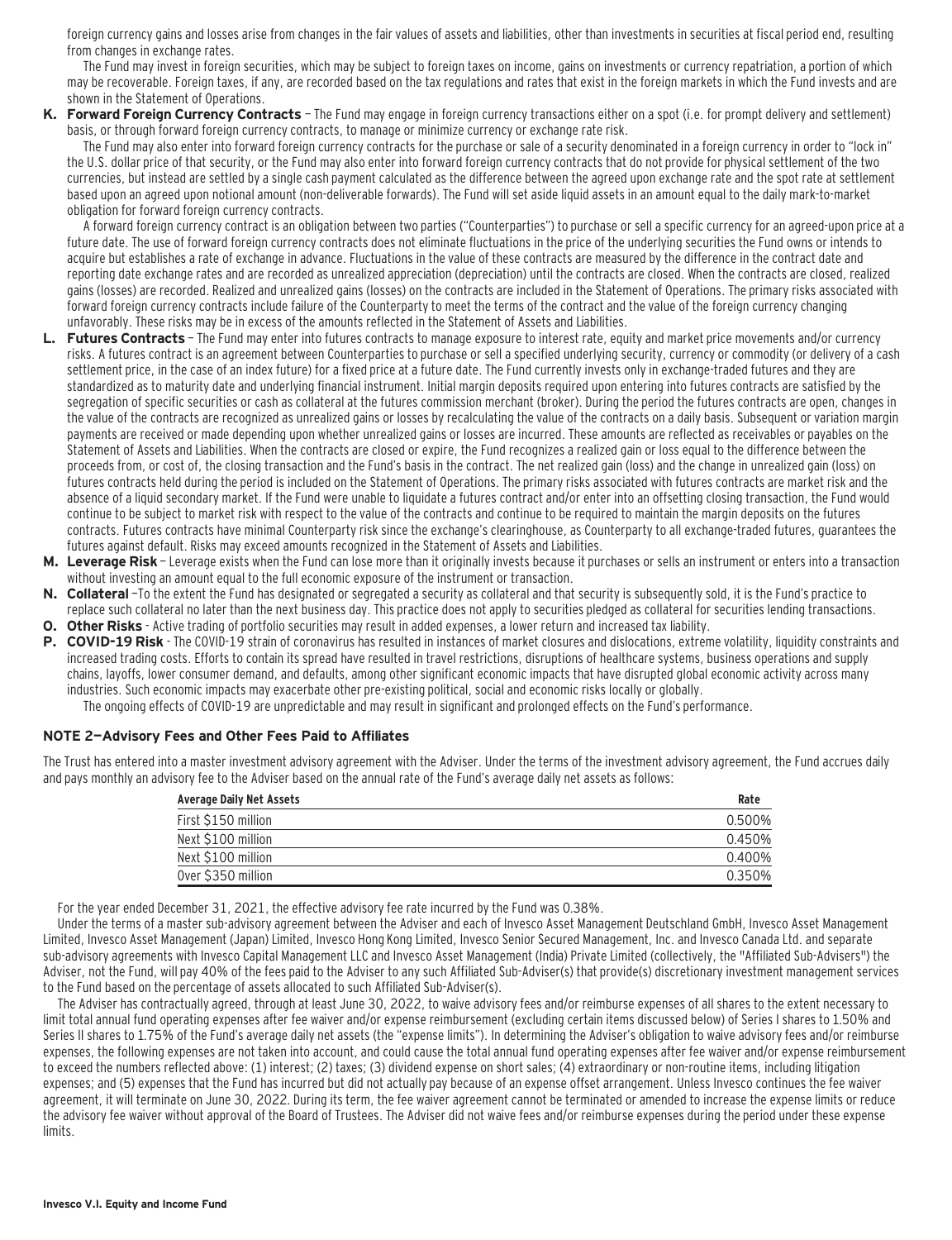Further, the Adviser has contractually agreed, through at least June 30, 2023, to waive the advisory fee payable by the Fund in an amount equal to 100% of the net advisory fees the Adviser receives from the affiliated money market funds on investments by the Fund of uninvested cash (excluding investments of cash collateral from securities lending) in such affiliated money market funds.

For the year ended December 31, 2021, the Adviser waived advisory fees of \$13,973.

The Trust has entered into a master administrative services agreement with Invesco pursuant to which the Fund has agreed to pay Invesco a fee for costs incurred in providing accounting services and fund administrative services to the Fund and to reimburse Invesco for fees paid to insurance companies that have agreed to provide certain administrative services to the Fund. These administrative services provided by the insurance companies may include, among other things: maintenance of master accounts with the Fund; tracking, recording and transmitting net purchase and redemption orders for Fund shares; maintaining and preserving records related to the purchase, redemption and other account activity of variable product owners; distributing copies of Fund documents such as prospectuses, proxy materials and periodic reports, to variable product owners, and responding to inquiries from variable product owners about the Fund. Pursuant to such agreement, for the year ended December 31, 2021, Invesco was paid \$192,287 for accounting and fund administrative services and was reimbursed \$2,023,540 for fees paid to insurance companies. Invesco has entered into a sub-administration agreement whereby State Street Bank and Trust Company ("SSB") serves as fund accountant and provides certain administrative services to the Fund. Pursuant to a custody agreement with the Trust on behalf of the Fund, SSB also serves as the Fund's custodian.

The Trust has entered into a transfer agency and service agreement with Invesco Investment Services, Inc. ("IIS") pursuant to which the Fund has agreed to pay IIS a fee for providing transfer agency and shareholder services to the Fund and reimburse IIS for certain expenses incurred by IIS in the course of providing such services. For the year ended December 31, 2021, expenses incurred under the agreement are shown in the Statement of Operations as Transfer agent fees.

The Trust has entered into a master distribution agreement with Invesco Distributors, Inc. ("IDI") to serve as the distributor for the Fund. The Trust has adopted a plan pursuant to Rule 12b-1 under the 1940 Act with respect to the Fund's Series II shares (the "Plan"). The Fund, pursuant to the Plan, pays IDI compensation at the annual rate of 0.25% of the Fund's average daily net assets of Series II shares. The fees are accrued daily and paid monthly. Of the Plan payments, up to 0.25% of the average daily net assets of the Series II shares may be paid to insurance companies who furnish continuing personal shareholder services to customers who purchase and own Series II shares of the Fund. For the year ended December 31, 2021, expenses incurred under the Plan are detailed in the Statement of Operations as Distribution fees.

For the year ended December 31, 2021, the Fund incurred \$6,734 in brokerage commissions with Invesco Capital Markets, Inc., an affiliate of the Adviser and IDI, for portfolio transactions executed on behalf of the Fund.

Certain officers and trustees of the Trust are officers and directors of the Adviser, IIS and/or IDI.

#### **NOTE 3—Additional Valuation Information**

GAAP defines fair value as the price that would be received to sell an asset or paid to transfer a liability in an orderly transaction between market participants at the measurement date, under current market conditions. GAAP establishes a hierarchy that prioritizes the inputs to valuation methods, giving the highest priority to readily available unadjusted quoted prices in an active market for identical assets (Level 1) and the lowest priority to significant unobservable inputs (Level 3), generally when market prices are not readily available or are unreliable. Based on the valuation inputs, the securities or other investments are tiered into one of three levels. Changes in valuation methods may result in transfers in or out of an investment's assigned level:

- Level 1 Prices are determined using quoted prices in an active market for identical assets.
- Level 2 Prices are determined using other significant observable inputs. Observable inputs that other market participants may use in pricing a security. These may include quoted prices for similar securities, interest rates, prepayment speeds, credit risk, yield curves, loss severities, default rates, discount rates, volatilities and others.
- Level 3 Prices are determined using significant unobservable inputs. In situations where quoted prices or observable inputs are unavailable (for example, when there is little or no market activity for an investment at the end of the period), unobservable inputs may be used. Unobservable inputs reflect the Fund's own assumptions about the factors market participants would use in determining fair value of the securities or instruments and would be based on the best available information.

The following is a summary of the tiered valuation input levels, as of December 31, 2021. The level assigned to the securities valuations may not be an indication of the risk or liquidity associated with investing in those securities. Because of the inherent uncertainties of valuation, the values reflected in the financial statements may materially differ from the value received upon actual sale of those investments.

|                                                             | Level 1                  | Level <sub>2</sub> | Level 3 | <b>Total</b>      |
|-------------------------------------------------------------|--------------------------|--------------------|---------|-------------------|
| <b>Investments in Securities</b>                            |                          |                    |         |                   |
| Common Stocks & Other Equity Interests                      | \$847,159,999            | \$29,126,657       | \$-     | Ś.<br>876,286,656 |
| U.S. Dollar Denominated Bonds & Notes                       |                          | 272,660,791        |         | 272,660,791       |
| U.S. Treasury Securities                                    | -                        | 156,909,937        |         | 156,909,937       |
| <b>Preferred Stocks</b>                                     | 7,713,097                |                    |         | 7,713,097         |
| U.S. Government Sponsored Agency Mortgage-Backed Securities |                          | 981,001            |         | 981,001           |
| Money Market Funds                                          | 47,804,086               | 75,349,203         |         | 123, 153, 289     |
| Total Investments in Securities                             | 902,677,182              | 535,027,589        |         | 1,437,704,771     |
| Other Investments - Assets*                                 |                          |                    |         |                   |
| <b>Forward Foreign Currency Contracts</b>                   | $\overline{\phantom{0}}$ | 23,361             |         | 23,361            |
| Other Investments - Liabilities*                            |                          |                    |         |                   |
| <b>Futures Contracts</b>                                    | (4,570)                  | -                  | -       | (4, 570)          |
| <b>Forward Foreign Currency Contracts</b>                   |                          | (453,080)          |         | (453,080)         |
|                                                             | (4,570)                  | (453,080)          |         | (457, 650)        |
| <b>Total Other Investments</b>                              | (4,570)                  | (429, 719)         |         | (434, 289)        |
| <b>Total Investments</b>                                    | \$902,672,612            | \$534,597,870      | \$-     | \$1,437,270,482   |

\* Unrealized appreciation (depreciation).

#### **NOTE 4—Derivative Investments**

The Fund may enter into an International Swaps and Derivatives Association Master Agreement ("ISDA Master Agreement") under which a fund may trade OTC derivatives. An OTC transaction entered into under an ISDA Master Agreement typically involves a collateral posting arrangement, payment netting provisions and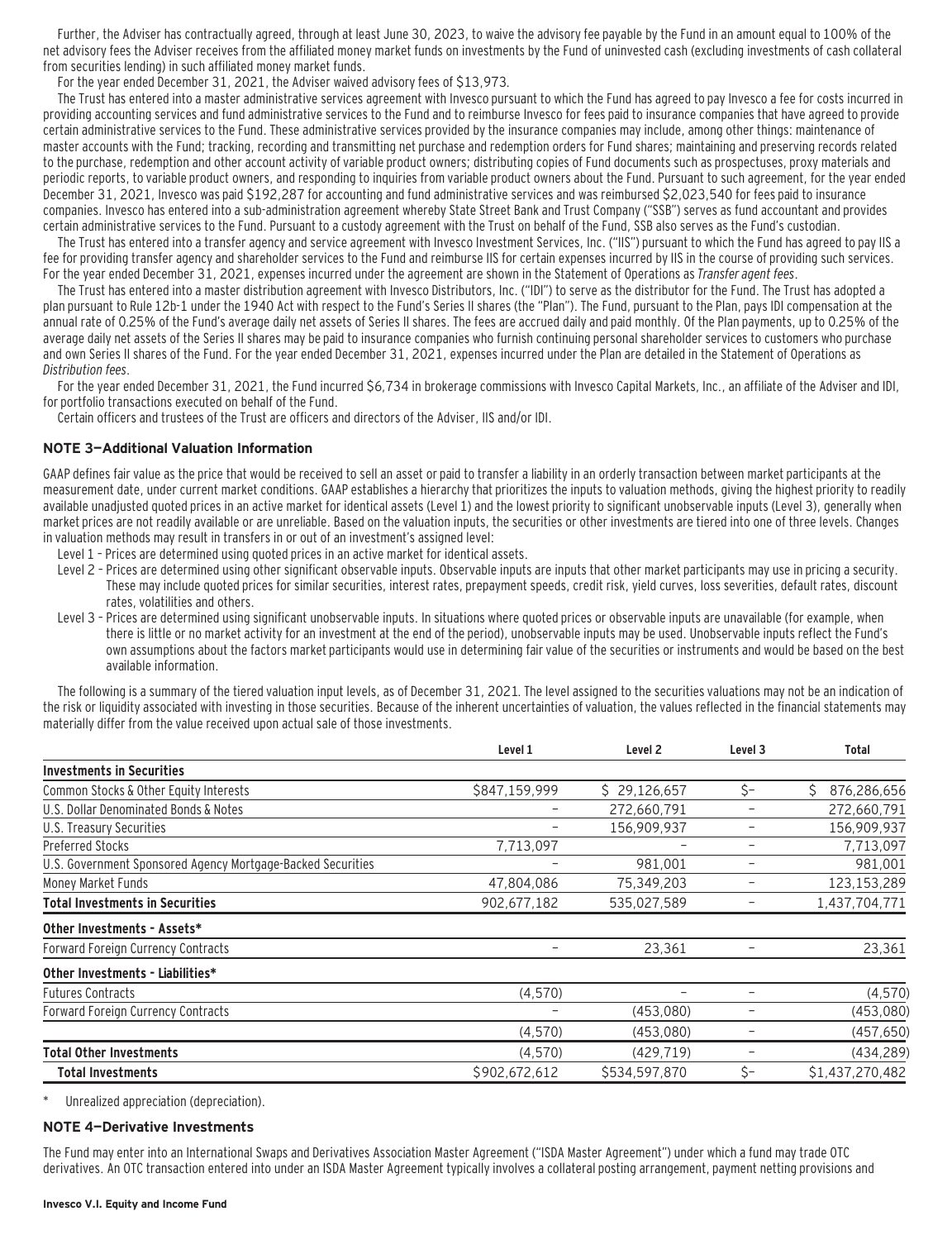close-out netting provisions. These netting provisions allow for reduction of credit risk through netting of contractual obligations. The enforceability of the netting provisions of the ISDA Master Agreement depends on the governing law of the ISDA Master Agreement, among other factors.

For financial reporting purposes, the Fund does not offset OTC derivative assets or liabilities that are subject to ISDA Master Agreements in the Statement of Assets and Liabilities.

#### **Value of Derivative Investments at Period-End**

The table below summarizes the value of the Fund's derivative investments, detailed by primary risk exposure, held as of December 31, 2021:

|                                                                           |                  | Value                        |        |  |  |  |  |  |
|---------------------------------------------------------------------------|------------------|------------------------------|--------|--|--|--|--|--|
| <b>Derivative Assets</b>                                                  | Currency<br>Risk | Interest<br><b>Rate Risk</b> | Total  |  |  |  |  |  |
| Unrealized appreciation on forward foreign currency contracts outstanding | \$23.361         |                              | 23.361 |  |  |  |  |  |
| Derivatives not subject to master netting agreements                      |                  |                              |        |  |  |  |  |  |
| Total Derivative Assets subject to master netting agreements              | \$23.361         |                              | 23.361 |  |  |  |  |  |

|                                                                               | Value                   |                                     |             |  |  |  |  |
|-------------------------------------------------------------------------------|-------------------------|-------------------------------------|-------------|--|--|--|--|
| <b>Derivative Liabilities</b>                                                 | Currency<br><b>Risk</b> | <b>Interest</b><br><b>Rate Risk</b> | Total       |  |  |  |  |
| Unrealized depreciation on futures contracts - Exchange-Traded <sup>(a)</sup> |                         | \$(4,570)                           | (4,570)     |  |  |  |  |
| Unrealized depreciation on forward foreign currency contracts outstanding     | (453.080)               |                                     | (453,080)   |  |  |  |  |
| <b>Total Derivative Liabilities</b>                                           | (453.080)               | (4.570)                             | (457, 650)  |  |  |  |  |
| Derivatives not subject to master netting agreements                          |                         | 4.570                               | 4.570       |  |  |  |  |
| Total Derivative Liabilities subject to master netting agreements             | S(453.080)              |                                     | \$(453,080) |  |  |  |  |

<sup>(a)</sup> The daily variation margin receivable (payable) at period-end is recorded in the Statement of Assets and Liabilities.

#### **Offsetting Assets and Liabilities**

The table below reflects the Fund's exposure to Counterparties subject to either an ISDA Master Agreement or other agreement for OTC derivative transactions as of December 31, 2021.

|                               | Financial<br><b>Derivative</b><br>Assets            | <b>Financial</b><br><b>Derivative</b><br><b>Liabilities</b> |                                    | Collateral<br>(Received)/Pledged |      |                      |
|-------------------------------|-----------------------------------------------------|-------------------------------------------------------------|------------------------------------|----------------------------------|------|----------------------|
| Counterparty                  | <b>Forward Foreign</b><br><b>Currency Contracts</b> | <b>Forward Foreign</b><br><b>Currency Contracts</b>         | Net Value of<br><b>Derivatives</b> | Non-Cash                         | Cash | <b>Net</b><br>Amount |
| State Street Bank & Trust Co. | \$23.361                                            | \$(453.080)                                                 | S(429.719)                         |                                  |      | \$(429, 719)         |

#### **Effect of Derivative Investments for the year ended December 31, 2021**

The table below summarizes the gains (losses) on derivative investments, detailed by primary risk exposure, recognized in earnings during the period:

|                                                                                             | Location of Gain (Loss) on<br><b>Statement of Operations</b> |                                     |             |  |
|---------------------------------------------------------------------------------------------|--------------------------------------------------------------|-------------------------------------|-------------|--|
|                                                                                             | <b>Currency</b><br>Risk                                      | <b>Interest</b><br><b>Rate Risk</b> | Total       |  |
| Realized Gain:<br>Forward foreign currency contracts                                        | \$1,044,796                                                  | ٠                                   | \$1,044,796 |  |
| Futures contracts                                                                           | ٠                                                            | 30.697                              | 30,697      |  |
| Change in Net Unrealized Appreciation (Depreciation):<br>Forward foreign currency contracts | 49.434                                                       |                                     | 49,434      |  |
| Futures contracts                                                                           | ٠                                                            | (1,581)                             | (1, 581)    |  |
| Total                                                                                       | \$1,094,230                                                  | \$29,116                            | \$1,123,346 |  |

The table below summarizes the average notional value of derivatives held during the period.

|                        | Forward<br><b>Foreign Currency</b><br><b>Contracts</b> | <b>Futures</b><br><b>Contracts</b> |
|------------------------|--------------------------------------------------------|------------------------------------|
| Average notional value | $\sim$ $\sim$<br>フロー<br>\$46.<br>-----                 | 120,109                            |

#### **NOTE 5—Security Transactions with Affiliated Funds**

The Fund is permitted to purchase or sell securities from or to certain other Invesco Funds under specified conditions outlined in procedures adopted by the Board of Trustees of the Trust. The procedures have been designed to ensure that any purchase or sale of securities by the Fund from or to another fund or portfolio that is or could be considered an affiliate by virtue of having a common investment adviser (or affiliated investment advisers), common Trustees and/or common officers complies with Rule 17a-7 of the 1940 Act. Further, as defined under the procedures, each transaction is effected at the current market price. Pursuant to these procedures, for the year ended December 31, 2021, the Fund engaged in securities purchases of \$1,880,377.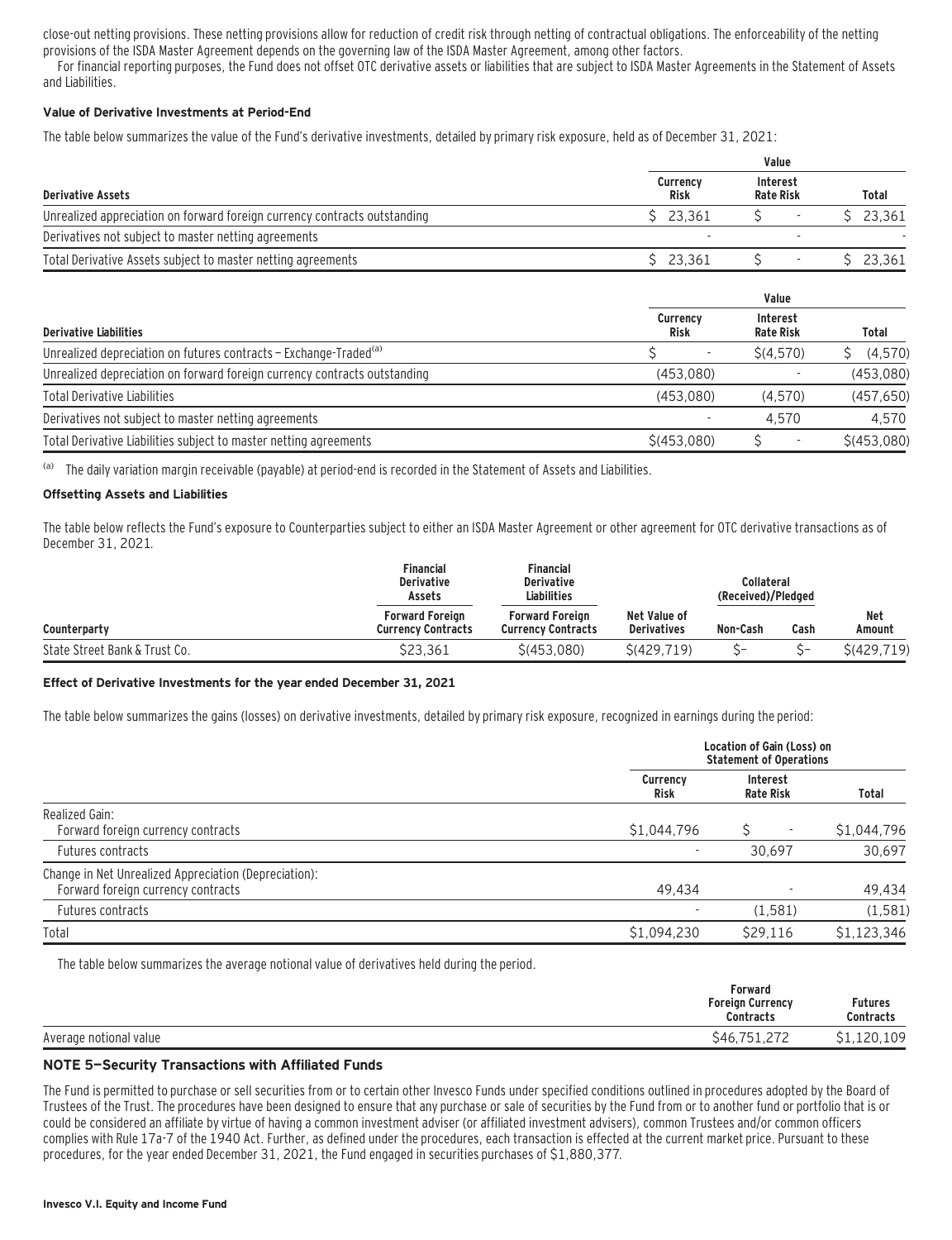#### **NOTE 6—Trustees' and Officers' Fees and Benefits**

Trustees' and Officers' Fees and Benefits include amounts accrued by the Fund to pay remuneration to certain Trustees and Officers of the Fund. Trustees have the option to defer compensation payable by the Fund, and Trustees' and Officers' Fees and Benefits also include amounts accrued by the Fund to fund such deferred compensation amounts. Those Trustees who defer compensation have the option to select various Invesco Funds in which their deferral accounts shall be deemed to be invested. Finally, certain current Trustees were eligible to participate in a retirement plan that provided for benefits to be paid upon retirement to Trustees over a period of time based on the number of years of service. The Fund may have certain former Trustees who also participate in a retirement plan and receive benefits under such plan. Trustees' and Officers' Fees and Benefits include amounts accrued by the Fund to fund such retirement benefits. Obligations under the deferred compensation and retirement plans represent unsecured claims against the general assets of the Fund.

#### **NOTE 7—Cash Balances**

The Fund is permitted to temporarily carry a negative or overdrawn balance in its account with SSB, the custodian bank. Such balances, if any at period-end, are shown in the Statement of Assets and Liabilities under the payable caption Amount due custodian. To compensate the custodian bank for such overdrafts, the overdrawn Fund may either (1) leave funds as a compensating balance in the account so the custodian bank can be compensated by earning the additional interest; or (2) compensate by paying the custodian bank at a rate agreed upon by the custodian bank and Invesco, not to exceed the contractually agreed upon rate. The Fund may not purchase additional securities when any borrowings from banks or broker-dealers exceed 5% of the Fund's total assets, or when any borrowings from an Invesco Fund are outstanding.

#### **NOTE 8—Distributions to Shareholders and Tax Components of Net Assets**

#### **Tax Character of Distributions to Shareholders Paid During the Fiscal Years Ended December 31, 2021 and 2020:**

|                        | 2021                     | 2020                   |
|------------------------|--------------------------|------------------------|
| Ordinary income*       | \$35,366,268             | \$29,918,266           |
| Long-term capital gain | $\overline{\phantom{0}}$ | 47,332,212             |
| Total distributions    | \$35,366,268             | .250.478<br><b>S77</b> |

Includes short-term capital gain distributions, if any.

#### **Tax Components of Net Assets at Period-End:**

|                                                  | 2021            |
|--------------------------------------------------|-----------------|
| Undistributed ordinary income                    | 33,569,662      |
| Undistributed long-term capital gain             | 131,814,457     |
| Net unrealized appreciation - investments        | 324,694,584     |
| Net unrealized appreciation - foreign currencies | 9,258           |
| Temporary book/tax differences                   | (122, 233)      |
| Shares of beneficial interest                    | 873,188,401     |
| Total net assets                                 | \$1,363,154,129 |

The difference between book-basis and tax-basis unrealized appreciation (depreciation) is due to differences in the timing of recognition of gains and losses on investments for tax and book purposes. The Fund's net unrealized appreciation (depreciation) difference is attributable primarily to wash sales, convertible securities,equity securities, amortization and accretion on debt securities.

The temporary book/tax differences are a result of timing differences between book and tax recognition of income and/or expenses. The Fund's temporary book/tax differences are the result of the trustee deferral of compensation and retirement plan benefits.

Capital loss carryforward is calculated and reported as of a specific date. Results of transactions and other activity after that date may affect the amount of capital loss carryforward actually available for the Fund to utilize. The ability to utilize capital loss carryforward in the future may be limited under the Internal Revenue Code and related regulations based on the results of future transactions.

The Fund does not have a capital loss carryforward as of December 31, 2021.

#### **NOTE 9—Investment Transactions**

The aggregate amount of investment securities (other than short-term securities, U.S. Government obligations and money market funds, if any) purchased and sold by the Fund during the year ended December 31, 2021 was \$351,734,714 and \$570,045,989, respectively. Cost of investments, including any derivatives, on a tax basis includes the adjustments for financial reporting purposes as of the most recently completed federal income tax reporting period-end.

#### **Unrealized Appreciation (Depreciation) of Investments on a Tax Basis**

| Aggregate unrealized appreciation of investments   | .865             |
|----------------------------------------------------|------------------|
| Aggregate unrealized (depreciation) of investments | 11.305.281)      |
| Net unrealized appreciation of investments         | .584<br>3324,694 |

Cost of investments for tax purposes is \$1,112,575,898.

#### **NOTE 10—Reclassification of Permanent Differences**

Primarily as a result of differing book/tax treatment of contingent payment debt instruments, grantor trusts, amortization and accretion on debt securities, on December 31, 2021, undistributed net investment income was increased by \$4,351,145, undistributed net realized gain was decreased by \$2,863,485 and shares of beneficial interest was decreased by \$1,487,660. Further, as a result of tax deferrals acquired in the reorganization of Invesco V.I. Managed Volatility Fund into the Fund, undistributed net investment income was decreased by \$108,681, undistributed net realized gain was decreased by \$2,486,418 and shares of beneficial interest was increased by \$2,595,099. These reclassifications had no effect on the net assets of the Fund.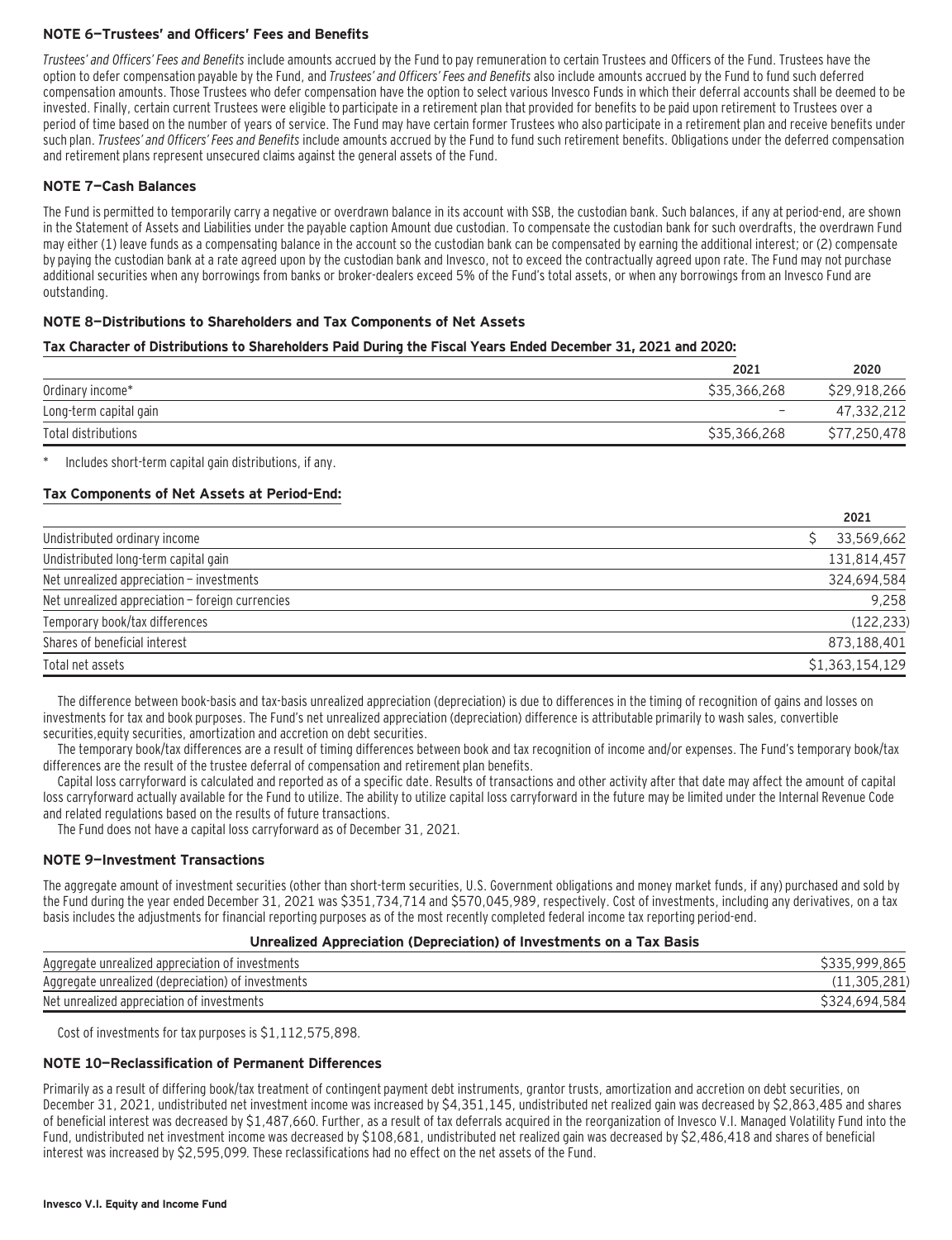|                                                        |               |                                                | <b>Summary of Share Activity</b> |                                        |
|--------------------------------------------------------|---------------|------------------------------------------------|----------------------------------|----------------------------------------|
|                                                        |               | Year ended<br>December 31, 2021 <sup>(a)</sup> |                                  | <b>Year ended</b><br>December 31, 2020 |
|                                                        | <b>Shares</b> | Amount                                         | <b>Shares</b>                    | Amount                                 |
| Sold:                                                  |               |                                                |                                  |                                        |
| Series I                                               | 500.860       | 10.189.630<br>S.                               | 192.505                          | 3,212,832<br>S.                        |
| Series II                                              | 1,860,777     | 37,310,495                                     | 8,497,726                        | 137,573,138                            |
| Issued as reinvestment of dividends:                   |               |                                                |                                  |                                        |
| Series I                                               | 107.752       | 2,210,004                                      | 166,556                          | 2,664,901                              |
| Series II                                              | 1,626,902     | 33,156,264                                     | 4,685,024                        | 74,585,577                             |
| Issued in connection with acquisitions: <sup>(b)</sup> |               |                                                |                                  |                                        |
| Series I                                               | 1.421.249     | 28,595,529                                     |                                  |                                        |
| Series II                                              | 55,570        | 1,110,840                                      | $\blacksquare$                   |                                        |
| <b>Reacquired:</b>                                     |               |                                                |                                  |                                        |
| Series I                                               | (599, 027)    | (12, 102, 378)                                 | (851, 279)                       | (13,966,033)                           |
| Series II                                              | (9,775,168)   | (193, 486, 611)                                | (15, 407, 946)                   | (239, 645, 054)                        |
| Net increase (decrease) in share activity              | (4,801,085)   | \$ (93,016,227)                                | (2,717,414)                      | $$$ (35,574,639)                       |
|                                                        |               |                                                |                                  |                                        |

(a) There are entities that are record owners of more than 5% of the outstanding shares of the Fund and in the aggregate own 71% of the outstanding shares of the Fund. The Fund and the Fund's principal underwriter or adviser, are parties to participation agreements with these entities whereby these entities sell units of interest in separate accounts funding variable products that are invested in the Fund. The Fund, Invesco and/or Invesco affiliates may make payments to these entities, which are considered to be related to the Fund, for providing services to the Fund, Invesco and/or Invesco affiliates including but not limited to services such as, securities brokerage, third party record keeping and account servicing and administrative services. The Fund has no knowledge as to whether all or any portion of the shares owned of record by these entities are also owned beneficially.

(b) After the close of business on April 30, 2021, the Fund acquired all the net assets of Invesco V.I. Managed Volatility Fund (the "Target Fund") pursuant to a plan of reorganization approved by the Board of Trustees of the Fund on December 3, 2020 and by the shareholders of the Target Fund on April 5, 2021. The reorganization was executed in order to reduce overlap and increase efficiencies in the Adviser's product line. The acquisition was accomplished by a tax-free exchange of 1,476,819 shares of the Fund for 2,408,211 shares outstanding of the Target Fund as of the close of business on April 30, 2021. Shares of the Target Fund were exchanged for the like class of shares of the Fund, based on the relative net asset value of the Target Fund to the net asset value of the Fund on the close of business, April 30, 2021. The Target Fund's net assets as of the close of business on April 30, 2021 of \$29,706,369, including \$8,543,643 of unrealized appreciation (depreciation), were combined with those of the Fund. The net assets of the Fund immediately before the acquisition were \$1,356,523,614 and \$1,386,229,983 immediately after the acquisition.

 The pro forma results of operations for the year ended December 31, 2021 assuming the reorganization had been completed on January 1, 2021, the beginning of the annual reporting period are as follows:

| Net investment income                          | .872<br>. 487<br>C 13<br>TO. |
|------------------------------------------------|------------------------------|
| Net realized/unrealized gains                  | 767<br>212.925.              |
| Change in net assets resulting from operations | \$226,413                    |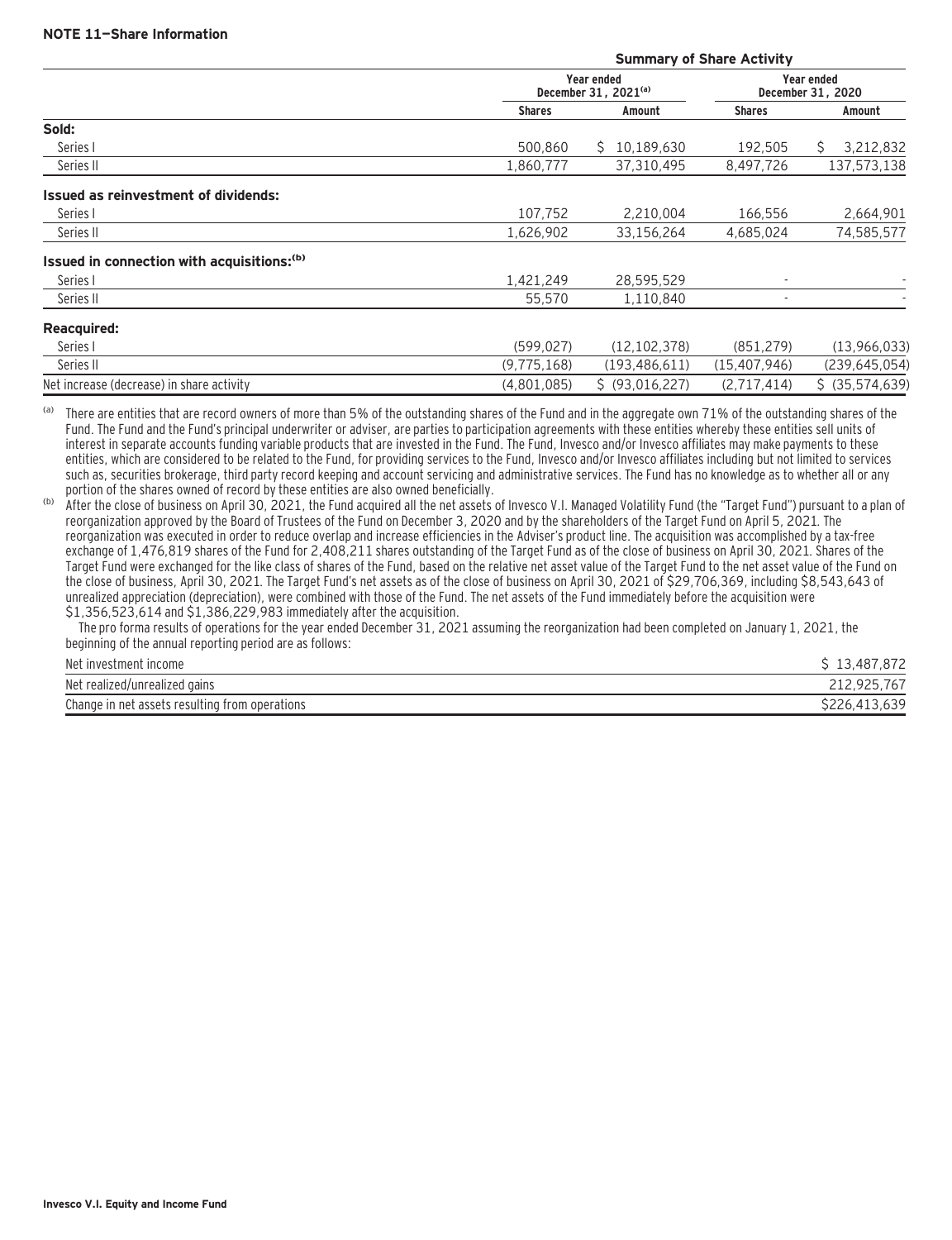### **Report of Independent Registered Public Accounting Firm**

To the Board of Trustees of AIM Variable Insurance Funds (Invesco Variable Insurance Funds) and Shareholders of Invesco V.I. Equity and Income Fund

#### **Opinion on the Financial Statements**

We have audited the accompanying statement of assets and liabilities, including the schedule of investments, of Invesco V.I. Equity and Income Fund (one of the funds constituting AIM Variable Insurance Funds (Invesco Variable Insurance Funds), referred to hereafter as the "Fund") as of December 31, 2021, the related statement of operations for the year ended December 31, 2021, the statement of changes in net assets for each of the two years in the period ended December 31, 2021, including the related notes, and the financial highlights for each of the five years in the period ended December 31, 2021 (collectively referred to as the "financial statements"). In our opinion, the financial statements present fairly, in all material respects, the financial position of the Fund as of December 31, 2021, the results of its operations for the year then ended, the changes in its net assets for each of the two years in the period ended December 31, 2021 and the financial highlights for each of the five years in the period ended December 31, 2021 in conformity with accounting principles generally accepted in the United States of America.

#### **Basis for Opinion**

These financial statements are the responsibility of the Fund's management. Our responsibility is to express an opinion on the Fund's financial statements based on our audits. We are a public accounting firm registered with the Public Company Accounting Oversight Board (United States) (PCAOB) and are required to be independent with respect to the Fund in accordance with the U.S. federal securities laws and the applicable rules and regulations of the Securities and Exchange Commission and the PCAOB.

We conducted our audits of these financial statements in accordance with the standards of the PCAOB. Those standards require that we plan and perform the audit to obtain reasonable assurance about whether the financial statements are free of material misstatement, whether due to error or fraud.

 Our audits included performing procedures to assess the risks of material misstatement of the financial statements, whether due to error or fraud, and performing procedures that respond to those risks. Such procedures included examining, on a test basis, evidence regarding the amounts and disclosures in the financial statements. Our audits also included evaluating the accounting principles used and significant estimates made by management, as well as evaluating the overall presentation of the financial statements. Our procedures included confirmation of securities owned as of December 31, 2021 by correspondence with the custodian, transfer agent and brokers. We believe that our audits provide a reasonable basis for our opinion.

/s/PricewaterhouseCoopers LLP

Houston, Texas February 14, 2022

 We have served as the auditor of one or more of the investment companies in the Invesco group of investment companies since at least 1995. We have not been able to determine the specific year we began serving as auditor.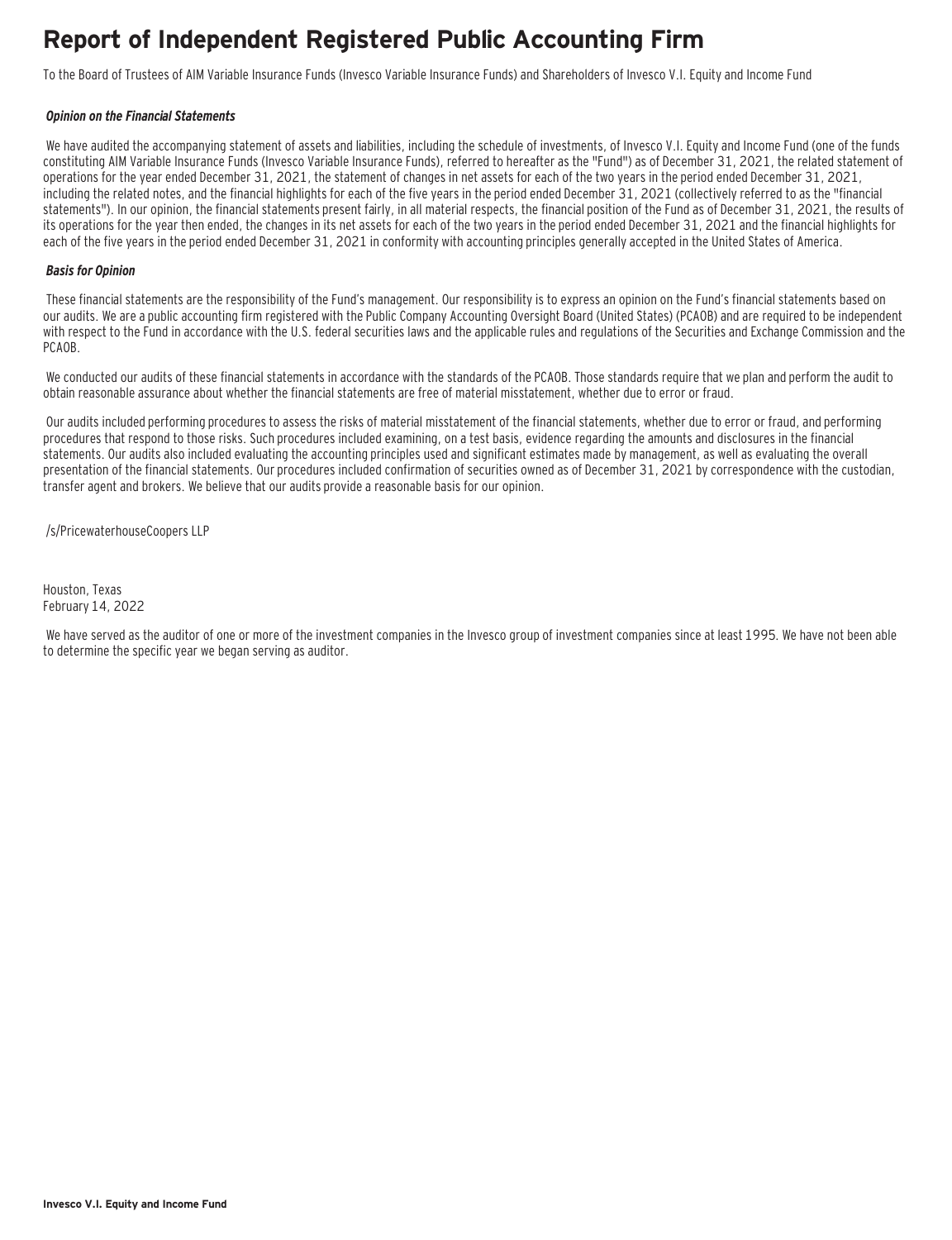### **Calculating your ongoing Fund expenses**

#### **Example**

As a shareholder of the Fund, you incur ongoing costs, including management fees; distribution and/or service fees (12b-1); and other Fund expenses. This example is intended to help you understand your ongoing costs (in dollars) of investing in the Fund and to compare these costs with ongoing costs of investing in other mutual funds. The example is based on an investment of \$1,000 invested at the beginning of the period and held for the entire period July 1, 2021 through December 31, 2021.

The actual and hypothetical expenses in the examples below do not represent the effect of any fees or other expenses assessed in connection with a variable product; if they did, the expenses shown would be higher while the ending account values shown would be lower.

#### **Actual expenses**

The table below provides information about actual account values and actual expenses. You may use the information in this table, together with the amount you invested, to estimate the expenses that you paid over the period. Simply divide your account value by \$1,000 (for example, an \$8,600 account value divided by \$1,000 = 8.6), then multiply the result by the number in the table under the heading entitled "Actual Expenses Paid During Period" to estimate the expenses you paid on your account during this period.

#### **Hypothetical example for comparison purposes**

The table below also provides information about hypothetical account values and hypothetical expenses based on the Fund's actual expense ratio and an assumed rate of return of 5% per year before expenses, which is not the Fund's actual return.

The hypothetical account values and expenses may not be used to estimate the actual ending account balance or expenses you paid for the period. You may use this information to compare the ongoing costs of investing in the Fund and other funds. To do so, compare this 5% hypothetical example with the 5% hypothetical examples that appear in the shareholder reports of the other funds.

Please note that the expenses shown in the table are meant to highlight your ongoing costs. Therefore, the hypothetical information is useful in comparing ongoing costs, and will not help you determine the relative total costs of owning different funds.

|           |                                                        | <b>ACTUAL</b>                                           |                                                              | <b>HYPOTHETICAL</b><br>(5% annual return before<br>expenses) |                                                              |                                              |
|-----------|--------------------------------------------------------|---------------------------------------------------------|--------------------------------------------------------------|--------------------------------------------------------------|--------------------------------------------------------------|----------------------------------------------|
|           | <b>Beginning</b><br><b>Account Value</b><br>(07/01/21) | <b>Endina</b><br><b>Account Value</b><br>$(12/31/21)^1$ | <b>Expenses</b><br><b>Paid During</b><br>Period <sup>2</sup> | <b>Endina</b><br><b>Account Value</b><br>(12/31/21)          | <b>Expenses</b><br><b>Paid During</b><br>Period <sup>2</sup> | <b>Annualized</b><br><b>Expense</b><br>Ratio |
| Series I  | \$1,000.00                                             | \$1,047.00                                              | \$2.84                                                       | \$1,022.43                                                   | \$2.80                                                       | 0.55%                                        |
| Series II | 1,000.00                                               | 1.045.60                                                | 4.12                                                         | 1.021.17                                                     | 4.08                                                         | 0.80                                         |

<sup>1</sup> The actual ending account value is based on the actual total return of the Fund for the period July 1, 2021 through December 31, 2021, after actual expenses and will differ from the hupothetical ending account value w

Expenses are equal to the Fund's annualized expense ratio as indicated above multiplied by the average account value over the period, multiplied by 184/365 to reflect the most recent fiscal half year.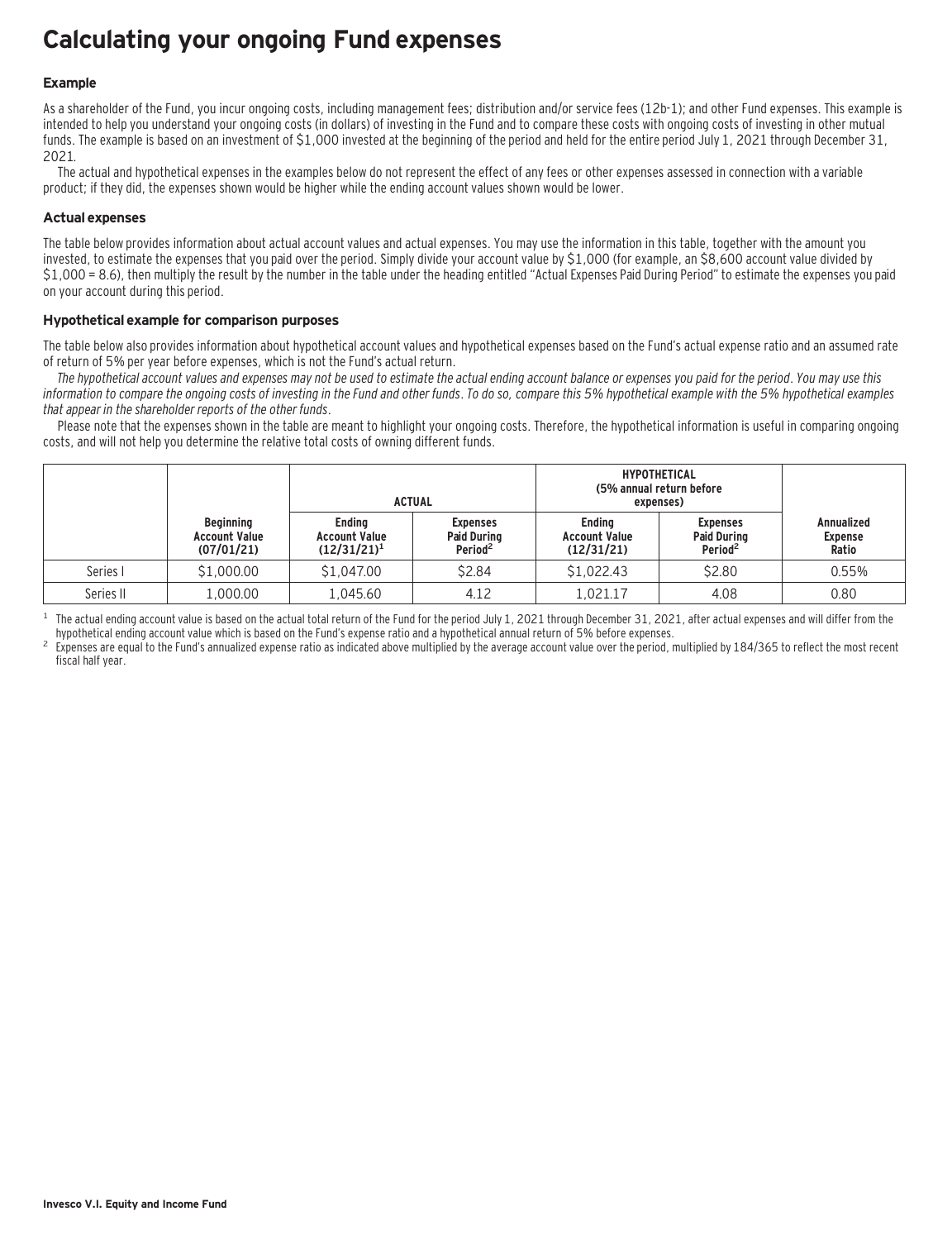### **Tax Information**

Form 1099-DIV, Form 1042-S and other year–end tax information provide shareholders with actual calendar year amounts that should be included in their tax returns. Shareholders should consult their tax advisers.

The following distribution information is being provided as required by the Internal Revenue Code or to meet a specific state's requirement.

The Fund designates the following amounts or, if subsequently determined to be different, the maximum amount allowable for its fiscal year ended December 31,

2021:

#### **Federal and State Income Tax**

| Qualified Dividend Income*_<br>Corporate Dividends Received Deduction*<br>U.S. Treasurv Obligations*<br>Oualified Business Income* | 56.31%<br>44 70%<br>316%<br>0.00% |
|------------------------------------------------------------------------------------------------------------------------------------|-----------------------------------|
| Business Interest Income*_                                                                                                         | 1693%                             |
|                                                                                                                                    |                                   |

\* The above percentages are based on ordinary income dividends paid to shareholders during the Fund's fiscal year.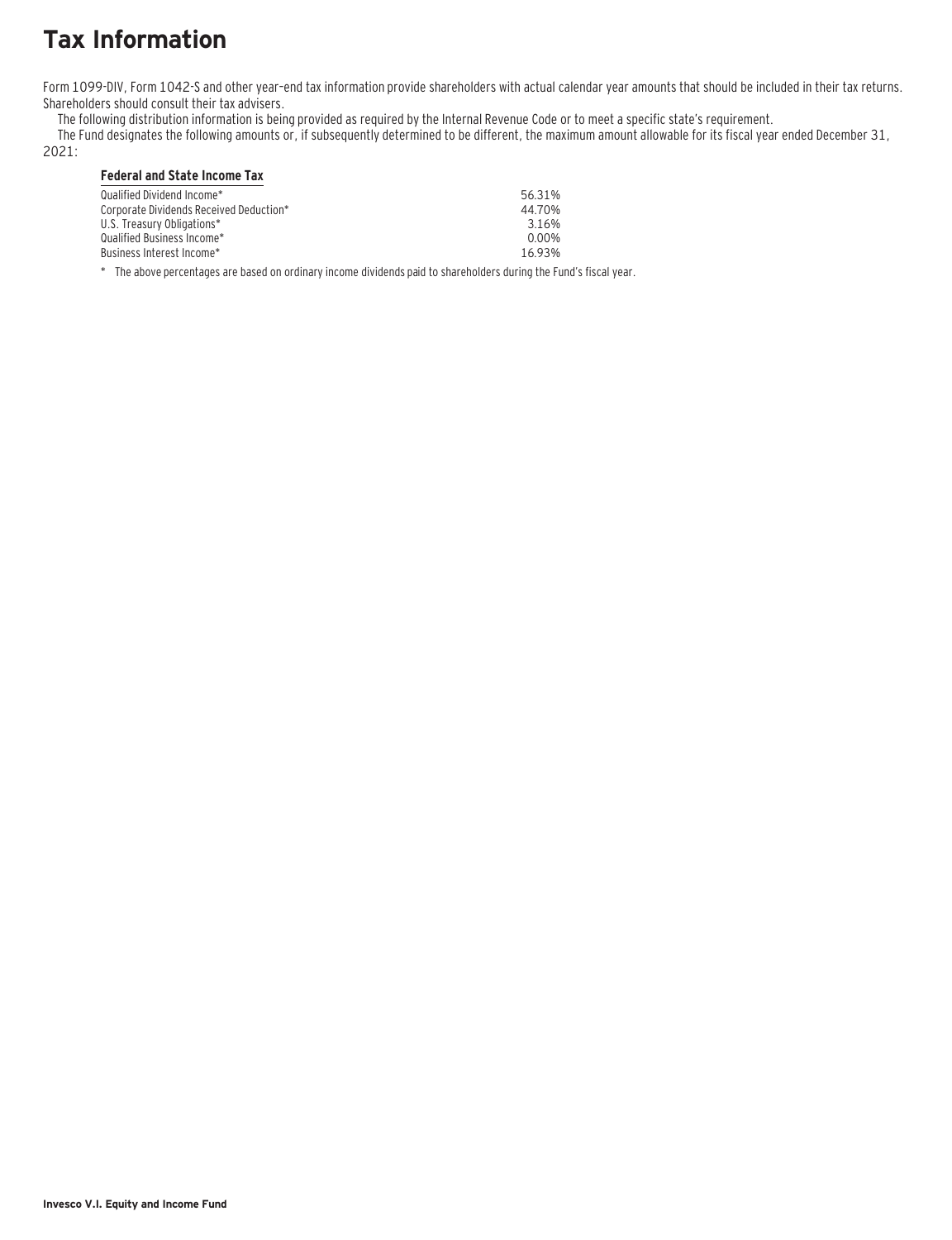### **Trustees and Officers**

The address of each trustee and officer is AIM Variable Insurance Funds (Invesco Variable Insurance Funds) (the "Trust"), 11 Greenway Plaza, Suite 1000, Houston, Texas 77046-1173. The trustees serve for the life of the Trust, subject to their earlier death, incapacitation, resignation, retirement or removal as more specifically provided in the Trust's organizational documents. Each officer serves for a one year term or until their successors are elected and qualified. Column two below includes length of time served with predecessor entities, if any.

| Name, Year of Birth and<br>Position(s)<br><b>Held with the Trust</b> | Trustee<br>and/or<br><b>Officer</b><br>Since | <b>Principal Occupation(s)</b><br><b>During Past 5 Years</b>                                                                                                                                                                                                                                                                                                                                                                                                                                                                                                                                                                                                                                                                                                                                                                                                                                                                                                                                                                                                                                                                                                                                             | Number of<br><b>Funds in</b><br><b>Fund Complex</b><br>Overseen by<br>Trustee | <b>Other</b><br>Directorship(s)<br><b>Held by Trustee</b><br><b>During Past 5</b><br>Years |
|----------------------------------------------------------------------|----------------------------------------------|----------------------------------------------------------------------------------------------------------------------------------------------------------------------------------------------------------------------------------------------------------------------------------------------------------------------------------------------------------------------------------------------------------------------------------------------------------------------------------------------------------------------------------------------------------------------------------------------------------------------------------------------------------------------------------------------------------------------------------------------------------------------------------------------------------------------------------------------------------------------------------------------------------------------------------------------------------------------------------------------------------------------------------------------------------------------------------------------------------------------------------------------------------------------------------------------------------|-------------------------------------------------------------------------------|--------------------------------------------------------------------------------------------|
| <b>Interested Trustee</b>                                            |                                              |                                                                                                                                                                                                                                                                                                                                                                                                                                                                                                                                                                                                                                                                                                                                                                                                                                                                                                                                                                                                                                                                                                                                                                                                          |                                                                               |                                                                                            |
| Martin L. Flanagan $1 - 1960$<br>Trustee and Vice Chair              | 2007                                         | Executive Director, Chief Executive Officer and President, Invesco Ltd.<br>(ultimate parent of Invesco and a global investment management firm);<br>Trustee and Vice Chair, The Invesco Funds; Vice Chair, Investment Company<br>Institute; and Member of Executive Board, SMU Cox School of Business<br>Formerly: Advisor to the Board, Invesco Advisers, Inc. (formerly known as<br>Invesco Institutional (N.A.), Inc.): Chairman and Chief Executive Officer.<br>Invesco Advisers, Inc. (registered investment adviser); Director, Chairman,<br>Chief Executive Officer and President, Invesco Holding Company (US), Inc.<br>(formerly IVZ Inc.) (holding company), Invesco Group Services, Inc. (service<br>provider) and Invesco North American Holdings, Inc. (holding company);<br>Director, Chief Executive Officer and President, Invesco Holding Company<br>Limited (parent of Invesco and a global investment management firm);<br>Director, Invesco Ltd.; Chairman, Investment Company Institute and President,<br>Co-Chief Executive Officer, Co-President, Chief Operating Officer and Chief<br>Financial Officer, Franklin Resources, Inc. (global investment management<br>organization) | 186                                                                           | None                                                                                       |

 $1$  Mr. Flanagan is considered an interested person (within the meaning of Section 2(a)(19) of the 1940 Act) of the Trust because he is an officer of the Adviser to the Trust, and an officer and a director of Invesco Ltd., ultimate parent of the Adviser.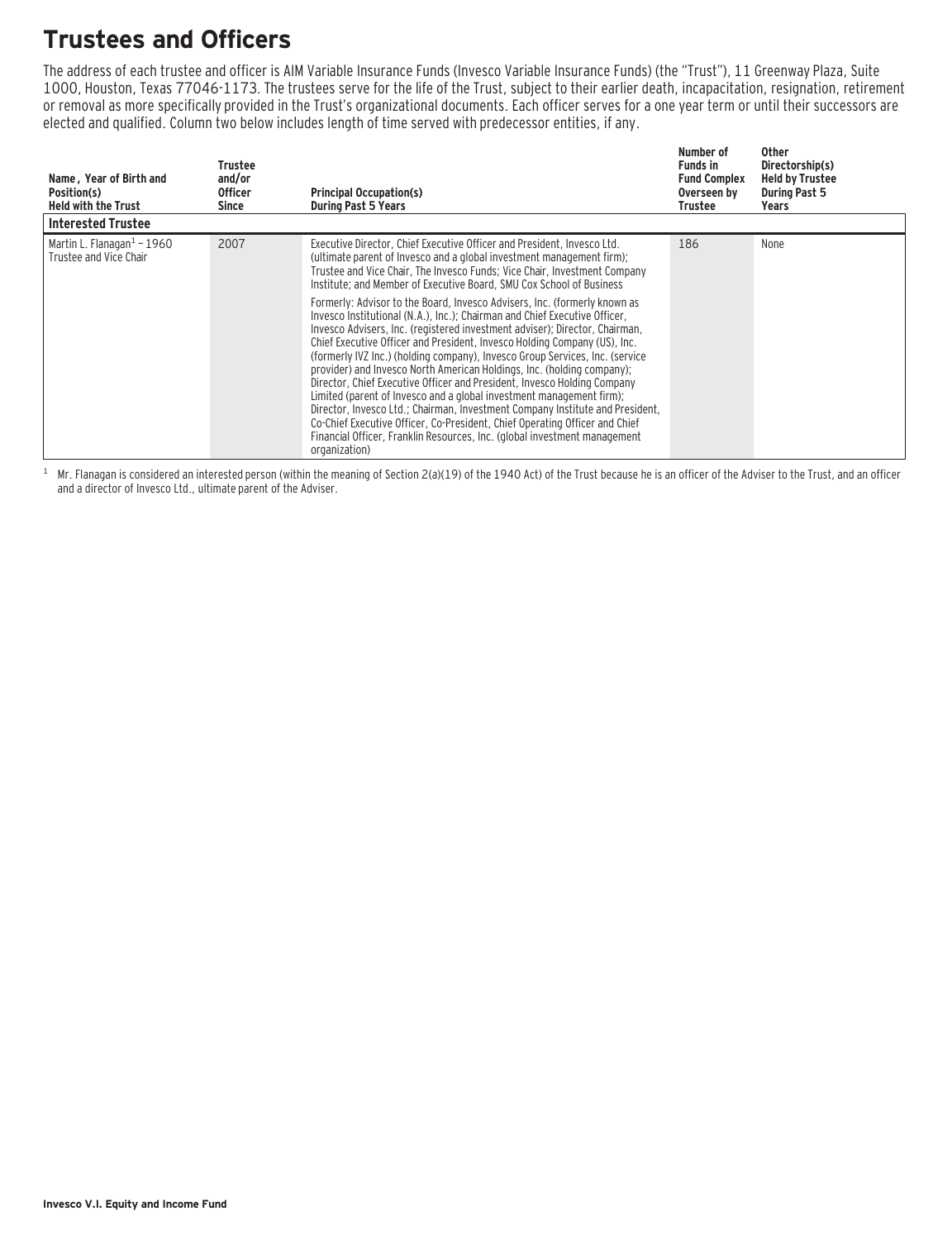| Name, Year of Birth and<br>Position(s)<br><b>Held with the Trust</b><br><b>Independent Trustees</b> | <b>Trustee</b><br>and/or<br><b>Officer</b><br><b>Since</b> | <b>Principal Occupation(s)</b><br><b>During Past 5 Years</b>                                                                                                                                                                                                                                                                                                                                                                                                                                                                                                                                                                                                                                                                                                                        | Number of<br><b>Funds</b><br>in<br><b>Fund Complex</b><br>Overseen by<br><b>Trustee</b> | <b>Other</b><br>Directorship(s)<br><b>Held by Trustee</b><br><b>During Past 5</b><br>Years                                                                                                                                                                                                                                                                                                                   |
|-----------------------------------------------------------------------------------------------------|------------------------------------------------------------|-------------------------------------------------------------------------------------------------------------------------------------------------------------------------------------------------------------------------------------------------------------------------------------------------------------------------------------------------------------------------------------------------------------------------------------------------------------------------------------------------------------------------------------------------------------------------------------------------------------------------------------------------------------------------------------------------------------------------------------------------------------------------------------|-----------------------------------------------------------------------------------------|--------------------------------------------------------------------------------------------------------------------------------------------------------------------------------------------------------------------------------------------------------------------------------------------------------------------------------------------------------------------------------------------------------------|
| Christopher L. Wilson - 1957<br>Trustee and Chair                                                   | 2017                                                       | Retired<br>Formerly: Director, TD Asset Management USA Inc. (mutual fund complex) (22<br>portfolios); Managing Partner, CT2, LLC (investing and consulting firm);<br>President/Chief Executive Officer, Columbia Funds, Bank of America<br>Corporation; President/Chief Executive Officer, CDC IXIS Asset Management<br>Services, Inc.; Principal & Director of Operations, Scudder Funds, Scudder,<br>Stevens & Clark, Inc.; Assistant Vice President, Fidelity Investments                                                                                                                                                                                                                                                                                                        | 186                                                                                     | Director, ISO New England, Inc.<br>(non-profit organization<br>managing regional electricity<br>market)<br>Formerly: enaible, Inc.<br>(artificial intelligence<br>technology)                                                                                                                                                                                                                                |
| Beth Ann Brown - 1968<br>Trustee                                                                    | 2019                                                       | Independent Consultant<br>Formerly: Head of Intermediary Distribution, Managing Director, Strategic<br>Relations, Managing Director, Head of National Accounts, Senior Vice<br>President, National Account Manager and Senior Vice President, Key Account<br>Manager, Columbia Management Investment Advisers LLC; Vice President, Key<br>Account Manager, Liberty Funds Distributor, Inc.; and Trustee of certain<br>Oppenheimer Funds                                                                                                                                                                                                                                                                                                                                             | 186                                                                                     | Director, Board of Directors of<br>Caron Engineering Inc.;<br>Advisor, Board of Advisors of<br>Caron Engineering Inc.;<br>President and Director,<br>Acton Shapleigh Youth<br><b>Conservation Corps</b><br>(non-profit); and<br>President and Director of<br><b>Grahamtastic Connection</b><br>(non-profit)                                                                                                  |
| Cynthia Hostetler-1962<br>Trustee                                                                   | 2017                                                       | Non-Executive Director and Trustee of a number of public and private business<br>corporations<br>Formerly: Director, Aberdeen Investment Funds (4 portfolios); Director, Artio<br>Global Investment LLC (mutual fund complex); Director, Edgen Group, Inc.<br>(specialized energy and infrastructure products distributor); Director, Genesee<br>& Wyoming, Inc. (railroads); Head of Investment Funds and Private Equity,<br>Overseas Private Investment Corporation; President, First Manhattan<br>Bancorporation, Inc.; Attorney, Simpson Thacher & Bartlett LLP                                                                                                                                                                                                                 | 186                                                                                     | Resideo Technologies, Inc.<br>(smart home technology);<br>Vulcan Materials Company<br>(construction materials)<br>company); Trilinc Global<br>Impact Fund; Textainer Group<br>Holdings, (shipping container<br>leasing company); Investment<br>Company Institute<br>(professional<br>organization); Independent<br>Directors Council<br>(professional organization)<br>Eisenhower Foundation<br>(non-profit) |
| Eli Jones - 1961<br>Trustee                                                                         | 2016                                                       | Professor and Dean Emeritus, Mays Business School - Texas A&M University<br>Formerly: Dean of Mays Business School-Texas A&M University; Professor and<br>Dean, Walton College of Business, University of Arkansas and E.J. Ourso<br>College of Business, Louisiana State University; Director, Arvest Bank                                                                                                                                                                                                                                                                                                                                                                                                                                                                         | 186                                                                                     | Insperity, Inc.<br>(formerly known)<br>as Administaff)<br>(human resources<br>provider): First Financial<br>Bancorp (regional bank)                                                                                                                                                                                                                                                                          |
| Elizabeth Krentzman - 1959<br>Trustee                                                               | 2019                                                       | Formerly: Principal and Chief Regulatory Advisor for Asset Management<br>Services and U.S. Mutual Fund Leader of Deloitte & Touche LLP: General<br>Counsel of the Investment Company Institute (trade association); National<br>Director of the Investment Management Regulatory Consulting Practice,<br>Principal, Director and Senior Manager of Deloitte & Touche LLP; Assistant<br>Director of the Division of Investment Management - Office of Disclosure and<br>Investment Adviser Regulation of the U.S. Securities and Exchange<br>Commission and various positions with the Division of Investment Management<br>- Office of Regulatory Policy of the U.S. Securities and Exchange Commission;<br>Associate at Ropes & Gray LLP; and Trustee of certain Oppenheimer Funds | 186                                                                                     | Trustee of the<br>University of<br><b>Florida National</b><br>Board Foundation;<br>Member of the Cartica<br>Funds Board of<br>Directors (private<br>investment funds)<br>Formerly: Member<br>of the University<br>of Florida Law Center<br>Association, Inc.<br>Board of Trustees,<br>Audit Committee and<br>Membership Committee                                                                            |
| Anthony J. LaCava, Jr. - 1956<br>Trustee                                                            | 2019                                                       | Formerly: Director and Member of the Audit Committee, Blue Hills Bank<br>(publicly traded financial institution) and Managing Partner, KPMG LLP                                                                                                                                                                                                                                                                                                                                                                                                                                                                                                                                                                                                                                     | 186                                                                                     | Blue Hills Bank; Chairman,<br>Bentley University;<br>Member, Business School<br><b>Advisory Council;</b><br>and Nominating<br>Committee, KPMG LLP                                                                                                                                                                                                                                                            |
| Prema Mathai-Davis - 1950<br>Trustee                                                                | 1998                                                       | Retired<br>Formerly: Co-Founder & Partner of Quantalytics Research, LLC, (a FinTech<br>Investment Research Platform for the Self-Directed Investor); Trustee of YWCA<br>Retirement Fund; CEO of YWCA of the USA; Board member of the NY<br>Metropolitan Transportation Authority; Commissioner of the NYC Department<br>of Aging; Board member of Johns Hopkins Bioethics Institute                                                                                                                                                                                                                                                                                                                                                                                                 | 186                                                                                     | None                                                                                                                                                                                                                                                                                                                                                                                                         |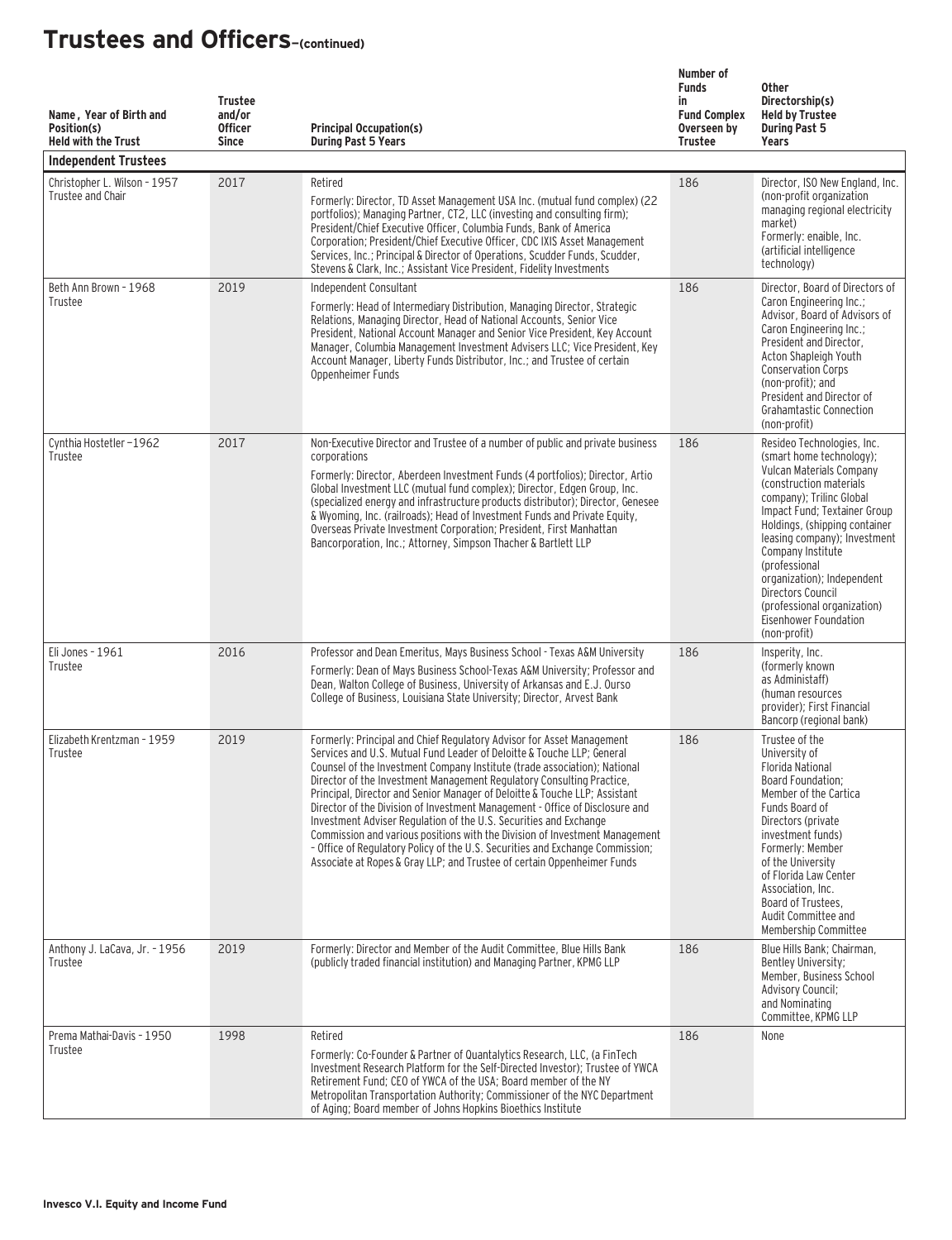| Name, Year of Birth and<br>Position(s)<br><b>Held with the Trust</b> | <b>Trustee</b><br>and/or<br><b>Officer</b><br><b>Since</b> | <b>Principal Occupation(s)</b><br><b>During Past 5 Years</b>                                                                                                                                                                                                                                                                                                                                                                                                                                                                                                                                                                                                                                                                                                                                                                    | Number of<br><b>Funds</b><br>in<br><b>Fund Complex</b><br>Overseen by<br><b>Trustee</b> | <b>Other</b><br>Directorship(s)<br><b>Held by Trustee</b><br><b>During Past 5</b><br>Years                                                                                                                                                                                                                                                                                                                                                                  |
|----------------------------------------------------------------------|------------------------------------------------------------|---------------------------------------------------------------------------------------------------------------------------------------------------------------------------------------------------------------------------------------------------------------------------------------------------------------------------------------------------------------------------------------------------------------------------------------------------------------------------------------------------------------------------------------------------------------------------------------------------------------------------------------------------------------------------------------------------------------------------------------------------------------------------------------------------------------------------------|-----------------------------------------------------------------------------------------|-------------------------------------------------------------------------------------------------------------------------------------------------------------------------------------------------------------------------------------------------------------------------------------------------------------------------------------------------------------------------------------------------------------------------------------------------------------|
| Independent Trustees-(continued)                                     |                                                            |                                                                                                                                                                                                                                                                                                                                                                                                                                                                                                                                                                                                                                                                                                                                                                                                                                 |                                                                                         |                                                                                                                                                                                                                                                                                                                                                                                                                                                             |
| Joel W. Motley - 1952<br>Trustee                                     | 2019                                                       | Director of Office of Finance, Federal Home Loan Bank System; Managing<br>Director of Carmona Motley Inc. (privately held financial advisor); Member of<br>the Council on Foreign Relations and its Finance and Budget Committee;<br>Chairman Emeritus of Board of Human Rights Watch and Member of its<br>Investment Committee; and Member of Investment Committee and Board of<br>Historic Hudson Valley (non-profit cultural organization)<br>Formerly: Managing Director of Public Capital Advisors, LLC (privately held<br>financial advisor); Managing Director of Carmona Motley Hoffman, Inc.<br>(privately held financial advisor); Trustee of certain Oppenheimer Funds;<br>Director of Columbia Equity Financial Corp. (privately held financial advisor);<br>and Member of the Vestry of Trinity Church Wall Street | 186                                                                                     | Member of Board of Trust<br>for Mutual Understanding<br>(non-profit promoting<br>the arts and environment);<br>Member of Board of Greenwall<br>Foundation (bioethics research<br>foundation) and its Investment<br>Committee; Member of Board<br>of Friends of the LRC<br>(non-profit legal advocacy);<br>Board Member and Investment<br>Committee Member of<br>Pulitzer Center for<br>Crisis Reporting<br>(non-profit journalism)                          |
| Teresa M. Ressel - 1962<br>Trustee                                   | 2017                                                       | Non-executive director and trustee of a number of public and private business<br>corporations<br>Formerly: Chief Executive Officer. UBS Securities LLC (investment banking):<br>Chief Operating Officer, UBS AG Americas (investment banking); Sr.<br>Management Team Olayan America, The Olayan Group (international<br>investor/commercial/industrial); Assistant Secretary for Management & Budget<br>and Designated Chief Financial Officer, U.S. Department of Treasury; Director,<br>Atlantic Power Corporation (power generation company) and ON<br>Semiconductor Corporation (semiconductor manufacturing)                                                                                                                                                                                                              | 186                                                                                     | Formerly: Elucida Oncology<br>(nanotechnology &<br>medical particles company)                                                                                                                                                                                                                                                                                                                                                                               |
| Ann Barnett Stern - 1957<br>Trustee                                  | 2017                                                       | President, Chief Executive Officer and Board Member, Houston Endowment.<br>Inc. a private philanthropic institution<br>Formerly: Executive Vice President, Texas Children's Hospital; Vice President,<br>General Counsel and Corporate Compliance Officer, Texas Children's Hospital;<br>Attorney at Beck, Redden and Secrest, LLP and Andrews and Kurth LLP                                                                                                                                                                                                                                                                                                                                                                                                                                                                    | 186                                                                                     | Director and Audit Committee<br>member of Federal Reserve<br>Bank of Dallas; Trustee and<br>Board Chair of Good Reason<br>Houston (nonprofit); Trustee,<br>Vice Chair, Chair of<br>Nomination/Governance<br>Committee, Chair of<br>Personnel Committee of<br>Holdsworth Center (nonprofit);<br>Trustee and Investment<br>Committee member of<br>University of Texas Law<br>School Foundation (nonprofit):<br>Board Member of Greater<br>Houston Partnership |
| Robert C. Troccoli - 1949<br>Trustee                                 | 2016                                                       | Retired<br>Formerly: Adjunct Professor, University of Denver - Daniels College of<br>Business; and Managing Partner, KPMG LLP                                                                                                                                                                                                                                                                                                                                                                                                                                                                                                                                                                                                                                                                                                   | 186                                                                                     | None                                                                                                                                                                                                                                                                                                                                                                                                                                                        |
| Daniel S. Vandivort -1954<br>Trustee                                 | 2019                                                       | President, Flyway Advisory Services LLC (consulting and property<br>management)                                                                                                                                                                                                                                                                                                                                                                                                                                                                                                                                                                                                                                                                                                                                                 | 186                                                                                     | Formerly: Trustee, Board of<br>Trustees, Treasurer and<br>Chairman of the Audit and<br>Finance Committee.<br>Huntington Disease Foundation<br>of America; Trustee and<br>Governance Chair,<br>of certain Oppenheimer Funds                                                                                                                                                                                                                                  |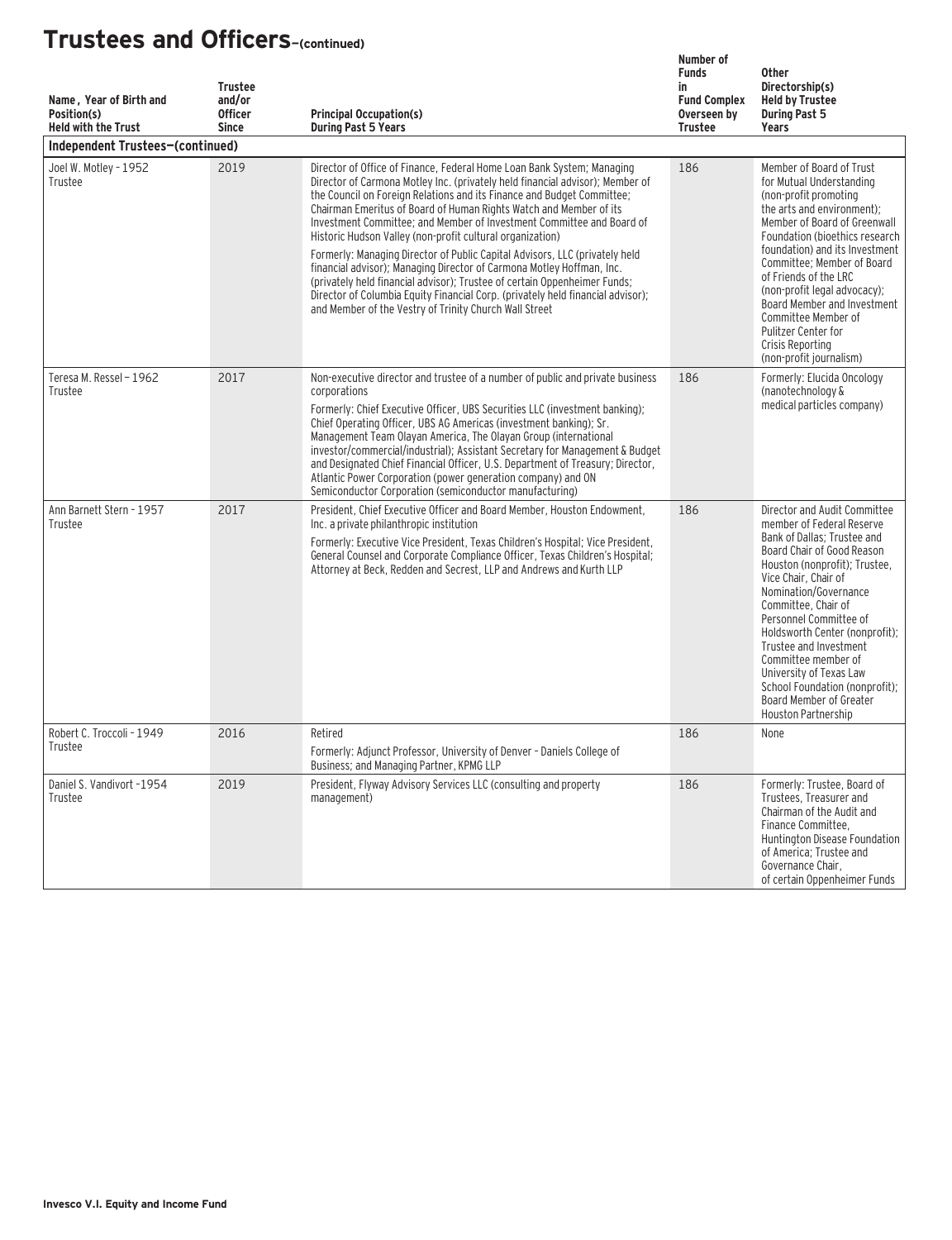| Name, Year of Birth and<br>Position(s)<br><b>Held with the Trust</b><br><b>Officers</b> | <b>Trustee</b><br>and/or<br><b>Officer</b><br><b>Since</b> | <b>Principal Occupation(s)</b><br><b>During Past 5 Years</b>                                                                                                                                                                                                                                                                                                                                                                                                                                                                                                                                                                                                                                                                                                                                                                                                                                                                                                                                                                                                                                                                                                                                                                                                                                                                                                                                                                                                                                                                                                                                                                 | Number of<br><b>Funds in</b><br><b>Fund Complex</b><br>Overseen by<br>Trustee | Other<br>Directorship(s)<br><b>Held by Trustee</b><br><b>During Past 5</b><br>Years |
|-----------------------------------------------------------------------------------------|------------------------------------------------------------|------------------------------------------------------------------------------------------------------------------------------------------------------------------------------------------------------------------------------------------------------------------------------------------------------------------------------------------------------------------------------------------------------------------------------------------------------------------------------------------------------------------------------------------------------------------------------------------------------------------------------------------------------------------------------------------------------------------------------------------------------------------------------------------------------------------------------------------------------------------------------------------------------------------------------------------------------------------------------------------------------------------------------------------------------------------------------------------------------------------------------------------------------------------------------------------------------------------------------------------------------------------------------------------------------------------------------------------------------------------------------------------------------------------------------------------------------------------------------------------------------------------------------------------------------------------------------------------------------------------------------|-------------------------------------------------------------------------------|-------------------------------------------------------------------------------------|
| Sheri Morris - 1964<br>President and Principal Executive<br><b>Officer</b>              | 1999                                                       | Head of Global Fund Services, Invesco Ltd.; President and Principal Executive<br>Officer, The Invesco Funds; Vice President, Invesco Exchange-Traded Fund<br>Trust, Invesco Exchange-Traded Fund Trust II, Invesco India Exchange-Traded<br>Fund Trust, Invesco Actively Managed Exchange-Traded Fund Trust, Invesco<br>Actively Managed Exchange-Traded Commodity Fund Trust and Invesco<br>Exchange-Traded Self-Indexed Fund Trust: and Vice President.<br>OppenheimerFunds, Inc.<br>Formerly: Vice President, Treasurer and Principal Financial Officer, The Invesco<br>Funds; Vice President, Invesco AIM Advisers, Inc., Invesco AIM Capital<br>Management, Inc. and Invesco AIM Private Asset Management, Inc.; Assistant<br>Vice President and Assistant Treasurer, The Invesco Funds; Vice President and<br>Assistant Vice President, Invesco Advisers, Inc.; Assistant Vice President,<br>Invesco AIM Capital Management, Inc. and Invesco AIM Private Asset<br>Management, Inc.; Treasurer, Invesco Exchange-Traded Fund Trust, Invesco<br>Exchange-Traded Fund Trust II, Invesco India Exchange-Traded Fund Trust and<br>Invesco Actively Managed Exchange-Traded Fund Trust and Senior Vice<br>President, Invesco Advisers, Inc. (formerly known as Invesco Institutional<br>(N.A.), Inc.) (registered investment adviser)                                                                                                                                                                                                                                                                                       | N/A                                                                           | N/A                                                                                 |
| Jeffrey H. Kupor - 1968<br>Senior Vice President, Chief Legal<br>Officer and Secretary  | 2018                                                       | Head of Legal of the Americas, Invesco Ltd.; Senior Vice President and<br>Secretary, Invesco Advisers, Inc. (formerly known as Invesco Institutional<br>(N.A.), Inc.) (registered investment adviser); Senior Vice President and<br>Secretary, Invesco Distributors, Inc. (formerly known as Invesco AIM<br>Distributors, Inc.); Vice President and Secretary, Invesco Investment Services,<br>Inc. (formerly known as Invesco AIM Investment Services, Inc.) Senior Vice<br>President, Chief Legal Officer and Secretary, The Invesco Funds; Secretary and<br>General Counsel, Invesco Investment Advisers LLC (formerly known as Van<br>Kampen Asset Management); Secretary and General Counsel, Invesco Capital<br>Markets, Inc. (formerly known as Van Kampen Funds Inc.) and Chief Legal<br>Officer, Invesco Exchange-Traded Fund Trust, Invesco Exchange-Traded Fund<br>Trust II, Invesco India Exchange-Traded Fund Trust, Invesco Actively Managed<br>Exchange-Traded Fund Trust, Invesco Actively Managed Exchange-Traded<br>Commodity Fund Trust and Invesco Exchange-Traded Self-Indexed Fund Trust;;<br>Secretary and Vice President, Harbourview Asset Management Corporation;<br>Secretary and Vice President, OppenheimerFunds, Inc. and Invesco Managed<br>Accounts, LLC; Secretary and Senior Vice President, OFI Global Institutional,<br>Inc.; Secretary and Vice President, OFI SteelPath, Inc.; Secretary and Vice<br>President, Oppenheimer Acquisition Corp.; Secretary and Vice President,<br>Shareholder Services, Inc.; Secretary and Vice President, Trinity Investment<br>Management Corporation | N/A                                                                           | N/A                                                                                 |
|                                                                                         |                                                            | Formerly: Secretary and Vice President, Jemstep, Inc.; Head of Legal,<br>Worldwide Institutional, Invesco Ltd.; Secretary and General Counsel, INVESCO<br>Private Capital Investments, Inc.; Senior Vice President, Secretary and General<br>Counsel, Invesco Management Group, Inc. (formerly known as Invesco AIM<br>Management Group, Inc.); Assistant Secretary, INVESCO Asset Management<br>(Bermuda) Ltd.; Secretary and General Counsel, Invesco Private Capital, Inc.;<br>Assistant Secretary and General Counsel, INVESCO Realty, Inc.; Secretary and<br>General Counsel, Invesco Senior Secured Management, Inc.; Secretary,<br>Sovereign G./P. Holdings Inc.; and Secretary, Invesco Indexing LLC; Secretary,<br>W.L. Ross & Co., LLC                                                                                                                                                                                                                                                                                                                                                                                                                                                                                                                                                                                                                                                                                                                                                                                                                                                                             |                                                                               |                                                                                     |
| Andrew R. Schlossberg - 1974<br>Senior Vice President                                   | 2019                                                       | Head of the Americas and Senior Managing Director, Invesco Ltd.; Director and<br>Senior Vice President, Invesco Advisers, Inc. (formerly known as Invesco<br>Institutional (N.A.), Inc.) (registered investment adviser); Director and<br>Chairman, Invesco Investment Services, Inc. (formerly known as Invesco AIM<br>Investment Services, Inc.) (registered transfer agent); Senior Vice President,<br>The Invesco Funds: Director, Invesco Investment Advisers LLC (formerly known<br>as Van Kampen Asset Management)<br>Formerly: Director, President and Chairman, Invesco Insurance Agency, Inc.:<br>Director, Invesco UK Limited; Director and Chief Executive, Invesco Asset<br>Management Limited and Invesco Fund Managers Limited; Assistant Vice<br>President, The Invesco Funds; Senior Vice President, Invesco Advisers, Inc.<br>(formerly known as Invesco Institutional (N.A.), Inc.) (registered investment<br>adviser); Director and Chief Executive, Invesco Administration Services Limited<br>and Invesco Global Investment Funds Limited; Director, Invesco Distributors,<br>Inc.; Head of EMEA, Invesco Ltd.; President, Invesco Actively Managed<br>Exchange-Traded Commodity Fund Trust, Invesco Actively Managed<br>Exchange-Traded Fund Trust, Invesco Exchange-Traded Fund Trust, Invesco<br>Exchange-Traded Fund Trust II and Invesco India Exchange-Traded Fund Trust;<br>Managing Director and Principal Executive Officer, Invesco Capital                                                                                                                                                  | N/A                                                                           | N/A                                                                                 |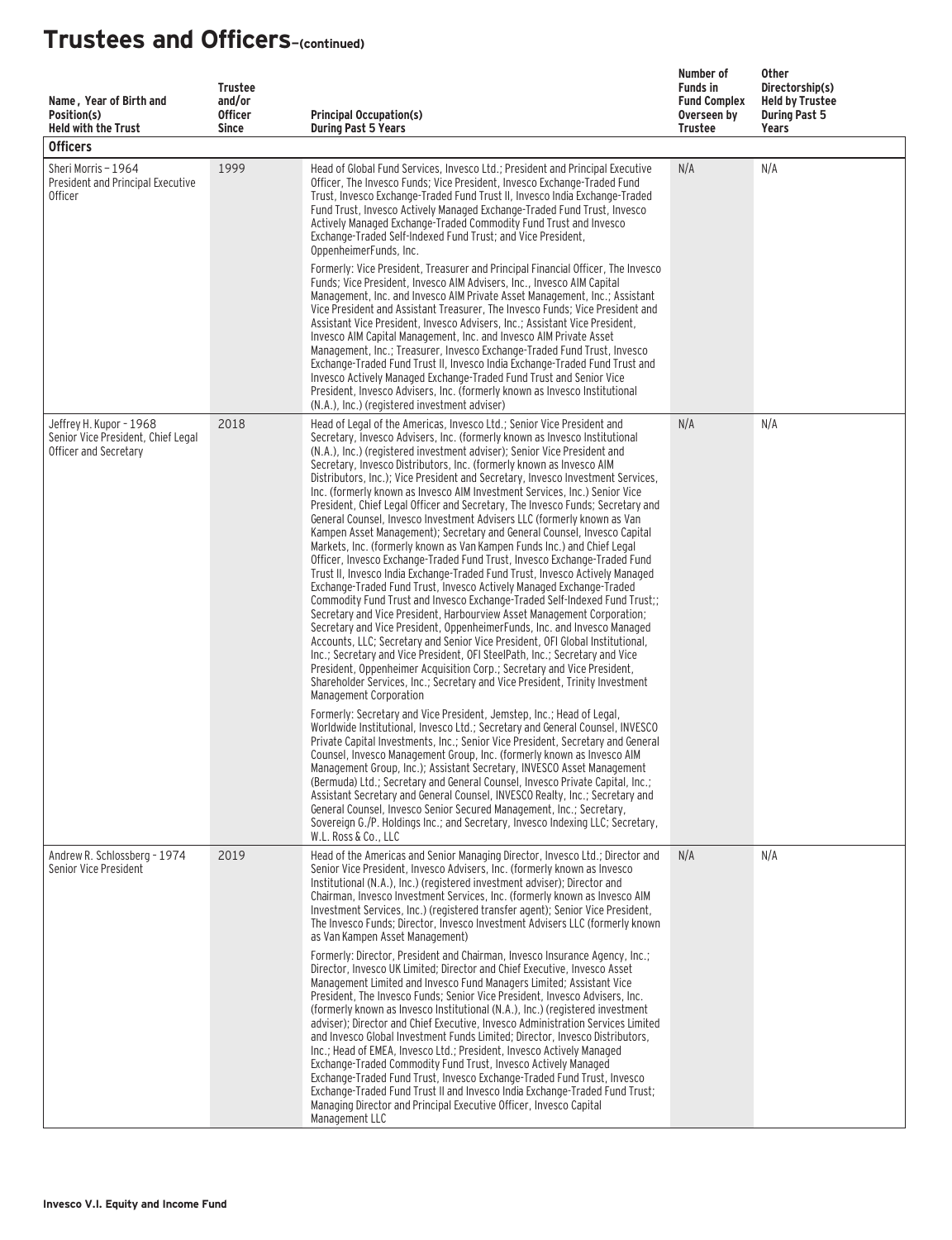| Name, Year of Birth and<br>Position(s)<br><b>Held with the Trust</b>                         | <b>Trustee</b><br>and/or<br><b>Officer</b><br><b>Since</b> | <b>Principal Occupation(s)</b><br><b>During Past 5 Years</b>                                                                                                                                                                                                                                                                                                                                                                                                                                                                                                                                                                                                                                                                                                                                                                                                                                                                                                                                                                                                                                                                                                                                                                                                                                                                                                                                                                                                                                                                                                                                                                                                                                                                                                                                                                                                                                                                                                                                                                                                                                          | Number of<br><b>Funds in</b><br><b>Fund Complex</b><br>Overseen by<br><b>Trustee</b> | <b>Other</b><br>Directorship(s)<br><b>Held by Trustee</b><br><b>During Past 5</b><br>Years |
|----------------------------------------------------------------------------------------------|------------------------------------------------------------|-------------------------------------------------------------------------------------------------------------------------------------------------------------------------------------------------------------------------------------------------------------------------------------------------------------------------------------------------------------------------------------------------------------------------------------------------------------------------------------------------------------------------------------------------------------------------------------------------------------------------------------------------------------------------------------------------------------------------------------------------------------------------------------------------------------------------------------------------------------------------------------------------------------------------------------------------------------------------------------------------------------------------------------------------------------------------------------------------------------------------------------------------------------------------------------------------------------------------------------------------------------------------------------------------------------------------------------------------------------------------------------------------------------------------------------------------------------------------------------------------------------------------------------------------------------------------------------------------------------------------------------------------------------------------------------------------------------------------------------------------------------------------------------------------------------------------------------------------------------------------------------------------------------------------------------------------------------------------------------------------------------------------------------------------------------------------------------------------------|--------------------------------------------------------------------------------------|--------------------------------------------------------------------------------------------|
| Officers-(continued)                                                                         |                                                            |                                                                                                                                                                                                                                                                                                                                                                                                                                                                                                                                                                                                                                                                                                                                                                                                                                                                                                                                                                                                                                                                                                                                                                                                                                                                                                                                                                                                                                                                                                                                                                                                                                                                                                                                                                                                                                                                                                                                                                                                                                                                                                       |                                                                                      |                                                                                            |
| John M. Zerr - 1962<br>Senior Vice President                                                 | 2006                                                       | Chief Operating Officer of the Americas; Senior Vice President, Invesco<br>Advisers, Inc. (formerly known as Invesco Institutional (N.A.), Inc.) (registered<br>investment adviser); Senior Vice President, Invesco Distributors, Inc. (formerly<br>known as Invesco AIM Distributors, Inc.); Director and Vice President, Invesco<br>Investment Services, Inc. (formerly known as Invesco AIM Investment<br>Services, Inc.) Senior Vice President, The Invesco Funds; Managing Director,<br>Invesco Capital Management LLC; Director, Invesco Investment Advisers LLC<br>(formerly known as Van Kampen Asset Management); Senior Vice President,<br>Invesco Capital Markets, Inc. (formerly known as Van Kampen Funds Inc.);<br>Manager, Invesco Indexing LLC; Manager, Invesco Specialized Products, LLC;<br>Member, Invesco Canada Funds Advisory Board; Director, President and Chief<br>Executive Officer, Invesco Corporate Class Inc. (corporate mutual fund<br>company); and Director, Chairman, President and Chief Executive Officer,<br>Invesco Canada Ltd. (formerly known as Invesco Trimark Ltd./Invesco Trimark<br>Ltèe) (registered investment adviser and registered transfer agent); President,<br>Invesco, Inc.; President, Invesco Global Direct Real Estate Feeder GP Ltd.;<br>President, Invesco IP Holdings (Canada) Ltd: President, Invesco Global Direct<br>Real Estate GP Ltd.; President, Invesco Financial Services Ltd. / Services<br>Financiers Invesco Ltée: President, Trimark Investments Ltd./Placements<br>Trimark Ltée and Director and Chairman, Invesco Trust Company                                                                                                                                                                                                                                                                                                                                                                                                                                                                                           | N/A                                                                                  | N/A                                                                                        |
|                                                                                              |                                                            | Formerly: Director and Senior Vice President, Invesco Insurance Agency, Inc.;<br>Director and Senior Vice President, Invesco Management Group, Inc. (formerly<br>known as Invesco AIM Management Group, Inc.); Secretary and General<br>Counsel, Invesco Management Group, Inc. (formerly known as Invesco AIM<br>Management Group, Inc.); Secretary, Invesco Investment Services, Inc.<br>(formerly known as Invesco AIM Investment Services, Inc.); Chief Legal Officer<br>and Secretary, The Invesco Funds; Secretary and General Counsel, Invesco<br>Investment Advisers LLC (formerly known as Van Kampen Asset Management);<br>Secretary and General Counsel, Invesco Capital Markets, Inc. (formerly known<br>as Van Kampen Funds Inc.); Chief Legal Officer, Invesco Exchange-Traded Fund<br>Trust, Invesco Exchange-Traded Fund Trust II, Invesco India Exchange-Traded<br>Fund Trust, Invesco Actively Managed Exchange-Traded Fund Trust, Invesco<br>Actively Managed Exchange-Traded Commodity Fund Trust and Invesco<br>Exchange-Traded Self-Indexed Fund Trust; Secretary, Invesco Indexing LLC;<br>Director, Secretary, General Counsel and Senior Vice President, Van Kampen<br>Exchange Corp.; Director, Vice President and Secretary, IVZ Distributors, Inc.<br>(formerly known as INVESCO Distributors, Inc.); Director and Vice President,<br>INVESCO Funds Group, Inc.; Director and Vice President, Van Kampen<br>Advisors Inc.; Director, Vice President, Secretary and General Counsel, Van<br>Kampen Investor Services Inc.: Director and Secretary, Invesco Distributors.<br>Inc. (formerly known as Invesco AIM Distributors, Inc.); Director, Senior Vice<br>President, General Counsel and Secretary, Invesco AIM Advisers, Inc. and Van<br>Kampen Investments Inc.; Director, Vice President and Secretary, Fund<br>Management Company; Director, Senior Vice President, Secretary, General<br>Counsel and Vice President, Invesco AIM Capital Management, Inc.; Chief<br>Operating Officer and General Counsel, Liberty Ridge Capital, Inc. (an<br>investment adviser) |                                                                                      |                                                                                            |
| Gregory G. McGreevey - 1962<br>Senior Vice President                                         | 2012                                                       | Senior Managing Director, Invesco Ltd.; Director, Chairman, President, and<br>Chief Executive Officer, Invesco Advisers, Inc. (formerly known as Invesco<br>Institutional (N.A.), Inc.) (registered investment adviser); Director, Invesco<br>Mortgage Capital, Inc. and Invesco Senior Secured Management, Inc.; Senior<br>Vice President, The Invesco Funds; President, SNW Asset Management<br>Corporation and Invesco Managed Accounts, LLC; Chairman and Director,<br>Invesco Private Capital, Inc.; Chairman and Director, INVESCO Private Capital<br>Investments, Inc.; Chairman and Director, INVESCO Realty, Inc.; and Senior<br>Vice President, Invesco Group Services, Inc.<br>Formerly: Senior Vice President, Invesco Management Group, Inc. and Invesco                                                                                                                                                                                                                                                                                                                                                                                                                                                                                                                                                                                                                                                                                                                                                                                                                                                                                                                                                                                                                                                                                                                                                                                                                                                                                                                                 | N/A                                                                                  | N/A                                                                                        |
| Adrien Deberghes-1967<br>Principal Financial Officer,<br><b>Treasurer and Vice President</b> | 2020                                                       | Advisers, Inc.; Assistant Vice President, The Invesco Funds<br>Head of the Fund Office of the CFO and Fund Administration; Vice President,<br>Invesco Advisers, Inc.; Principal Financial Officer, Treasurer and Vice<br>President, The Invesco Funds; Vice President, Invesco Exchange-Traded Fund<br>Trust, Invesco Exchange-Traded Fund Trust II, Invesco India Exchange-Traded<br>Fund Trust, Invesco Actively Managed Exchange-Traded Fund Trust, Invesco<br>Actively Managed Exchange-Traded Commodity Fund Trust and Invesco<br>Exchange-Traded Self-Indexed Fund Trust<br>Formerly: Senior Vice President and Treasurer, Fidelity Investments                                                                                                                                                                                                                                                                                                                                                                                                                                                                                                                                                                                                                                                                                                                                                                                                                                                                                                                                                                                                                                                                                                                                                                                                                                                                                                                                                                                                                                                 | N/A                                                                                  | N/A                                                                                        |
| Crissie M. Wisdom - 1969<br>Anti-Money Laundering<br>Compliance Officer                      | 2013                                                       | Anti-Money Laundering and OFAC Compliance Officer for Invesco U.S. entities<br>including: Invesco Advisers, Inc. and its affiliates, Invesco Capital Markets,<br>Inc., Invesco Distributors, Inc., Invesco Investment Services, Inc., The Invesco<br>Funds, Invesco Capital Management, LLC, Invesco Trust Company; and Fraud<br>Prevention Manager for Invesco Investment Services, Inc.                                                                                                                                                                                                                                                                                                                                                                                                                                                                                                                                                                                                                                                                                                                                                                                                                                                                                                                                                                                                                                                                                                                                                                                                                                                                                                                                                                                                                                                                                                                                                                                                                                                                                                             | N/A                                                                                  | N/A                                                                                        |